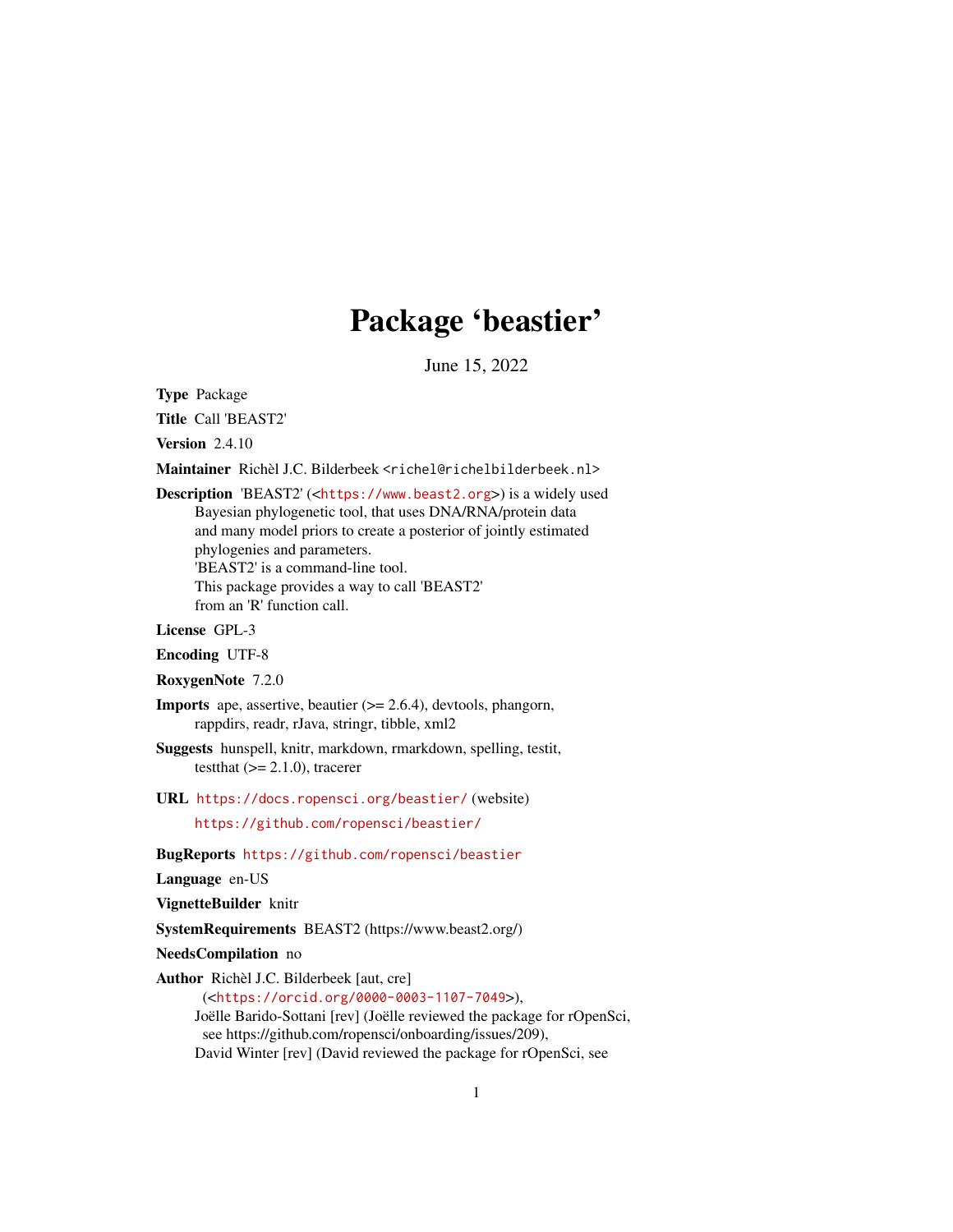```
https://github.com/ropensci/onboarding/issues/209),
Jason Griffiths [ctb] (<https://orcid.org/0000-0002-1667-8233>),
Thijs Janzen [ctb]
```
Repository CRAN

Date/Publication 2022-06-15 08:30:02 UTC

# R topics documented:

| 4                                                                                                                              |
|--------------------------------------------------------------------------------------------------------------------------------|
| 5<br>$are\_beast2\_input\_lines \dots \dots \dots \dots \dots \dots \dots \dots \dots \dots \dots \dots \dots \dots \dots$     |
| $are\_beast2\_input\_lines\_deep \dots \dots \dots \dots \dots \dots \dots \dots \dots \dots \dots \dots \dots$<br>6           |
| $\overline{7}$                                                                                                                 |
| 8                                                                                                                              |
| 8                                                                                                                              |
| 9                                                                                                                              |
| 10                                                                                                                             |
| 11                                                                                                                             |
| $check\_beast2\_options \dots \dots \dots \dots \dots \dots \dots \dots \dots \dots \dots \dots \dots \dots \dots \dots$<br>11 |
| <sup>12</sup>                                                                                                                  |
| -13                                                                                                                            |
| 14                                                                                                                             |
| 15                                                                                                                             |
| 15                                                                                                                             |
|                                                                                                                                |
|                                                                                                                                |
|                                                                                                                                |
|                                                                                                                                |
|                                                                                                                                |
|                                                                                                                                |
| 20                                                                                                                             |
| 20                                                                                                                             |
| 21                                                                                                                             |
| 22                                                                                                                             |
| 22                                                                                                                             |
| 24                                                                                                                             |
| 24                                                                                                                             |
| 25                                                                                                                             |
| 26                                                                                                                             |
|                                                                                                                                |
|                                                                                                                                |
|                                                                                                                                |
|                                                                                                                                |
|                                                                                                                                |
|                                                                                                                                |
|                                                                                                                                |
|                                                                                                                                |
|                                                                                                                                |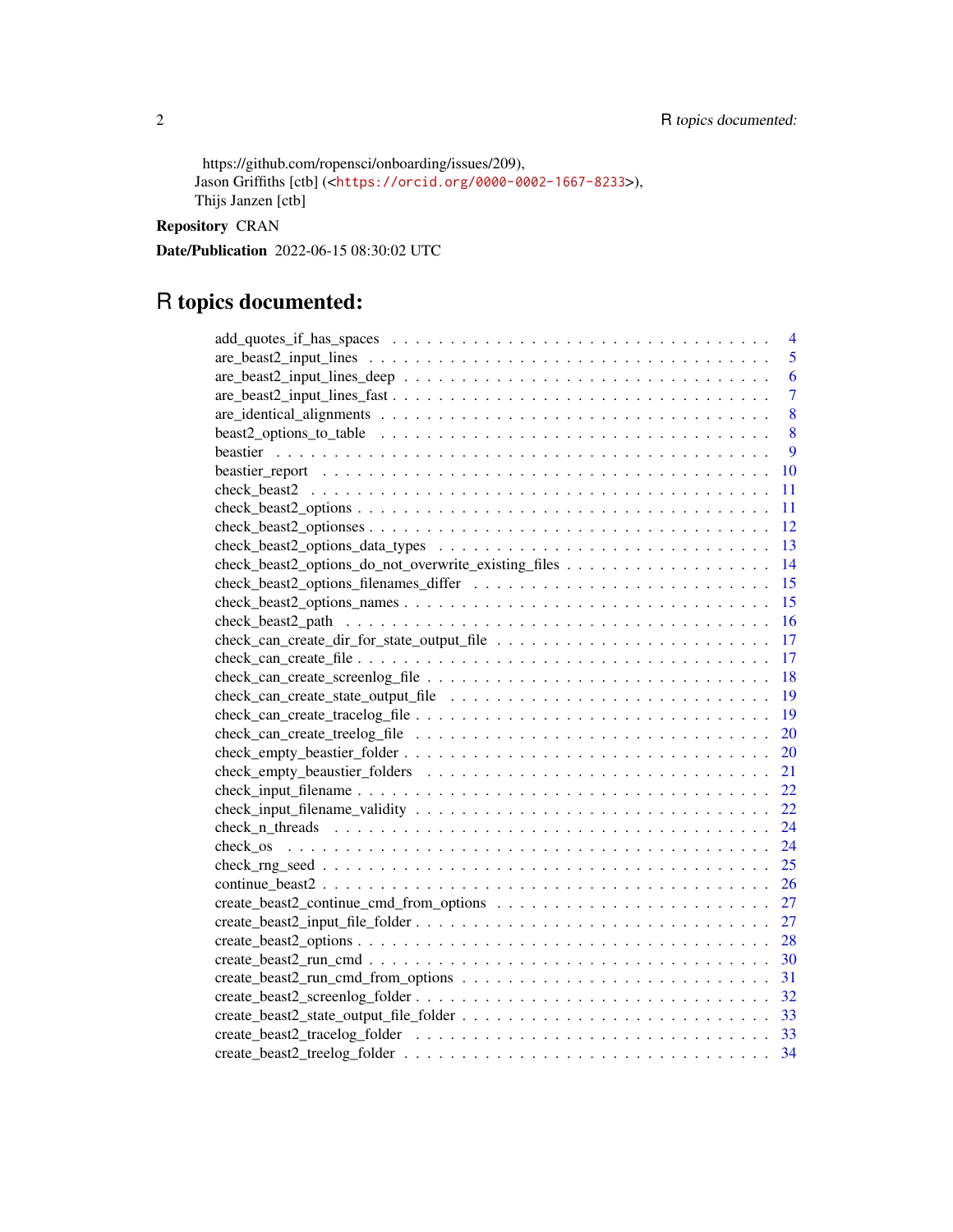|                                                   | 34 |
|---------------------------------------------------|----|
|                                                   | 35 |
|                                                   | 36 |
|                                                   | 37 |
|                                                   | 38 |
|                                                   | 39 |
|                                                   | 39 |
|                                                   | 40 |
|                                                   | 41 |
|                                                   | 42 |
|                                                   | 43 |
|                                                   | 44 |
|                                                   | 45 |
|                                                   | 45 |
|                                                   |    |
|                                                   | 46 |
|                                                   | 50 |
| extract_screenlog_filename_from_beast2_input_file | 50 |
|                                                   |    |
|                                                   |    |
|                                                   |    |
|                                                   |    |
|                                                   | 54 |
|                                                   | 55 |
|                                                   | 56 |
|                                                   | 56 |
|                                                   | 57 |
|                                                   | 58 |
|                                                   | 58 |
|                                                   | 59 |
|                                                   | 60 |
|                                                   | 61 |
|                                                   | 62 |
|                                                   | 62 |
|                                                   | 63 |
|                                                   | 64 |
|                                                   | 65 |
|                                                   |    |
|                                                   | 66 |
|                                                   | 66 |
|                                                   | 67 |
| get_java_version                                  | 68 |
|                                                   | 68 |
|                                                   | 69 |
|                                                   | 70 |
| install beast2                                    | 71 |
|                                                   | 72 |
|                                                   | 72 |
|                                                   | 74 |
| is_bin_path                                       | 74 |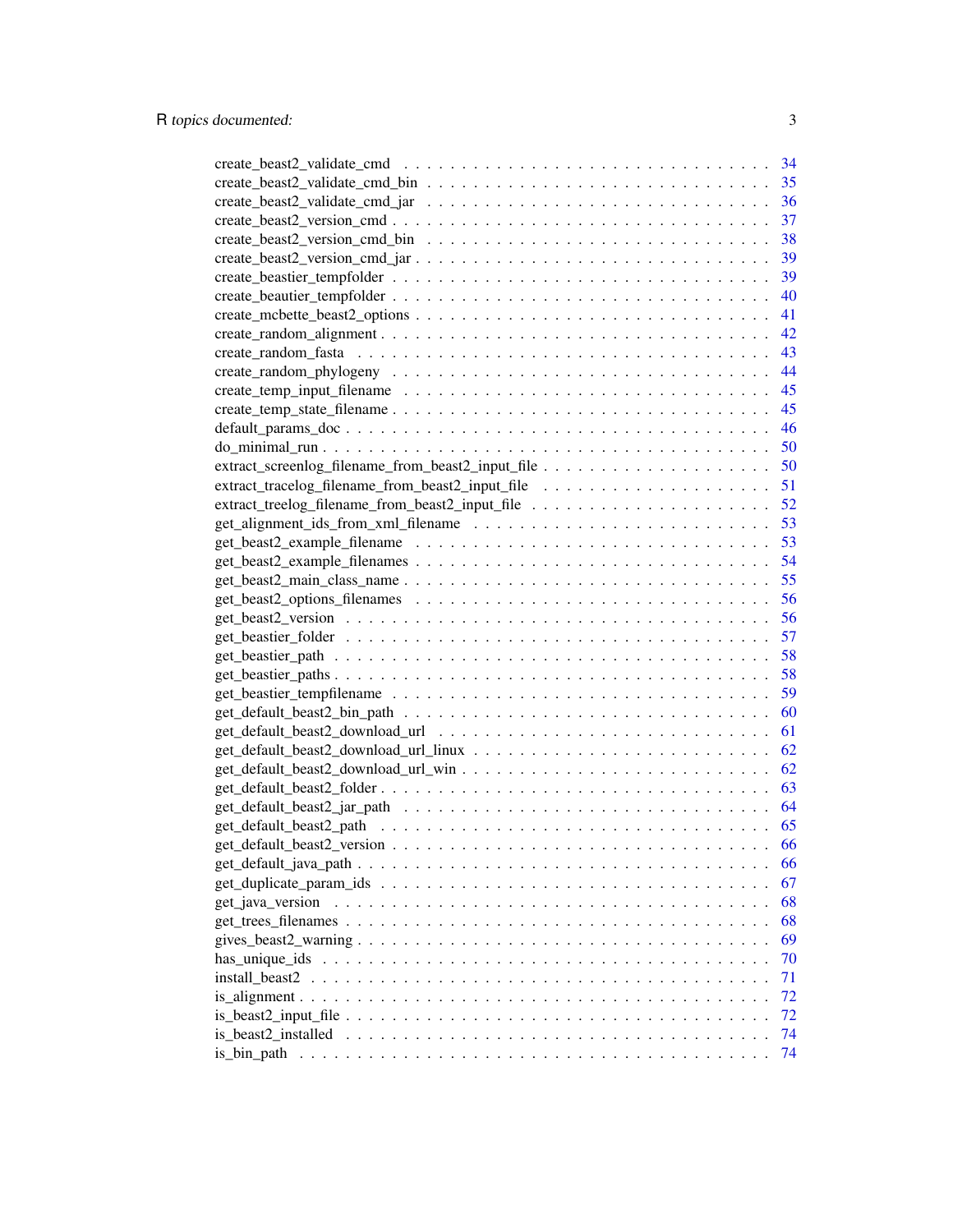<span id="page-3-0"></span>

#### **Index** [89](#page-88-0) **B**

add\_quotes\_if\_has\_spaces

*Add quotes around the string if it contains spaces.*

# Description

Add quotes around the string if it contains spaces. Does nothing if the string contains no spaces. This is used for filenames

### Usage

add\_quotes\_if\_has\_spaces(filename)

# Arguments

filename a filename

# Value

a filename. If the filename did not contain spaces, it is returned as-is. If the filename did contain spaces, the filename is surrounded by quotes

# Author(s)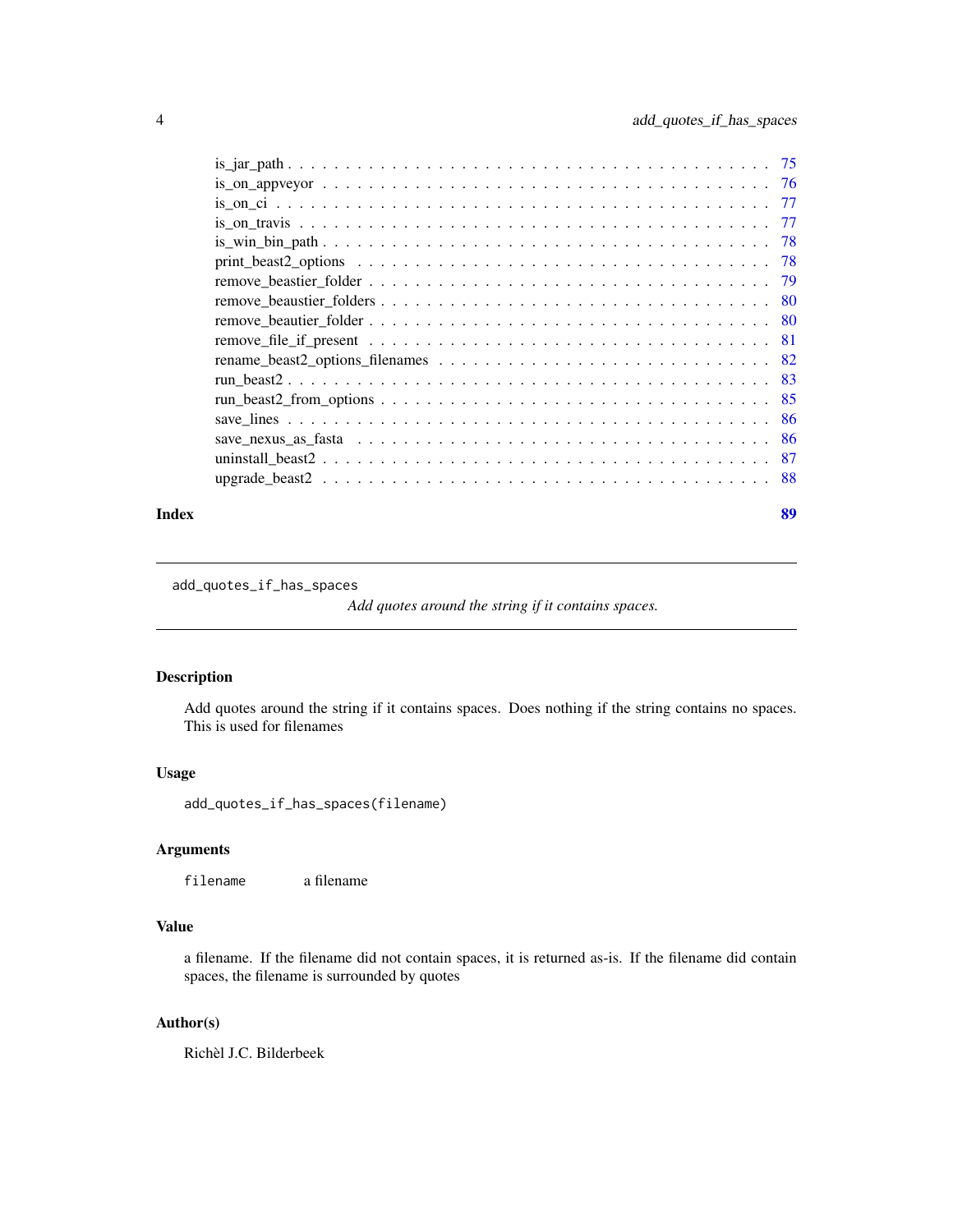# <span id="page-4-0"></span>Examples

```
remove_beaustier_folders()
check_empty_beaustier_folders()
add_quotes_if_has_spaces("x")
add_quotes_if_has_spaces("a b")
check_empty_beaustier_folders()
```
are\_beast2\_input\_lines

*Would these lines of text, when written to a file, result in a valid BEAST2 input file?*

# Description

Would these lines of text, when written to a file, result in a valid BEAST2 input file?

### Usage

```
are_beast2_input_lines(
  lines,
 verbose = FALSE,
 method = ifelse(is_on_ci(), "deep", "fast"),
 beast2_path = get_default_beast2_path()
\mathcal{L}
```
### Arguments

| lines       | lines of text                                                                                                                                                                                                                                                                 |
|-------------|-------------------------------------------------------------------------------------------------------------------------------------------------------------------------------------------------------------------------------------------------------------------------------|
| verbose     | if TRUE, additional information is displayed, that is potentially useful in debug-<br>ging                                                                                                                                                                                    |
| method      | the method to check. Can be 'deep' or 'fast'. The 'deep' method uses BEAST2<br>to validate the complete file. The 'fast' method uses some superficial tests (for<br>example: if all IDs are unique)                                                                           |
| beast2_path | name of either a BEAST2 binary file (usually simply beast) or a BEAST2 jar<br>file (usually has a .jar extension). Use get_default_beast2_bin_path to get the<br>default BEAST binary file's path Use get_default_beast2_jar_path to get the<br>default BEAST jar file's path |

# Value

TRUE if the text is valid, FALSE if not

# Author(s)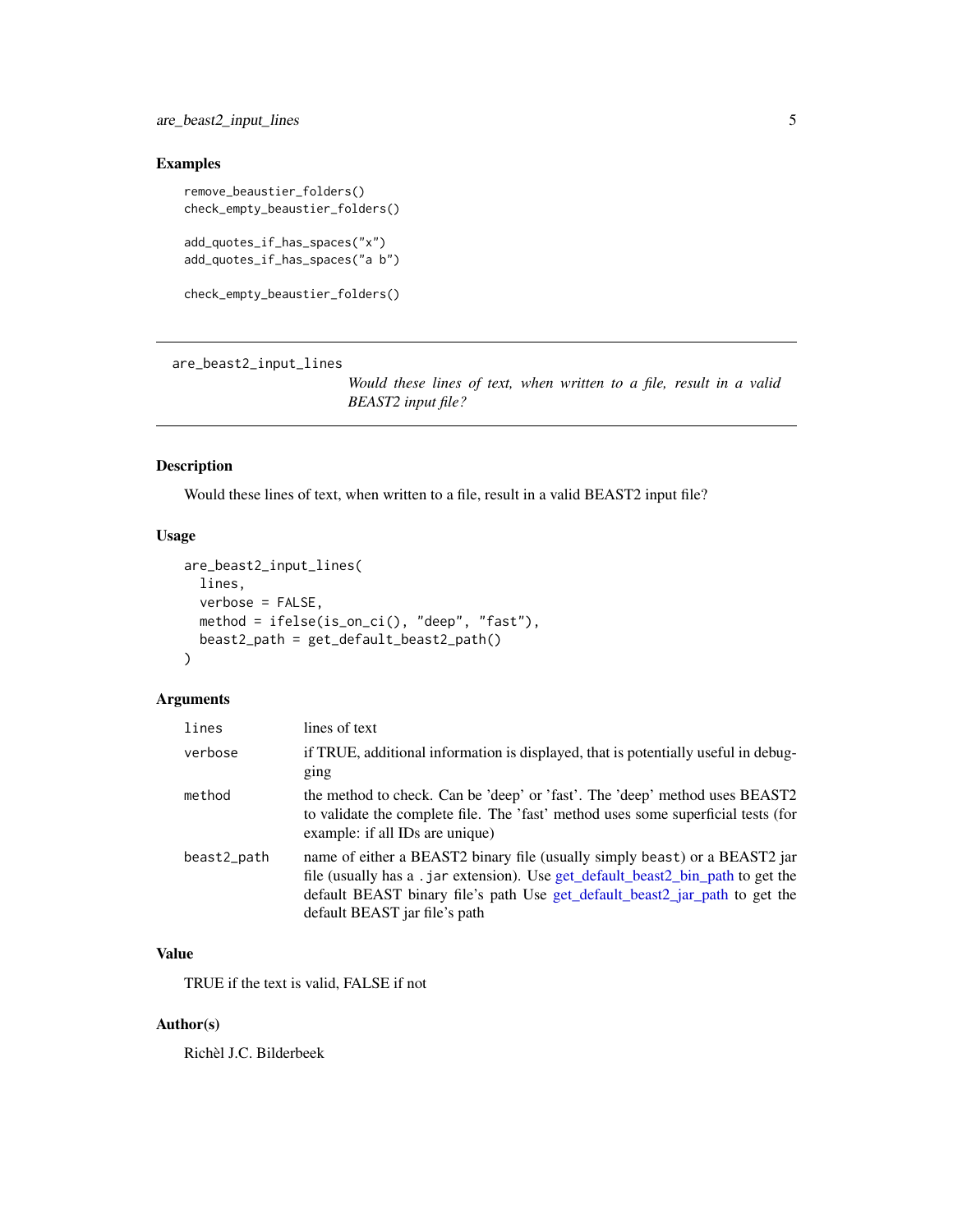# <span id="page-5-0"></span>See Also

Use [is\\_beast2\\_input\\_file](#page-71-1) to check a file

#### Examples

```
if (is_beast2_installed() && is_on_ci()) {
 are_beast2_input_lines(get_beastier_path("anthus_2_4.xml"))
}
```

```
are_beast2_input_lines_deep
```
*Would these lines of text, when written to a file, result in a valid BEAST2 input file?*

# Description

Would these lines of text, when written to a file, result in a valid BEAST2 input file?

# Usage

```
are_beast2_input_lines_deep(
  lines,
  verbose = FALSE,
  beast2_path = get_default_beast2_path()
)
```
### Arguments

| lines       | lines of text                                                                                                                                                                                                                                                                 |
|-------------|-------------------------------------------------------------------------------------------------------------------------------------------------------------------------------------------------------------------------------------------------------------------------------|
| verbose     | if TRUE, additional information is displayed, that is potentially useful in debug-<br>ging                                                                                                                                                                                    |
| beast2_path | name of either a BEAST2 binary file (usually simply beast) or a BEAST2 jar<br>file (usually has a .jar extension). Use get_default_beast2_bin_path to get the<br>default BEAST binary file's path Use get_default_beast2_jar_path to get the<br>default BEAST jar file's path |

## Value

TRUE if the text is valid, FALSE if not

# Author(s)

Richèl J.C. Bilderbeek

# See Also

Use [is\\_beast2\\_input\\_file](#page-71-1) to check a file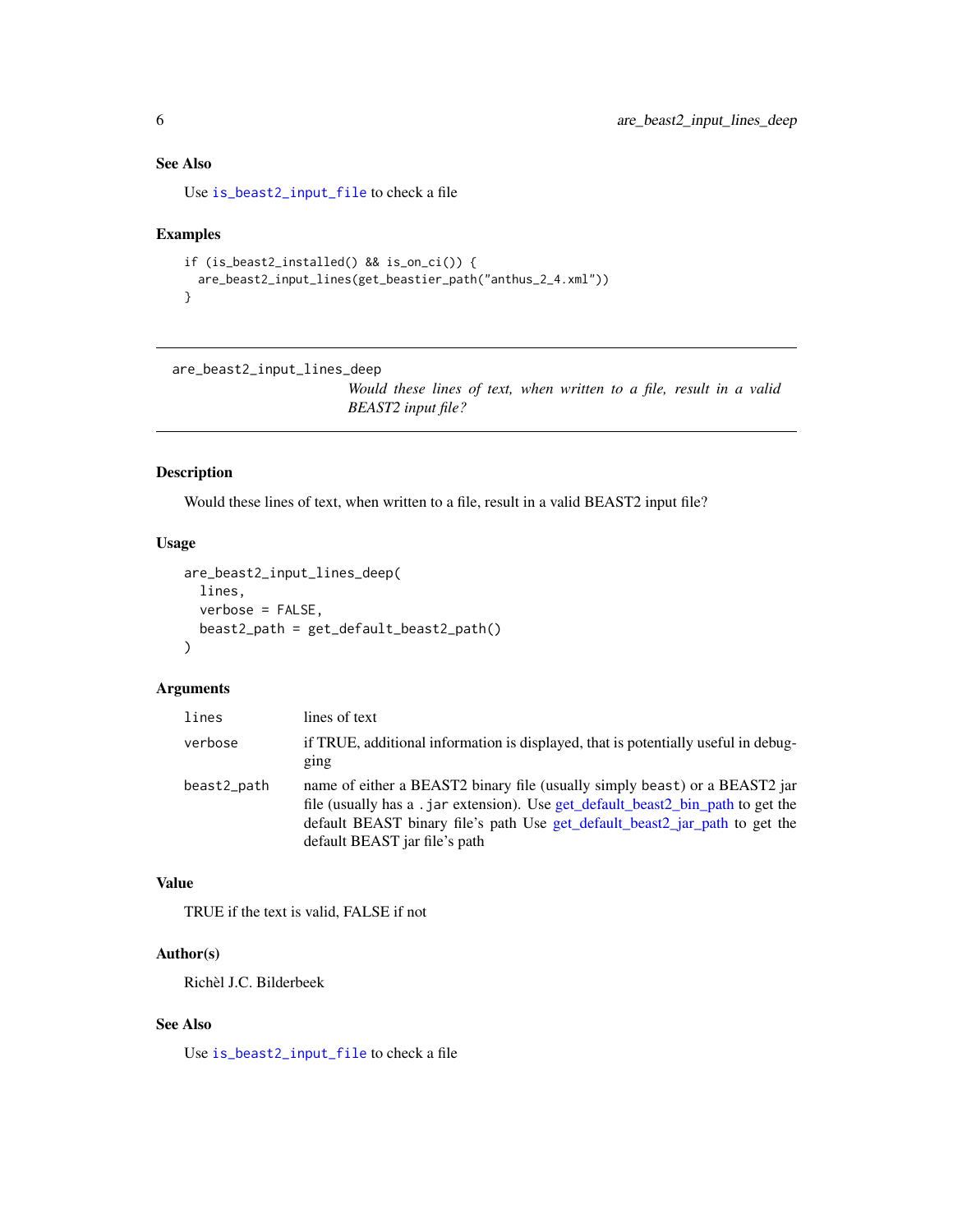<span id="page-6-0"></span>are\_beast2\_input\_lines\_fast 7

# Examples

```
if (is_beast2_installed() && is_on_ci()) {
  beast2_filename <- get_beastier_path("anthus_2_4.xml")
  text <- readLines(beast2_filename)
  are_beast2_input_lines_deep(text)
}
```
are\_beast2\_input\_lines\_fast

*Would these lines of text, when written to a file, result in a valid BEAST2 input file?*

# Description

Would these lines of text, when written to a file, result in a valid BEAST2 input file?

### Usage

are\_beast2\_input\_lines\_fast(lines)

# Arguments

lines lines of text

# Value

TRUE if the text is valid, FALSE if not

#### Author(s)

Richèl J.C. Bilderbeek

# See Also

Use [is\\_beast2\\_input\\_file](#page-71-1) to check a file

# Examples

```
beast2_filename <- get_beastier_path("anthus_2_4.xml")
text <- readLines(beast2_filename)
# TRUE
are_beast2_input_lines_fast(text)
```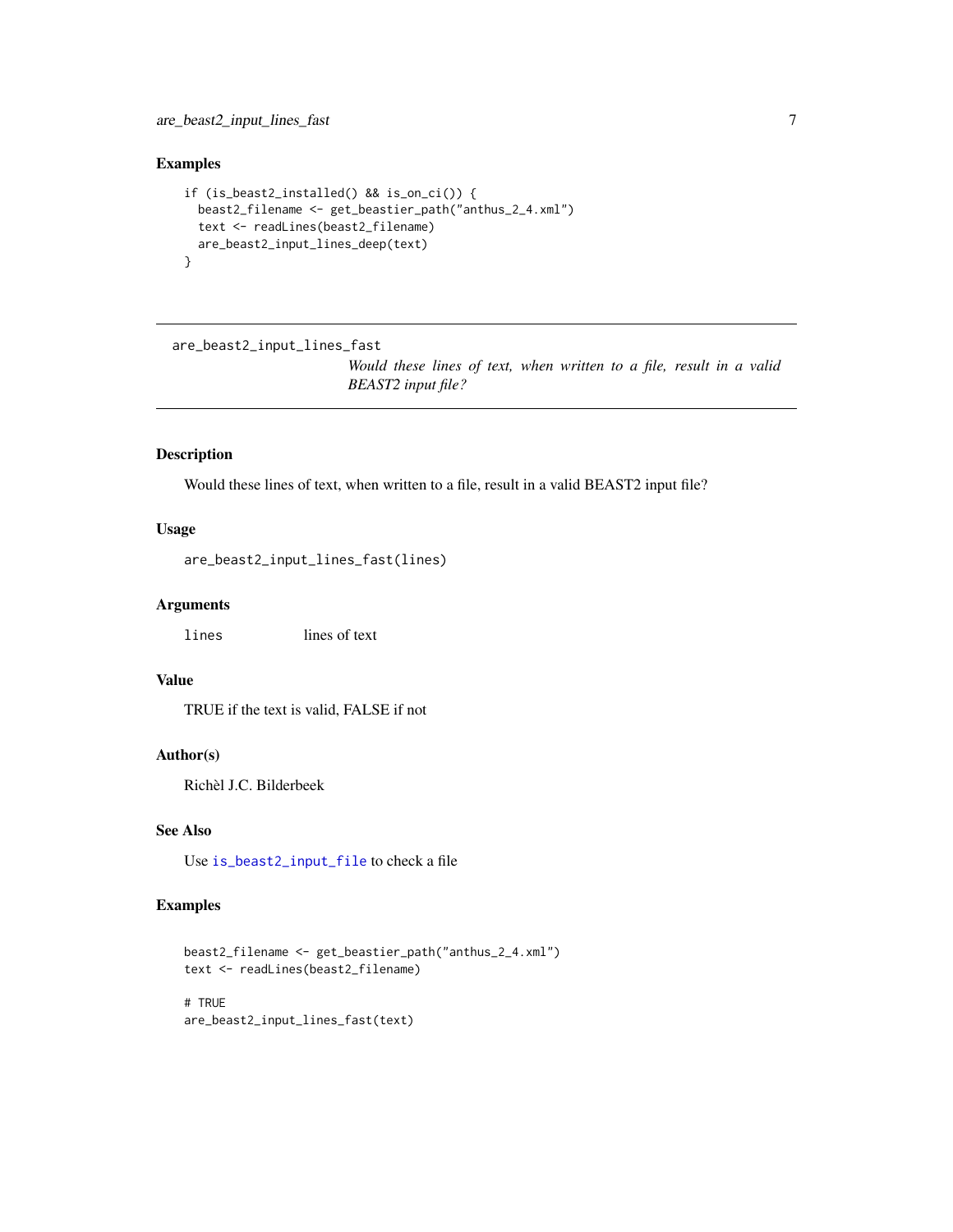<span id="page-7-0"></span>are\_identical\_alignments

*Determines if the two alignments are equal*

# Description

Determines if the two alignments are equal

#### Usage

are\_identical\_alignments(p, q)

### Arguments

| p | the first alignment  |
|---|----------------------|
| a | the second alignment |

### Value

TRUE or FALSE

## Author(s)

Richèl J.C. Bilderbeek

beast2\_options\_to\_table

*Convert a* beast2\_options *to a table*

### Description

Convert a beast2\_options to a table

# Usage

beast2\_options\_to\_table(beast2\_options)

# Arguments

beast2\_options a set of BEAST2 options, that are the R equivalent of the BEAST2 commandline options, as can be created by [create\\_beast2\\_options](#page-27-1)

# Value

a [tibble](#page-0-0) with two columns, called 'parameter' and 'value'. Each 'parameter' is the name of the element of the 'beast2\_options' structure, where the 'value' on the same row holds the value of that parameter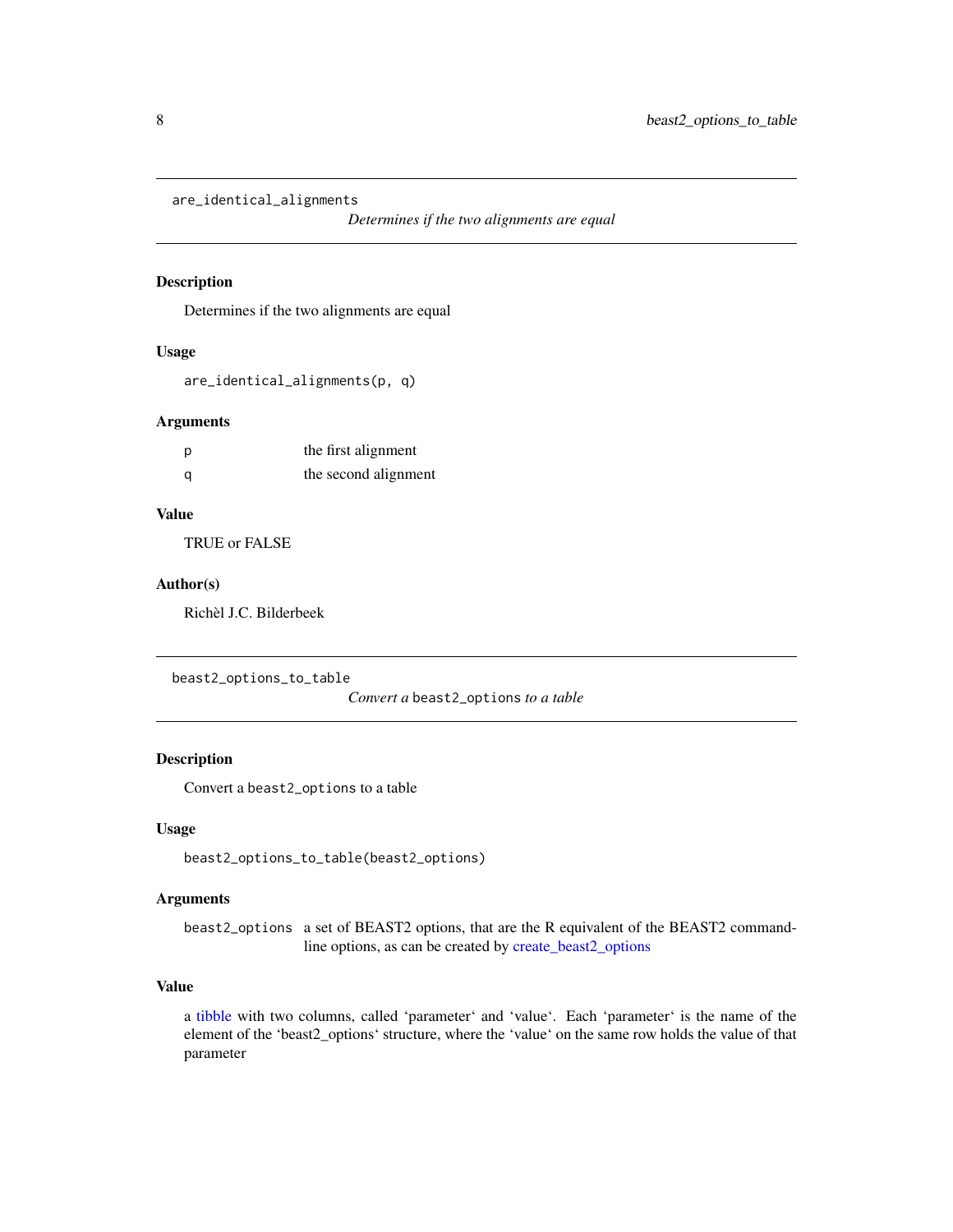#### <span id="page-8-0"></span>beastier 9

### Author(s)

Richèl J.C. Bilderbeek

## Examples

beast2\_options\_to\_table(create\_beast2\_options())

<span id="page-8-1"></span>beastier beastier*: A package to call BEAST2.*

### Description

beastier allows to call BEAST2, a popular Bayesian phylogenetics tool, using an R interface. 'beastier' closely follows the interface of BEAST2, including its default settings.

### See Also

These are packages associated with beastier:

- The package beautier can create BEAST2 input files from R
- The package tracerer can parse BEAST2 output files from R
- The package babette combines the functionality of beautier, beastier and tracerer into a single workflow

#### Examples

```
check_empty_beaustier_folders()
beast2_options <- create_beast2_options(
 input_filename = get_beastier_path("2_4.xml")
)
if (is_beast2_installed() && is_on_ci()) {
 run_beast2_from_options(beast2_options)
 file.remove(beast2_options$output_state_filename)
 remove_beaustier_folders()
}
check_empty_beaustier_folders()
```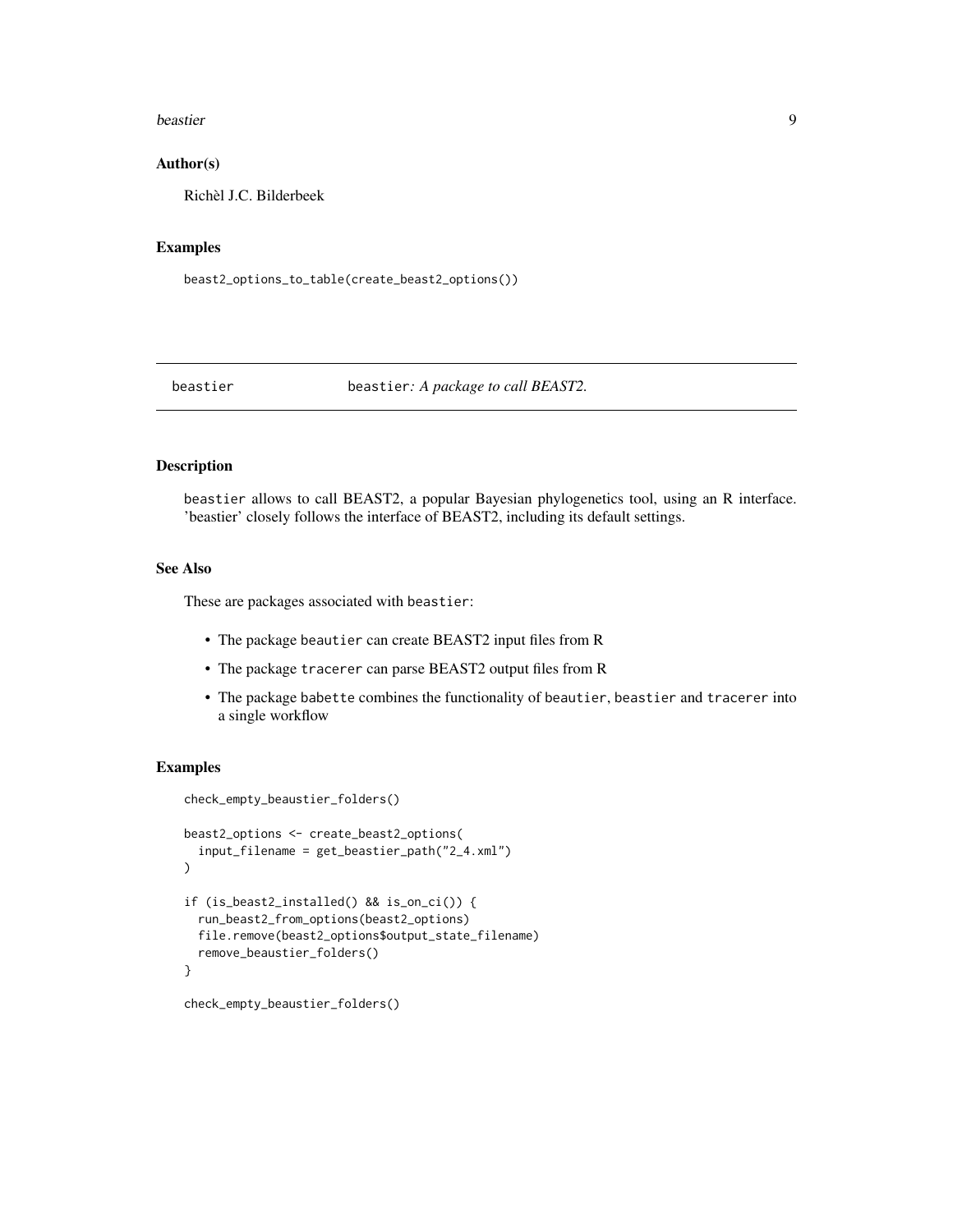<span id="page-9-0"></span>beastier\_report *Creates a [beastier](#page-8-1) report*

# Description

Creates a [beastier](#page-8-1) report, to be used when reporting bugs. Uses [message](#page-0-0)

# Usage

```
beastier_report(
  beast2_folder = get_default_beast2_folder(),
  os = rappdirs::app_dir()$os
\mathcal{L}
```
# Arguments

| beast2 folder | the folder where the BEAST2 is installed. Note that this is not the folder              |
|---------------|-----------------------------------------------------------------------------------------|
|               | where the BEAST2 executable is installed: the BEAST2 executable is in a sub-            |
|               | folder. Use get default beast2 folder to get the default BEAST2 folder. Use             |
|               | get default beast2 bin path to get the full path to the default BEAST2 exe-<br>cutable. |
| 0S            | name of the operating system, must be unix (Linux, Mac) or win (Windows)                |

# Value

No return value, the information will be shown using [message](#page-0-0)

# Author(s)

Richèl J.C. Bilderbeek

# Examples

check\_empty\_beaustier\_folders()

beastier\_report()

check\_empty\_beaustier\_folders()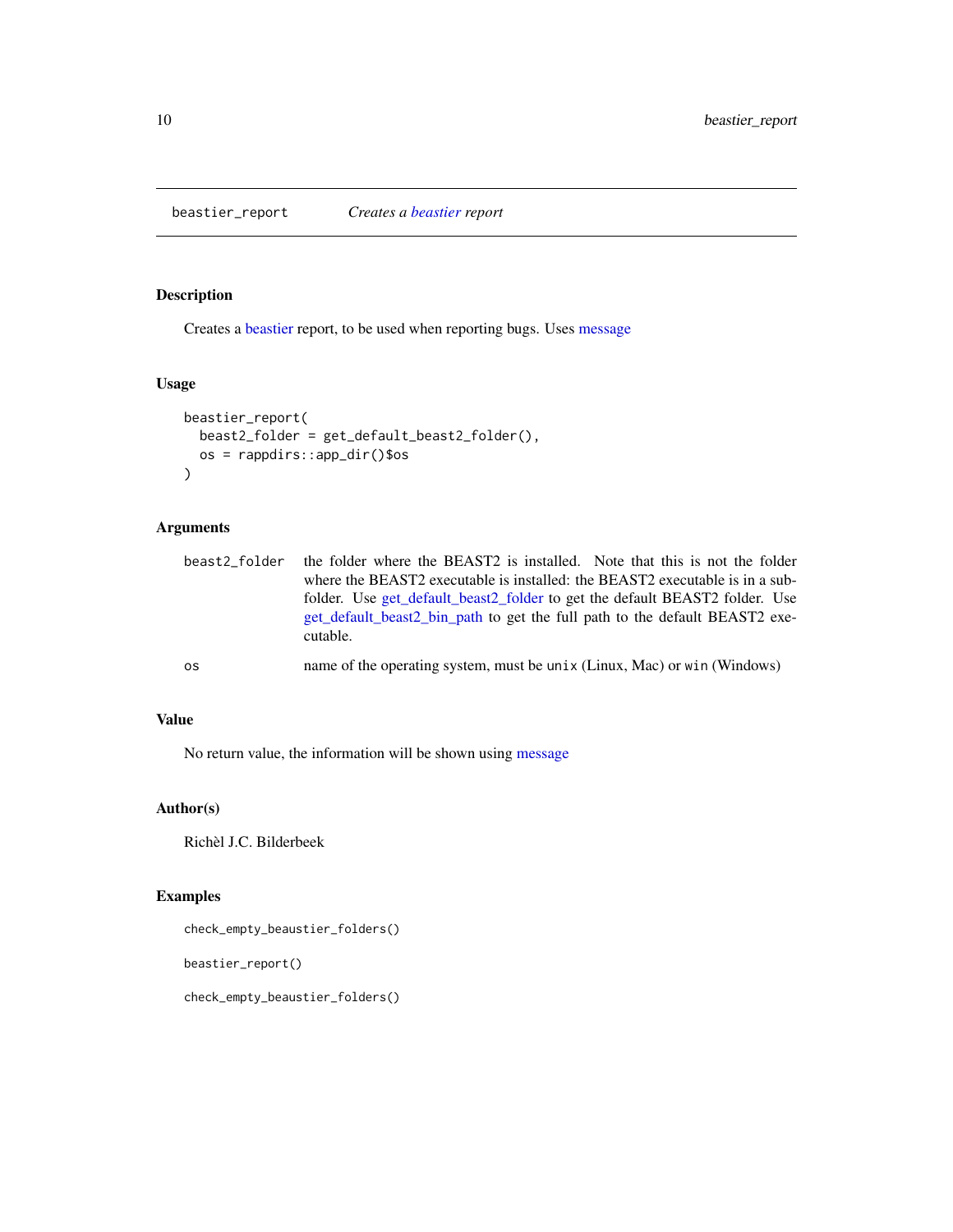<span id="page-10-0"></span>

# **Description**

Calls [stop](#page-0-0) if BEAST2 is improperly installed

# Usage

```
check_beast2(beast2_path = beastier::get_default_beast2_path())
```
### Arguments

beast2\_path name of either a BEAST2 binary file (usually simply beast) or a BEAST2 jar file (usually has a .jar extension). Use [get\\_default\\_beast2\\_bin\\_path](#page-59-1) to get the default BEAST binary file's path Use [get\\_default\\_beast2\\_jar\\_path](#page-63-1) to get the default BEAST jar file's path

# Value

nothing Will [stop](#page-0-0) if BEAST2 is improperly installed

### Author(s)

Richèl J.C. Bilderbeek

### Examples

```
if (is_beast2_installed()) {
 check_beast2()
}
```
<span id="page-10-1"></span>check\_beast2\_options *Check if the* beast2\_options *is a valid BEAST2 options object.*

# Description

Calls stop if the BEAST2 option object is invalid

#### Usage

```
check_beast2_options(beast2_options)
```
#### Arguments

beast2\_options a set of BEAST2 options, that are the R equivalent of the BEAST2 commandline options, as can be created by [create\\_beast2\\_options](#page-27-1)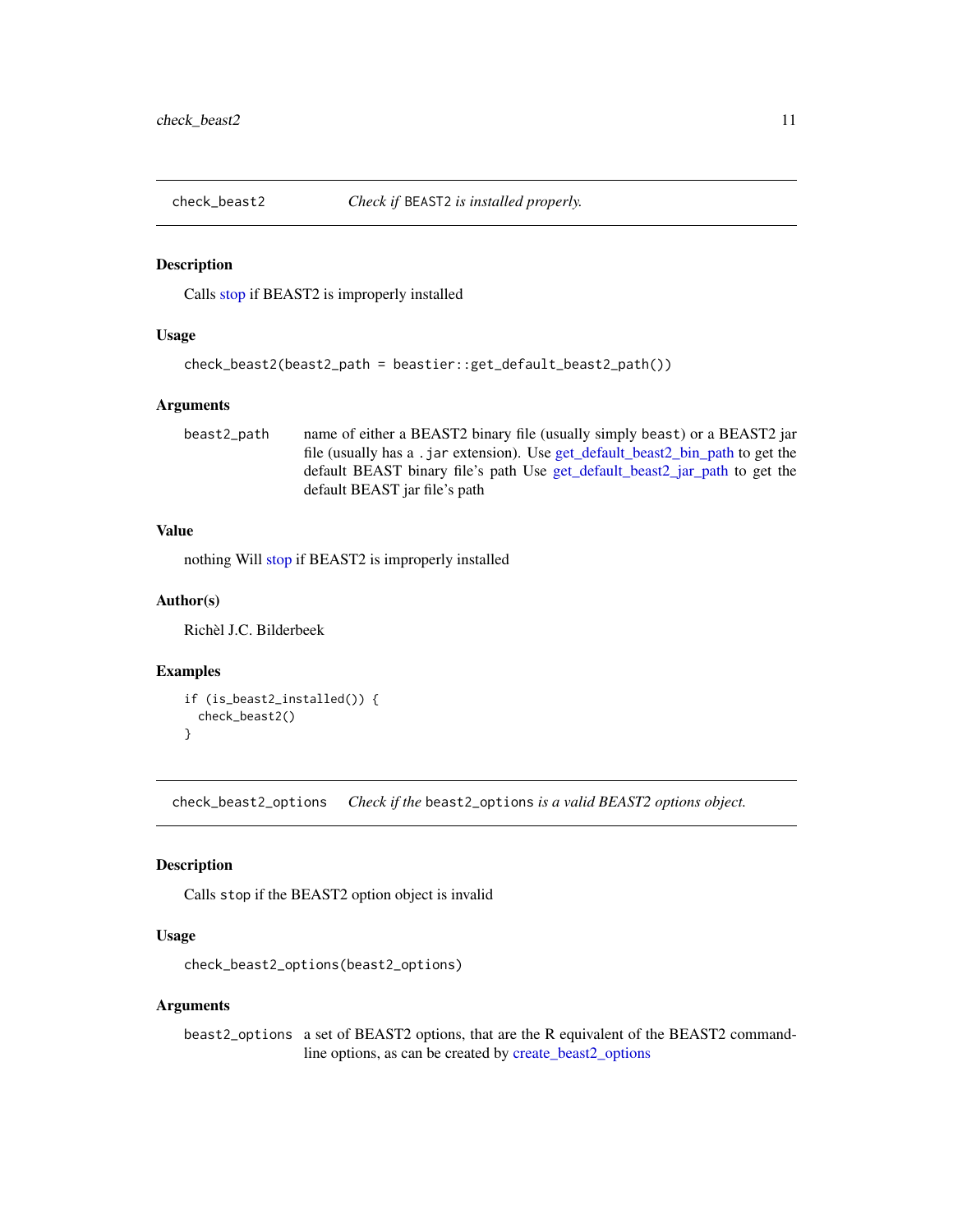<span id="page-11-0"></span>nothing Will stop if the BEAST2 option object is invalid

#### Author(s)

Richèl J.C. Bilderbeek

# See Also

Use [create\\_beast2\\_options](#page-27-1) to create a valid BEAST2 options object

# Examples

check\_empty\_beaustier\_folders()

check\_beast2\_options(create\_beast2\_options())

check\_empty\_beaustier\_folders()

check\_beast2\_optionses

*Check if the* beast2\_options *is a valid BEAST2 options object.*

# Description

Calls stop if the BEAST2 option object is invalid

### Usage

check\_beast2\_optionses(beast2\_optionses)

### Arguments

beast2\_optionses

list of one or more beast2\_options structures, as can be created by [create\\_beast2\\_options.](#page-27-1) Use of reduplicated plural to achieve difference with beast2\_options

### Value

Nothing. Will stop if the BEAST2 option object is invalid

### Author(s)

Richèl J.C. Bilderbeek

# See Also

Use [create\\_beast2\\_options](#page-27-1) to create a valid BEAST2 options object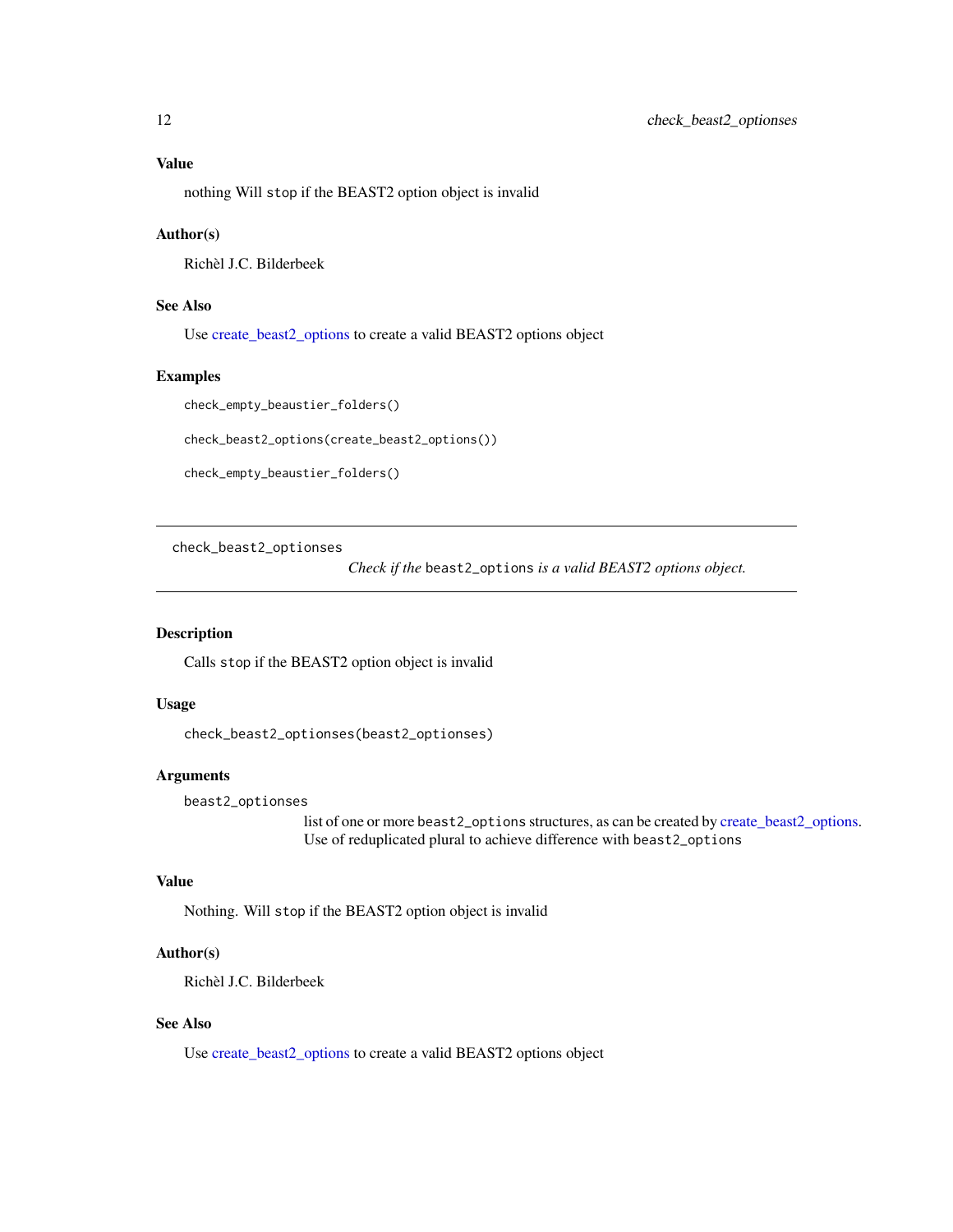# <span id="page-12-0"></span>Examples

check\_empty\_beaustier\_folders()

check\_beast2\_optionses(list(create\_beast2\_options()))

check\_empty\_beaustier\_folders()

check\_beast2\_options\_data\_types

*Check if the* beast2\_options*, which is a list, has all elements of the right data types*

# Description

Calls stop if not.

# Usage

check\_beast2\_options\_data\_types(beast2\_options)

### Arguments

beast2\_options a set of BEAST2 options, that are the R equivalent of the BEAST2 commandline options, as can be created by [create\\_beast2\\_options](#page-27-1)

### Value

nothing

# Author(s)

Richèl J.C. Bilderbeek

# See Also

Use [check\\_beast2\\_options](#page-10-1) to check the entire beast2\_options object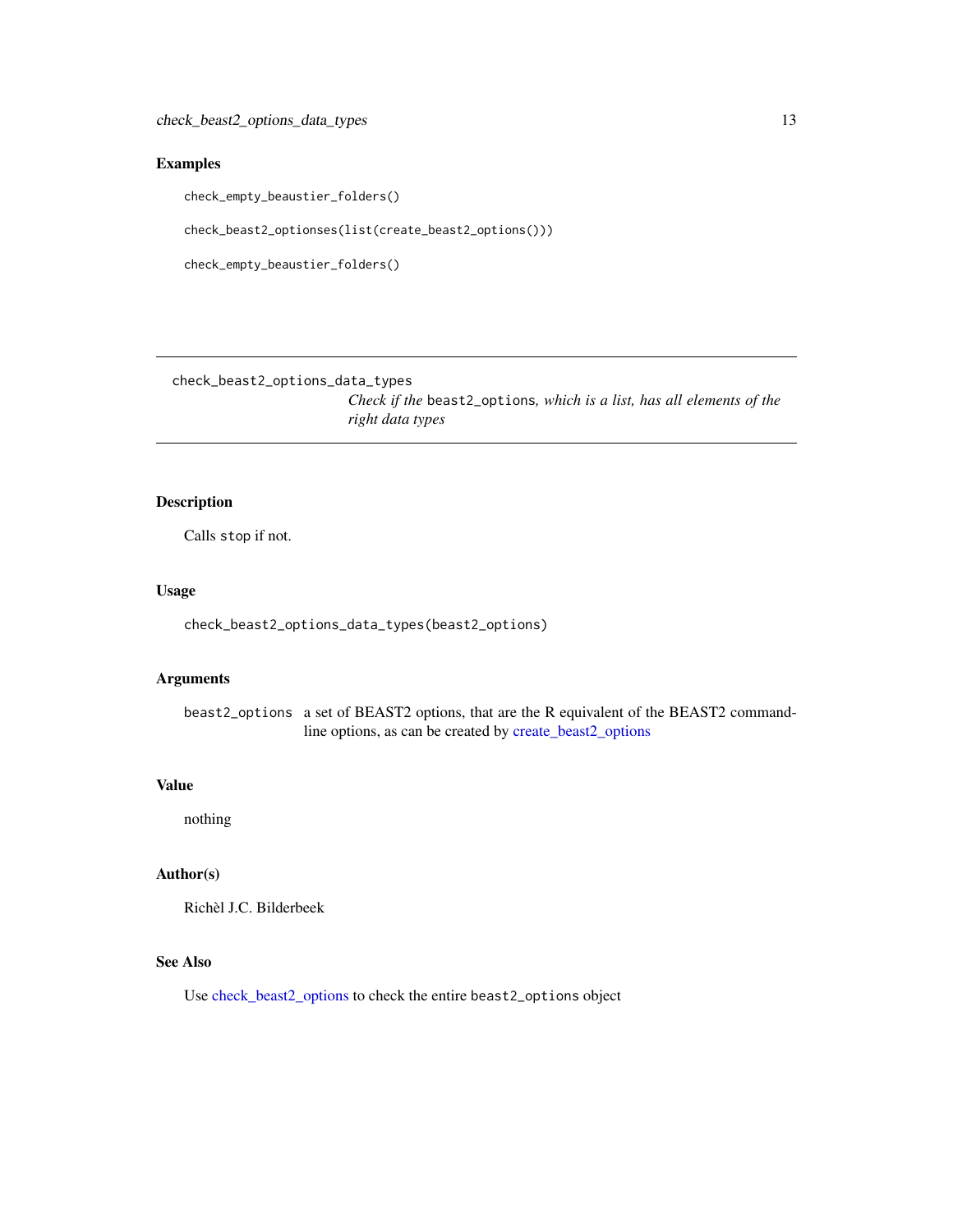<span id="page-13-0"></span>check\_beast2\_options\_do\_not\_overwrite\_existing\_files *Internal function*

# Description

Check if the beast2\_options will not overwrite existing files, when the 'overwrite' options is set to FALSE.

### Usage

```
check_beast2_options_do_not_overwrite_existing_files(beast2_options)
```
# Arguments

beast2\_options a set of BEAST2 options, that are the R equivalent of the BEAST2 commandline options, as can be created by [create\\_beast2\\_options](#page-27-1)

### Details

Will [stop](#page-0-0) if a file is threatened to be overwritten

# Value

Nothing. Will [stop](#page-0-0) if a file is threatened to be overwritten

### Author(s)

Richèl J.C. Bilderbeek

### Examples

```
check_empty_beaustier_folders()
```

```
check_beast2_options_do_not_overwrite_existing_files(
 beast2_options = create_beast2_options()
)
```

```
check_empty_beaustier_folders()
```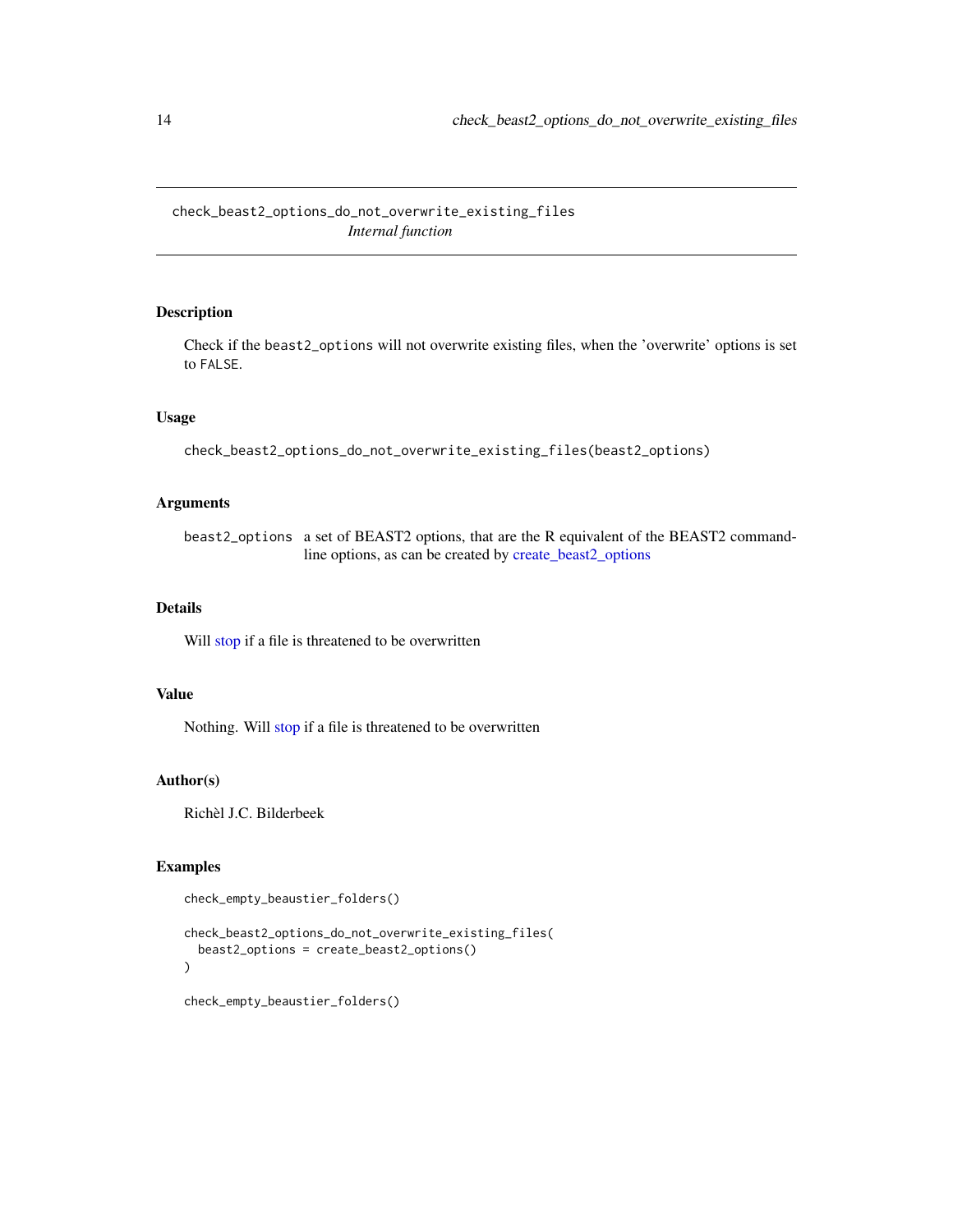<span id="page-14-0"></span>check\_beast2\_options\_filenames\_differ *Check if the filenames in* beast2\_options *differ*

### Description

Calls stop if not.

# Usage

check\_beast2\_options\_filenames\_differ(beast2\_options)

#### Arguments

beast2\_options a set of BEAST2 options, that are the R equivalent of the BEAST2 commandline options, as can be created by [create\\_beast2\\_options](#page-27-1)

# Value

nothing

### Author(s)

Richèl J.C. Bilderbeek

### See Also

Use [check\\_beast2\\_options](#page-10-1) to check the entire beast2\_options object

check\_beast2\_options\_names

*Check if the* beast2\_options*, which is a list, has all the elements needed.*

# Description

Calls stop if not.

#### Usage

check\_beast2\_options\_names(beast2\_options)

### Arguments

beast2\_options a set of BEAST2 options, that are the R equivalent of the BEAST2 commandline options, as can be created by [create\\_beast2\\_options](#page-27-1)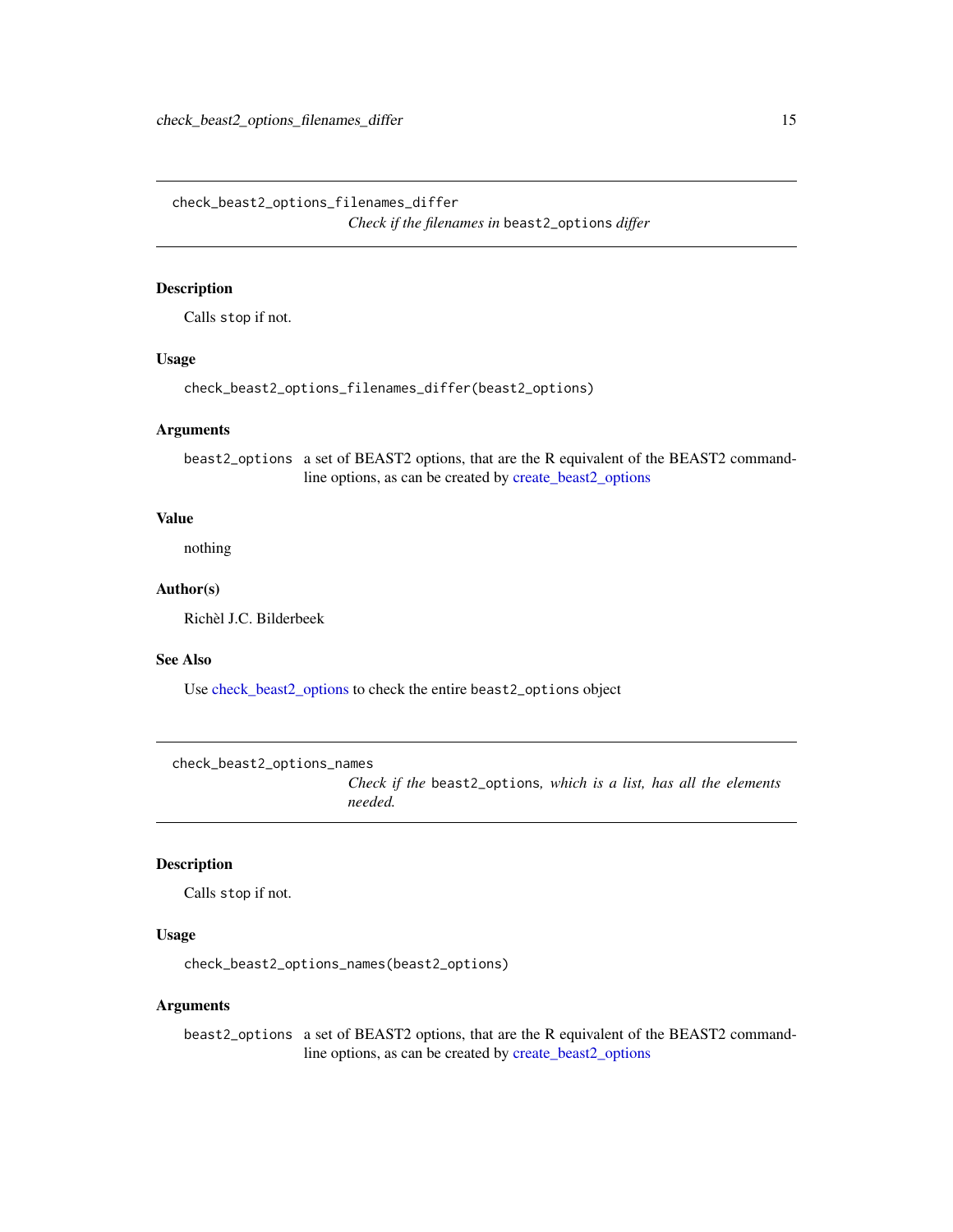#### Value

nothing

### Author(s)

Richèl J.C. Bilderbeek

### See Also

Use [check\\_beast2\\_options](#page-10-1) to check the entire beast2\_options object

check\_beast2\_path *Checks the BEAST2* .jar *path. Will stop if there is a problem with the BEAST2* .jar *path.*

### Description

Checks the BEAST2 .jar path. Will stop if there is a problem with the BEAST2 .jar path.

### Usage

```
check_beast2_path(beast2_path)
```
### Arguments

```
beast2_path name of either a BEAST2 binary file (usually simply beast) or a BEAST2 jar
                  file (usually has a .jar extension). Use get_default_beast2_bin_path to get the
                  default BEAST binary file's path Use get_default_beast2_jar_path to get the
                  default BEAST jar file's path
```
### Value

nothing. Will call [stop](#page-0-0) if the BEAST2 . jar path has a problem

### Author(s)

Richèl J.C. Bilderbeek

### Examples

```
check_empty_beaustier_folders()
```

```
if (is_beast2_installed()) {
 beast2_path <- get_default_beast2_jar_path()
 check_beast2_path(beast2_path)
}
```
check\_empty\_beaustier\_folders()

<span id="page-15-0"></span>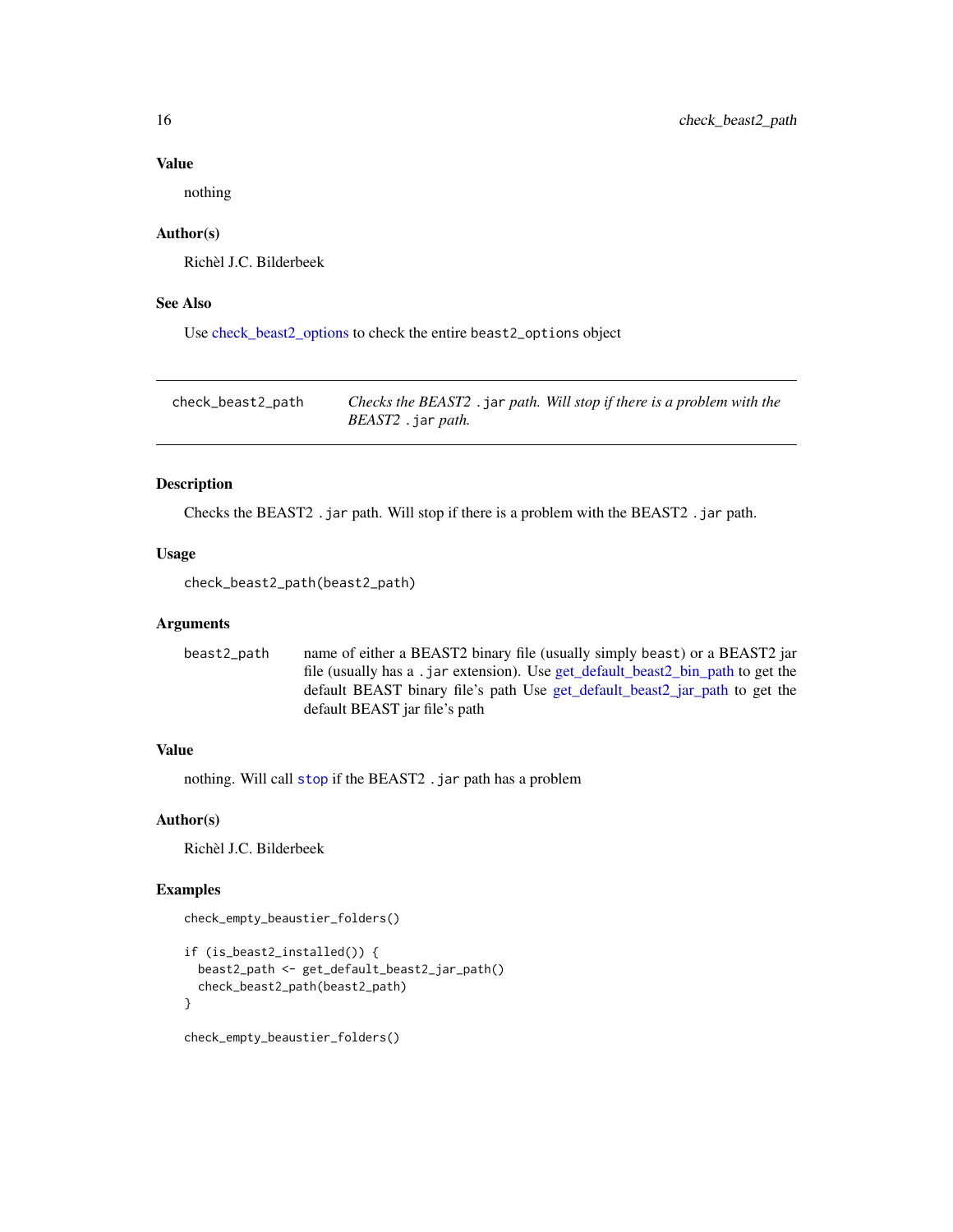<span id="page-16-0"></span>check\_can\_create\_dir\_for\_state\_output\_file *Internal function*

# Description

Check if the folder for the state output file can be created. Will [stop](#page-0-0) otherwise

### Usage

```
check_can_create_dir_for_state_output_file(beast2_options)
```
### Arguments

beast2\_options a set of BEAST2 options, that are the R equivalent of the BEAST2 commandline options, as can be created by [create\\_beast2\\_options](#page-27-1)

# Value

Nothing. Will [stop](#page-0-0) if the folder for the state output file cannot be created

### Author(s)

Richèl J.C. Bilderbeek

#### Examples

check\_empty\_beaustier\_folders()

```
check_can_create_dir_for_state_output_file(
  beast2_options = create_beast2_options()
\mathcal{L}
```
check\_empty\_beaustier\_folders()

check\_can\_create\_file *Internal function*

# Description

Check that a file can be created at a certain path.

```
check_can_create_file(filename, overwrite = TRUE)
```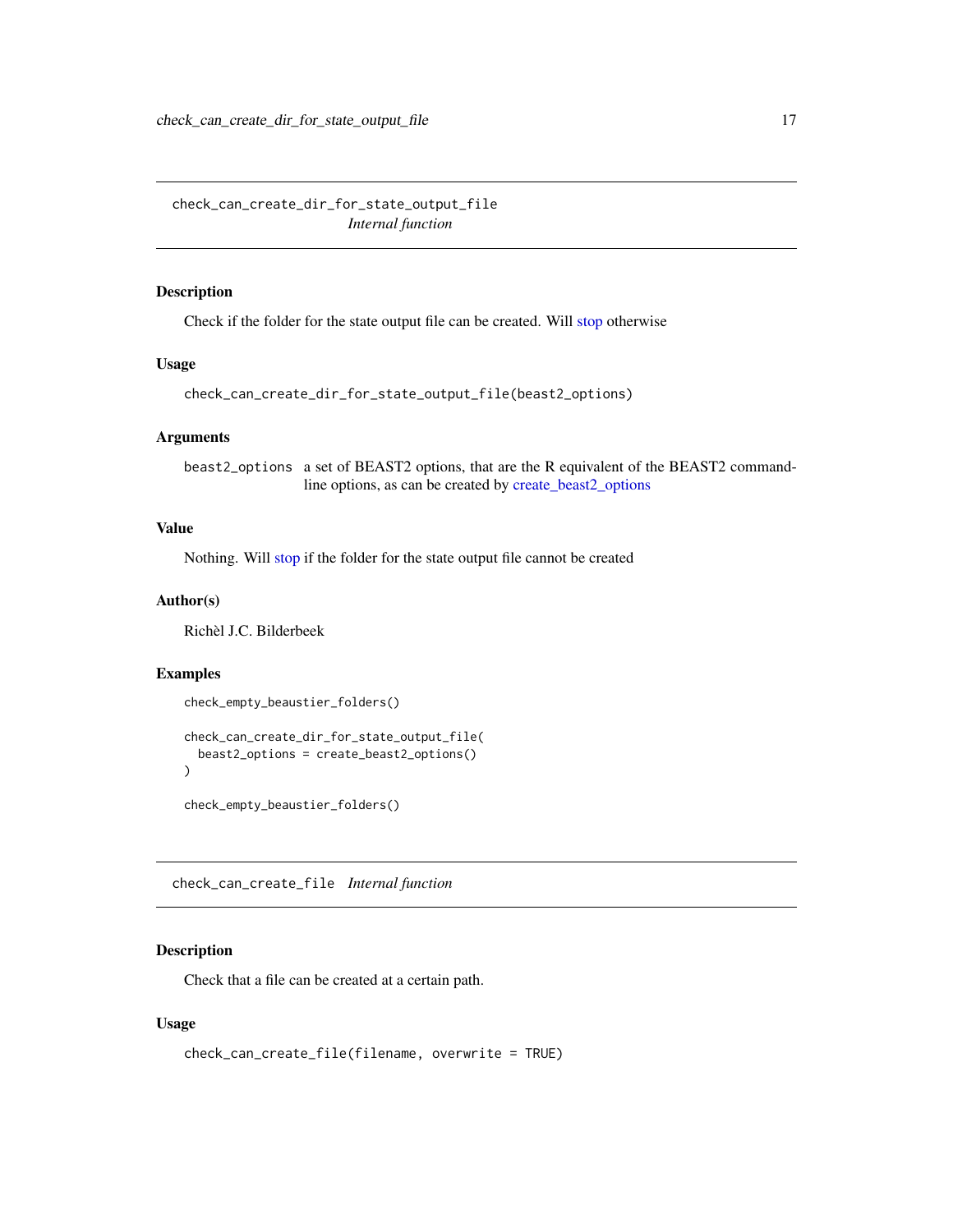<span id="page-17-0"></span>

| filename  | file that may or may not be created                                      |
|-----------|--------------------------------------------------------------------------|
| overwrite | if TRUE, if filename already exists, it will be deleted by this function |

# Details

Will [stop](#page-0-0) if not. Will stop if the file already exists. Does so by creating an empty file at the path, and then deleting it.

### Value

Nothing. Will [stop](#page-0-0) if a file cannot be created at a certain path.

### Author(s)

Richèl J.C. Bilderbeek

### Examples

check\_can\_create\_file("my\_local\_file.txt")

check\_can\_create\_screenlog\_file *Internal function*

### Description

Check if the MCMC's screenlog file can be created. Will [stop](#page-0-0) if not

# Usage

```
check_can_create_screenlog_file(beast2_options)
```
# Arguments

beast2\_options a set of BEAST2 options, that are the R equivalent of the BEAST2 commandline options, as can be created by [create\\_beast2\\_options](#page-27-1)

# Value

Nothing. Will [stop](#page-0-0) if the MCMC's screenlog file cannot be created.

### Author(s)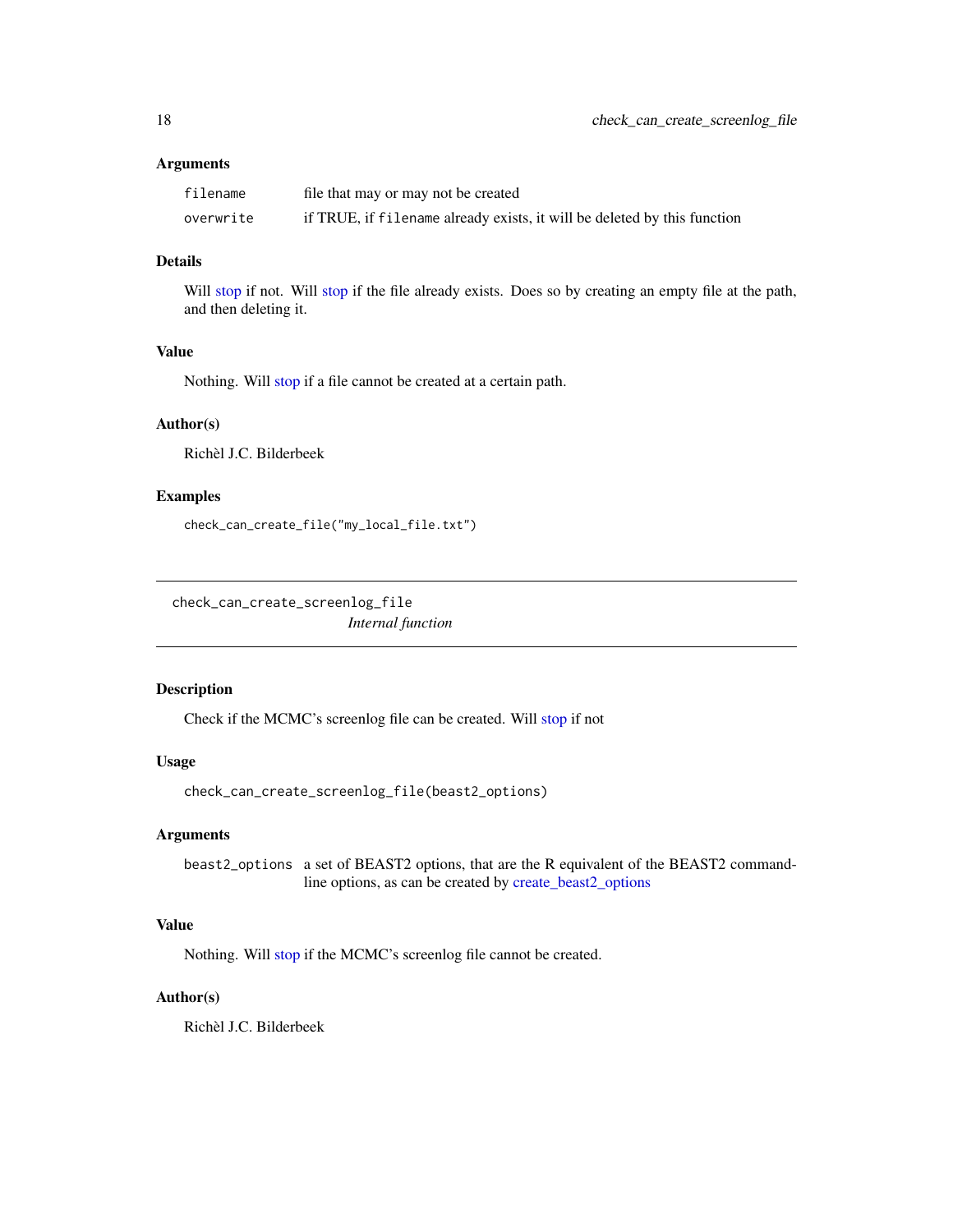<span id="page-18-0"></span>check\_can\_create\_state\_output\_file *Internal function*

### Description

Check if the state output file can be created. Will [stop](#page-0-0) otherwise

### Usage

check\_can\_create\_state\_output\_file(beast2\_options)

### Arguments

beast2\_options a set of BEAST2 options, that are the R equivalent of the BEAST2 commandline options, as can be created by [create\\_beast2\\_options](#page-27-1)

### Value

Nothing. Will [stop](#page-0-0) if the state output file cannot be created.

### Author(s)

Richèl J.C. Bilderbeek

check\_can\_create\_tracelog\_file *Internal function to check if the MCMC's tracelog file can be created.*

#### **Description**

Check if the MCMC's tracelog file can be created. Will [stop](#page-0-0) if not. If the tracelog file already exists, it is assumed that a new file can be created, by overwriting the existing one.

# Usage

```
check_can_create_tracelog_file(beast2_options)
```
#### Arguments

beast2\_options a set of BEAST2 options, that are the R equivalent of the BEAST2 commandline options, as can be created by [create\\_beast2\\_options](#page-27-1)

# Value

Nothing. Will [stop](#page-0-0) if the MCMC's tracelog file is absent and cannot be created.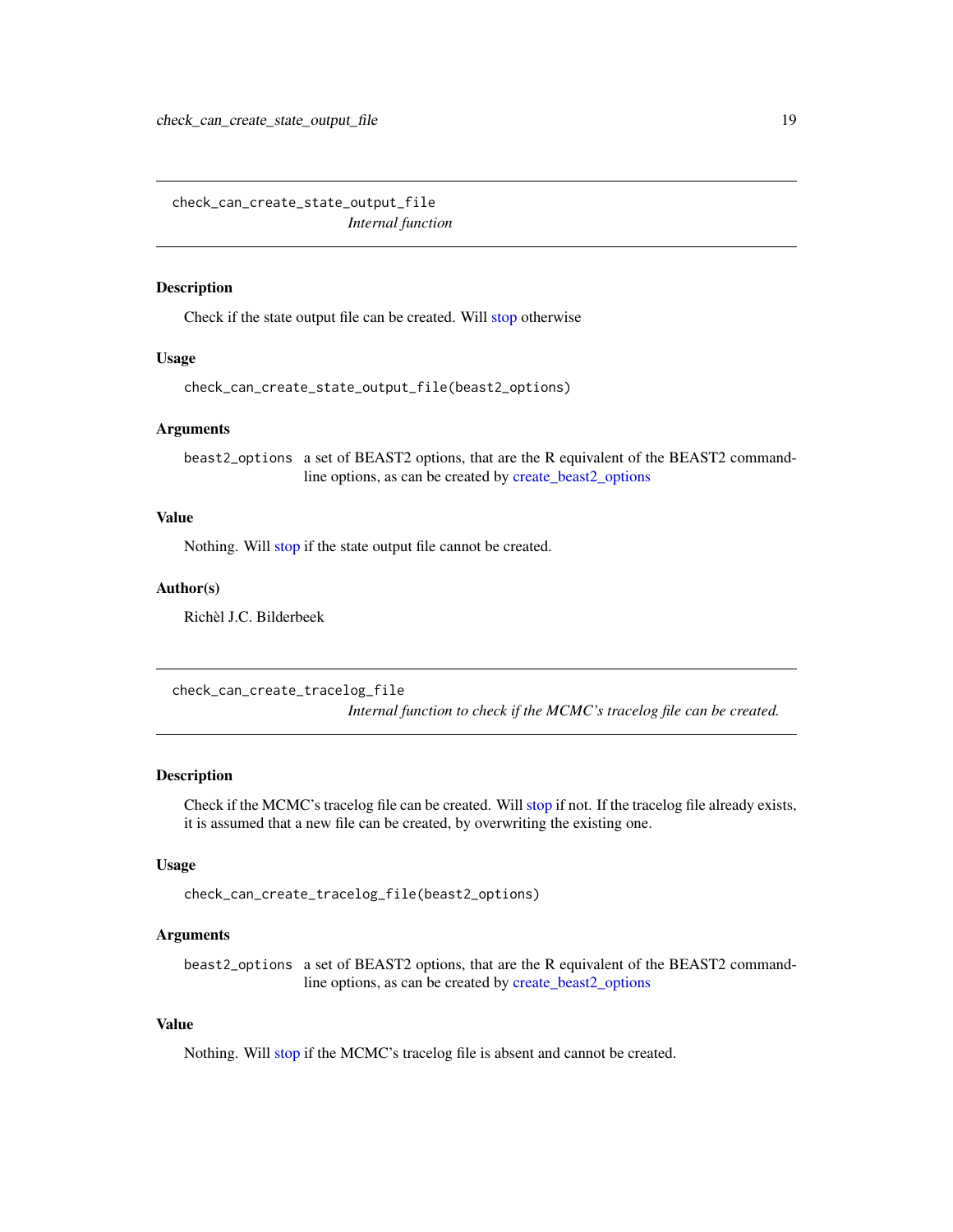### Author(s)

Richèl J.C. Bilderbeek

check\_can\_create\_treelog\_file *Internal function*

#### Description

Check if the MCMC's treelog file can be created. Will [stop](#page-0-0) if not

### Usage

check\_can\_create\_treelog\_file(beast2\_options)

### Arguments

beast2\_options a set of BEAST2 options, that are the R equivalent of the BEAST2 commandline options, as can be created by [create\\_beast2\\_options](#page-27-1)

### Value

Nothing. Will [stop](#page-0-0) if the MCMC's treelog file is absent and cannot be created.

#### Author(s)

Richèl J.C. Bilderbeek

check\_empty\_beastier\_folder

*Check there are no files in the default [beastier](#page-8-1) folder*

# Description

Check there are no files in the default [beastier](#page-8-1) folder. The goal is to make sure no temporary files are left undeleted. Will [stop](#page-0-0) if there are files in the [beastier](#page-8-1) folder

#### Usage

```
check_empty_beastier_folder(beastier_folder = get_beastier_folder())
```
#### Arguments

beastier\_folder

the path to the [beastier](#page-8-1) temporary files folder

<span id="page-19-0"></span>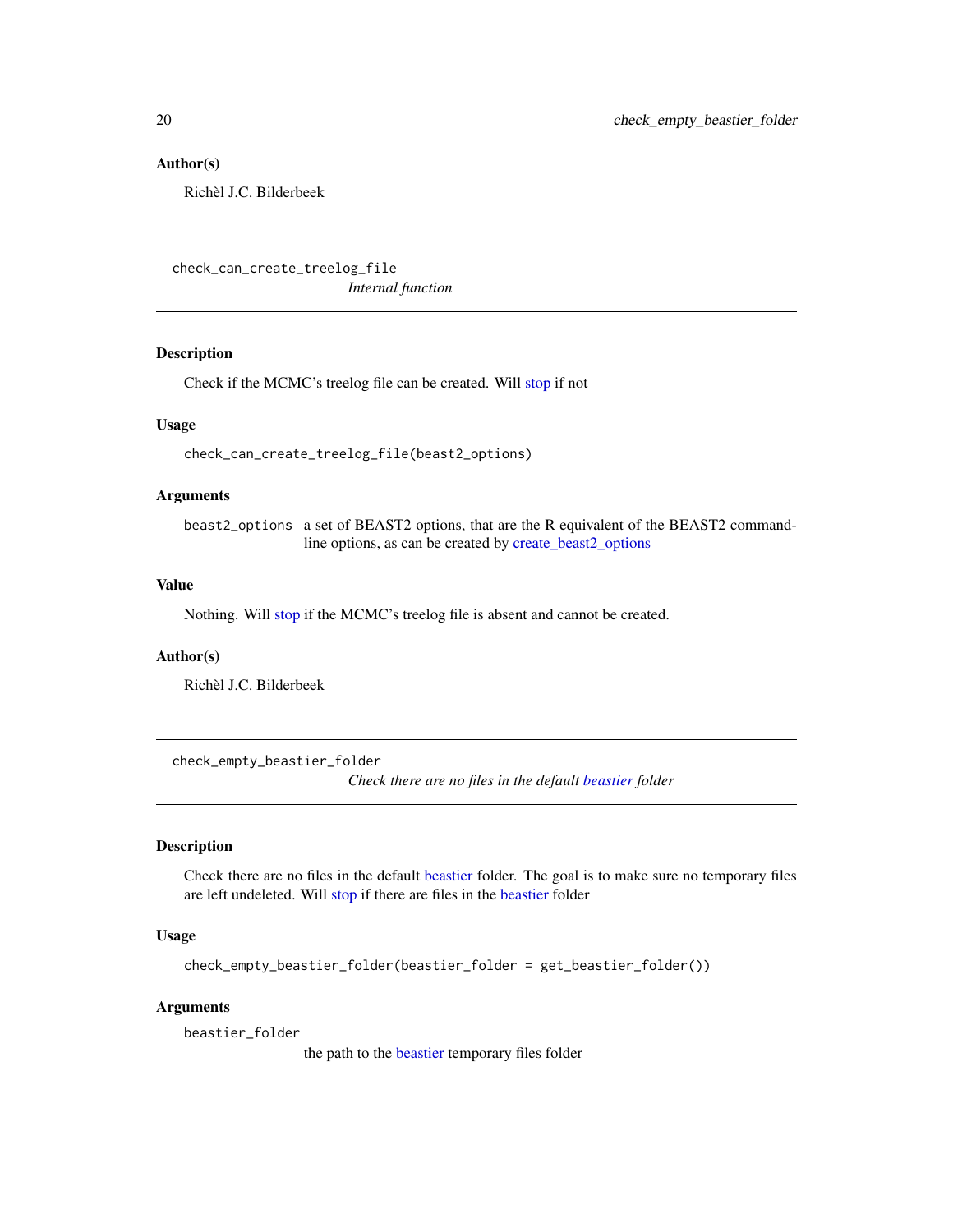# <span id="page-20-0"></span>Value

Nothing. Will [stop](#page-0-0) if there are files in the [beastier](#page-8-1) folder

#### Author(s)

Richèl J.C. Bilderbeek

check\_empty\_beaustier\_folders

*Check there are no files in the default 'beautier' and 'beastier' folders*

#### Description

Check there are no files in the default 'beautier' and 'beastier' folders.

# Usage

```
check_empty_beaustier_folders(
 beautier_folder = beautier::get_beautier_folder(),
 beastier_folder = get_beastier_folder()
)
```
# Arguments

beautier\_folder

temporary folder used by [beautier](#page-0-0)

beastier\_folder

the path to the [beastier](#page-8-1) temporary files folder

### Details

The goal is to make sure no temporary files are left undeleted. Will [stop](#page-0-0) if there are files in the [beautier](#page-0-0) of [beastier](#page-8-1) folder.

### Value

Nothing. Will [stop](#page-0-0) if there are files in the [beautier](#page-0-0) of [beastier](#page-8-1) folder.

#### Author(s)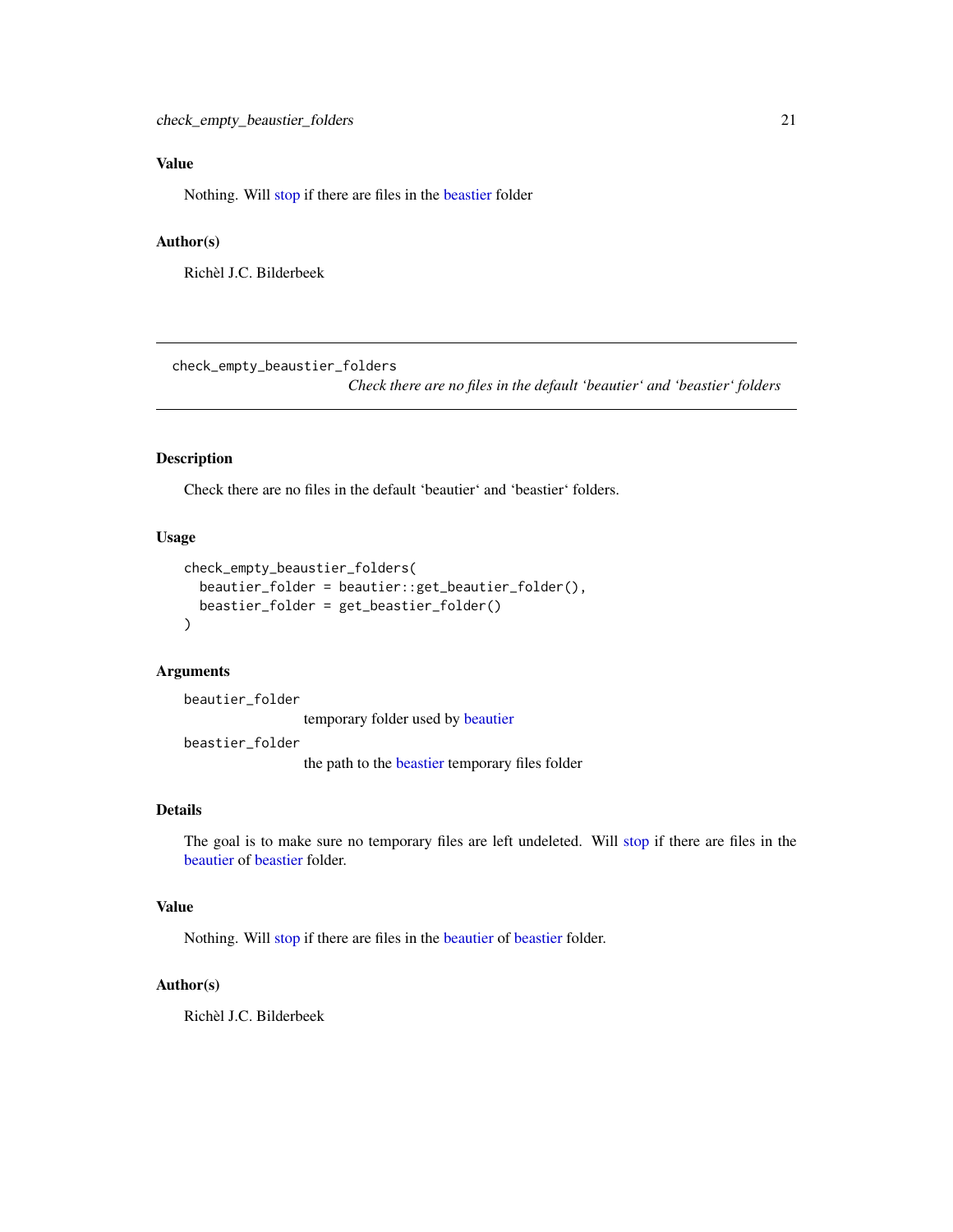<span id="page-21-0"></span>check\_input\_filename *Checks the input filename. Will stop if there is a problem with the input filename.*

# Description

Checks the input filename. Will stop if there is a problem with the input filename.

# Usage

```
check_input_filename(input_filename)
```
## Arguments

input\_filename the name of a BEAST2 input XML file. This file usually has an .xml extension. Use [create\\_temp\\_input\\_filename](#page-44-1) to create a temporary filename with that extension.

# Value

Nothing. Will [stop](#page-0-0) if the input file is invalid

### Author(s)

Richèl J.C. Bilderbeek

# Examples

```
check_empty_beaustier_folders()
```

```
check_input_filename(
 get_beastier_path("beast2_example_output.log")
)
```

```
check_empty_beaustier_folders()
```
check\_input\_filename\_validity

*Checks the input filename. Will stop if there is a problem with the input filename.*

### Description

Checks the input filename. Will stop if there is a problem with the input filename.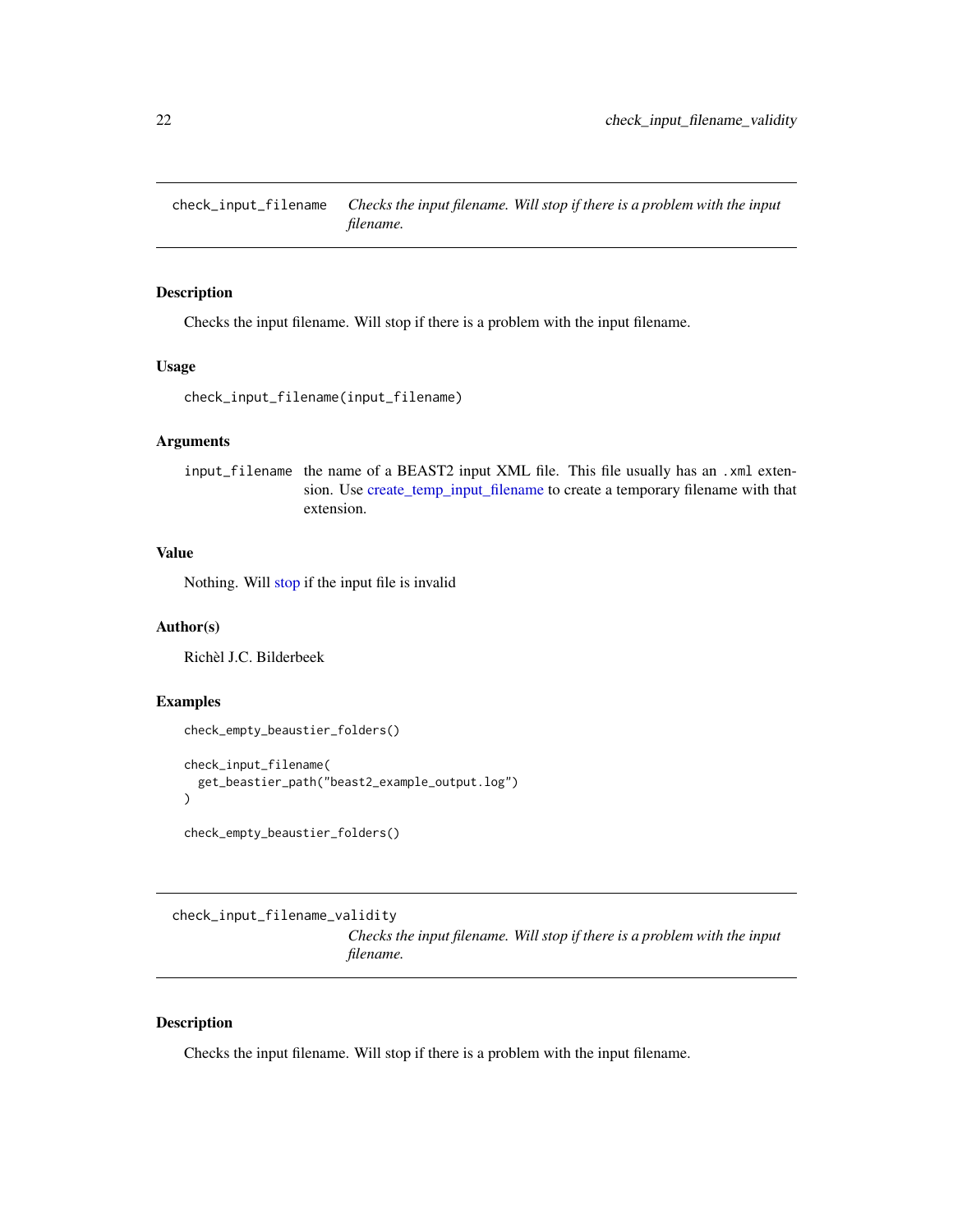### Usage

```
check_input_filename_validity(
  beast2_options,
  input_filename = "deprecated",
  beast2_path = "deprecated",
  verbose = "deprecated"
)
```
# Arguments

- beast2\_options a set of BEAST2 options, that are the R equivalent of the BEAST2 commandline options, as can be created by [create\\_beast2\\_options](#page-27-1)
- input\_filename the name of a BEAST2 input XML file. This file usually has an .xml extension. Use [create\\_temp\\_input\\_filename](#page-44-1) to create a temporary filename with that extension. beast2\_path name of either a BEAST2 binary file (usually simply beast) or a BEAST2 jar
- file (usually has a .jar extension). Use [get\\_default\\_beast2\\_bin\\_path](#page-59-1) to get the default BEAST binary file's path Use [get\\_default\\_beast2\\_jar\\_path](#page-63-1) to get the default BEAST jar file's path
- verbose if TRUE, additional information is displayed, that is potentially useful in debugging

#### Value

nothing. Will call [stop](#page-0-0) if the input file is invalid

### Author(s)

Richèl J.C. Bilderbeek

#### Examples

```
check_empty_beaustier_folders()
if (is_beast2_installed()) {
 check_input_filename_validity(
   create_beast2_options(
     input_filename = get_beastier_path("2_4.xml")
    )
 )
}
check_empty_beaustier_folders()
```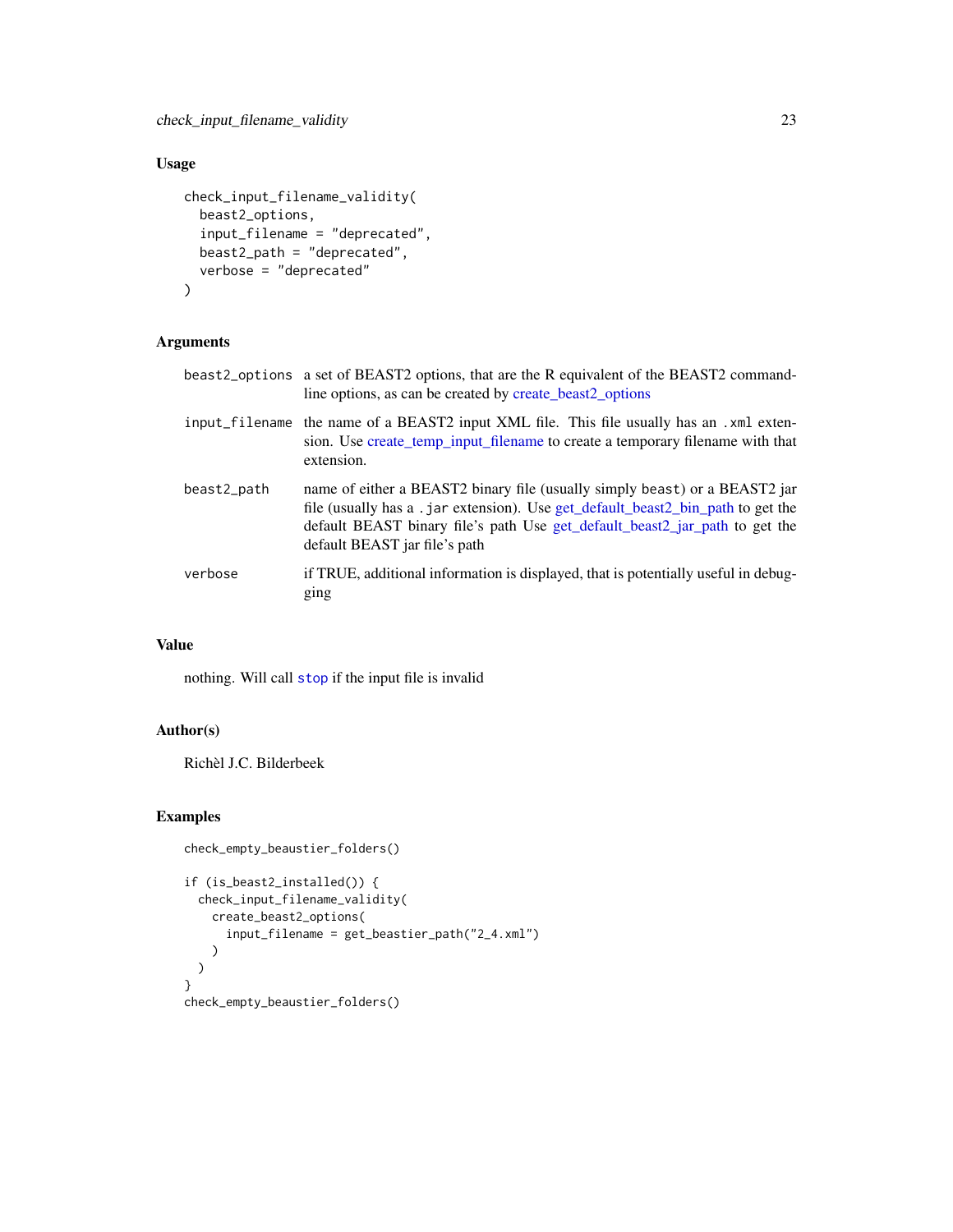<span id="page-23-0"></span>

# Description

Will [stop](#page-0-0) if not.

# Usage

```
check_n_threads(n_threads)
```
### Arguments

n\_threads the number of computational threads to use. Use [NA](#page-0-0) to use the BEAST2 default of 1.

# Value

Nothing. Will [stop](#page-0-0) if the number of threads in invalid

# Author(s)

Richèl J.C. Bilderbeek

# Examples

check\_empty\_beaustier\_folders()

```
# Can have 1 or more threads
check_n_threads(1)
check_n_threads(2)
# Can have NA threads
check_n_threads(NA)
```
check\_empty\_beaustier\_folders()

check\_os *Checks if the operating system is supported*

# Description

Checks if the operating system is supported

# Usage

check\_os(os)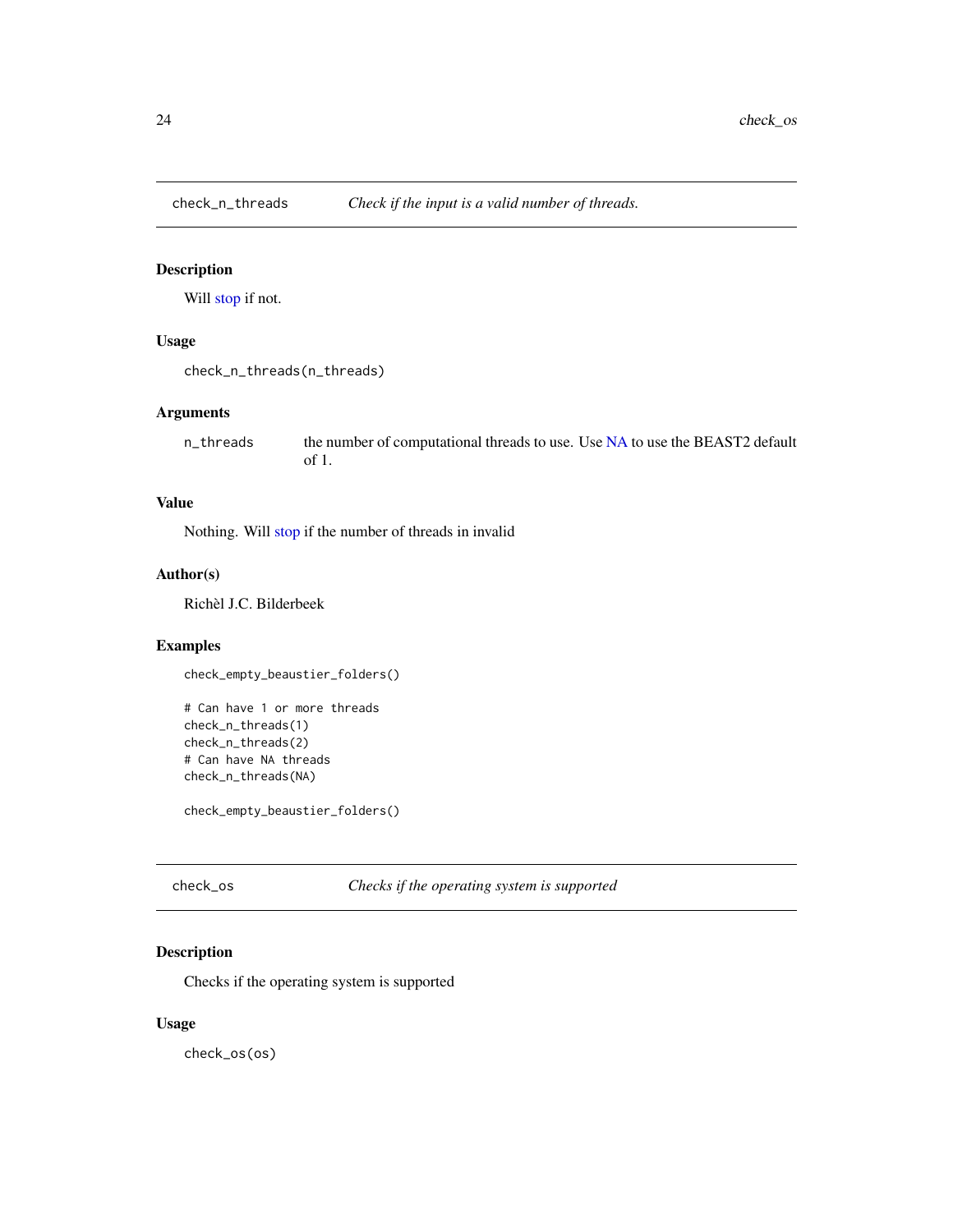# <span id="page-24-0"></span>check\_rng\_seed 25

### Arguments

os name of the operating system, must be unix (Linux, Mac) or win (Windows)

# Value

Nothing. Will [stop](#page-0-0) if the OS is unsupported

# Author(s)

Richèl J.C. Bilderbeek

# Examples

check\_empty\_beaustier\_folders()

```
check_os("mac")
check_os("unix")
check_os("win")
```
check\_empty\_beaustier\_folders()

check\_rng\_seed *Check if the input is a valid RNG seed.*

### Description

Will [stop](#page-0-0) if not.

### Usage

```
check_rng_seed(rng_seed)
```
#### Arguments

rng\_seed the random number generator seed of the BEAST2 run. Must be a non-zero positive integer value or [NA.](#page-0-0) If rng\_seed is [NA,](#page-0-0) BEAST2 will pick a random seed

# Value

Nothing. Will [stop](#page-0-0) if the RNG seed is invalid

### Author(s)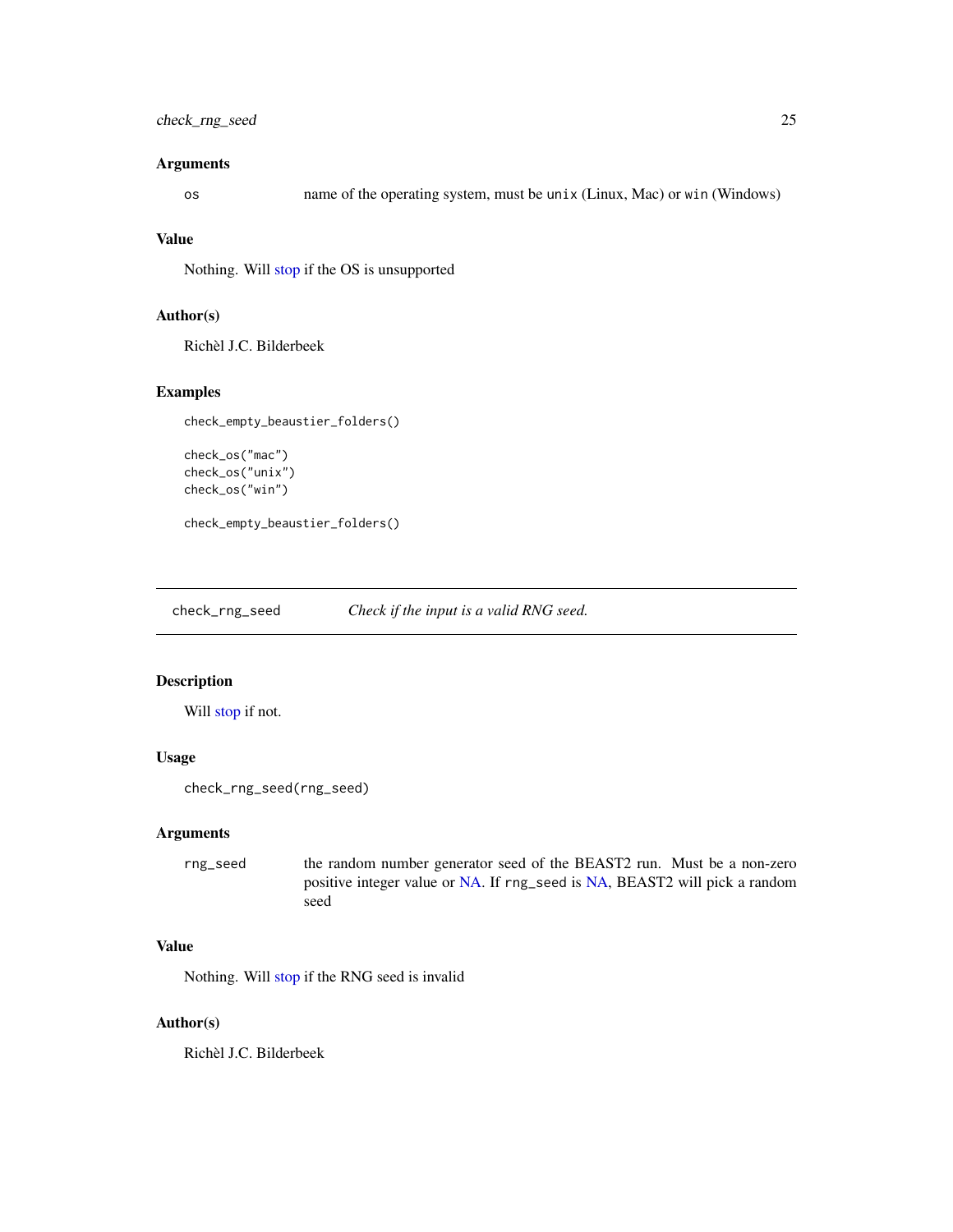### Examples

```
check_empty_beaustier_folders()
```

```
# Numbers from 1 and higher are valid RNG seeds
check_rng_seed(1)
check_rng_seed(2)
# Also NA is a valid RNG seed
check_rng_seed(NA)
```
check\_empty\_beaustier\_folders()

continue\_beast2 *Continue a BEAST2 run*

#### **Description**

Continue a BEAST2 run

### Usage

```
continue_beast2(beast2_options = create_beast2_options())
```
#### **Arguments**

beast2\_options a set of BEAST2 options, that are the R equivalent of the BEAST2 commandline options, as can be created by [create\\_beast2\\_options](#page-27-1)

### Value

The text sent to STDOUT and STDERR. It will create the file with name output\_state\_filenames

### Author(s)

Richèl J.C. Bilderbeek

#### Examples

```
check_empty_beaustier_folders()
```

```
if (is_beast2_installed() && is_on_ci()) {
 beast2_options <- create_beast2_options(
   input_filename = get_beastier_path("2_4.xml")
 \lambdarun_beast2_from_options(beast2_options)
 continue_beast2(beast2_options)
 file.remove(beast2_options$output_state_filename)
 remove_beaustier_folders()
}
check_empty_beaustier_folders()
```
<span id="page-25-0"></span>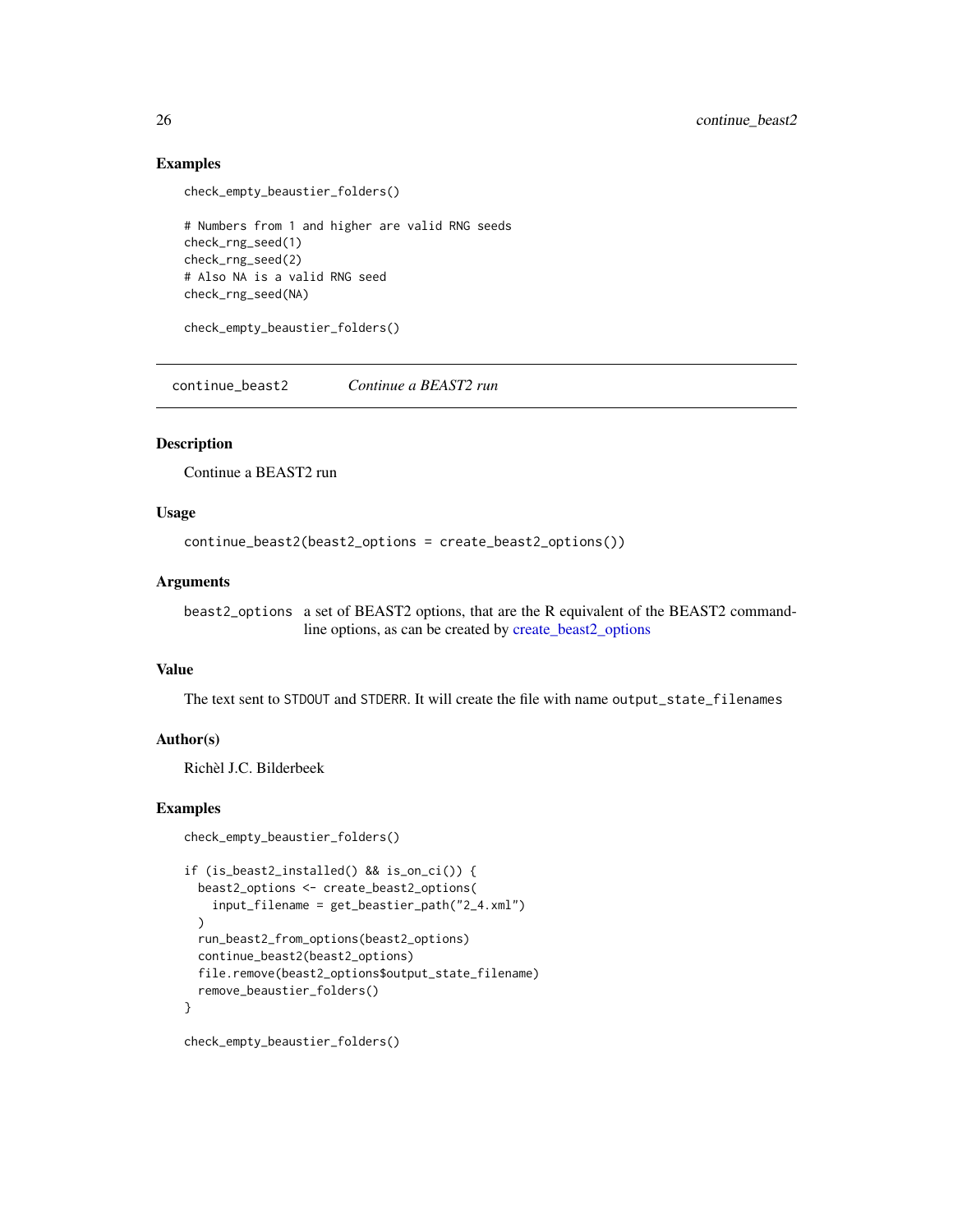<span id="page-26-0"></span>create\_beast2\_continue\_cmd\_from\_options *Creates the terminal command to run BEAST2 from a* beast2\_options

### Description

If the BEAST2 input .xml filename or the BEAST2 state .state.xml filename contain spaces, these filenames are quoted, so that the command-line interface to BEAST2 correctly parses its arguments

### Usage

create\_beast2\_continue\_cmd\_from\_options(beast2\_options)

### Arguments

beast2\_options a set of BEAST2 options, that are the R equivalent of the BEAST2 commandline options, as can be created by [create\\_beast2\\_options](#page-27-1)

# Value

a character vector with the command and arguments to call BEAST2

# Author(s)

Richèl J.C. Bilderbeek

#### Examples

```
if (is_beast2_installed()) {
  create_beast2_continue_cmd_from_options(
    beast2_options = create_beast2_options()
  )
}
```
create\_beast2\_input\_file\_folder *Create the folder where the BEAST2 input file will be created*

# Description

Create the folder where the BEAST2 input file will be created

### Usage

create\_beast2\_input\_file\_folder(beast2\_options)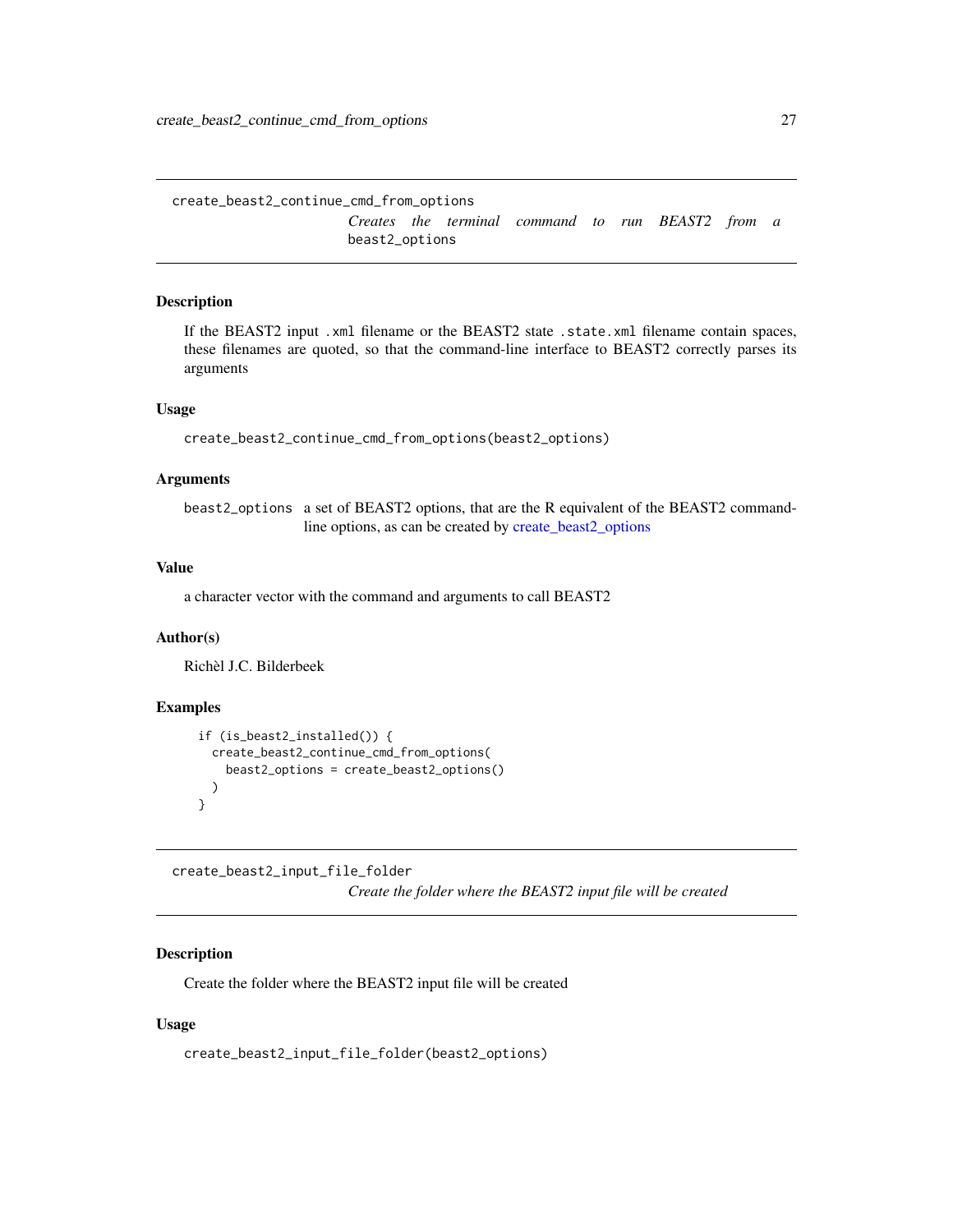<span id="page-27-0"></span>beast2\_options a set of BEAST2 options, that are the R equivalent of the BEAST2 commandline options, as can be created by [create\\_beast2\\_options](#page-27-1)

### Value

nothing

### Author(s)

Richèl J.C. Bilderbeek

# Examples

check\_empty\_beaustier\_folders()

beast2\_options <- create\_beast2\_options() create\_beast2\_input\_file\_folder(beast2\_options)

remove\_beaustier\_folders() check\_empty\_beaustier\_folders()

<span id="page-27-1"></span>create\_beast2\_options *Function to create a set of BEAST2 options.*

# Description

These BEAST2 options are the R equivalent of the command-line options.

```
create_beast2_options(
  input_filename = create_temp_input_filename(),
  output_state_filename = create_temp_state_filename(),
  rng\_seed = NA,
  n_threads = NA,
  use_beagle = FALSE,
  overwrite = TRUE,
  beast2_path = get_default_beast2_path(),
  verbose = FALSE,
  output_log_filename = "deprecated",
  output_trees_filenames = "deprecated",
  beast2_working_dir = "deprecated"
)
```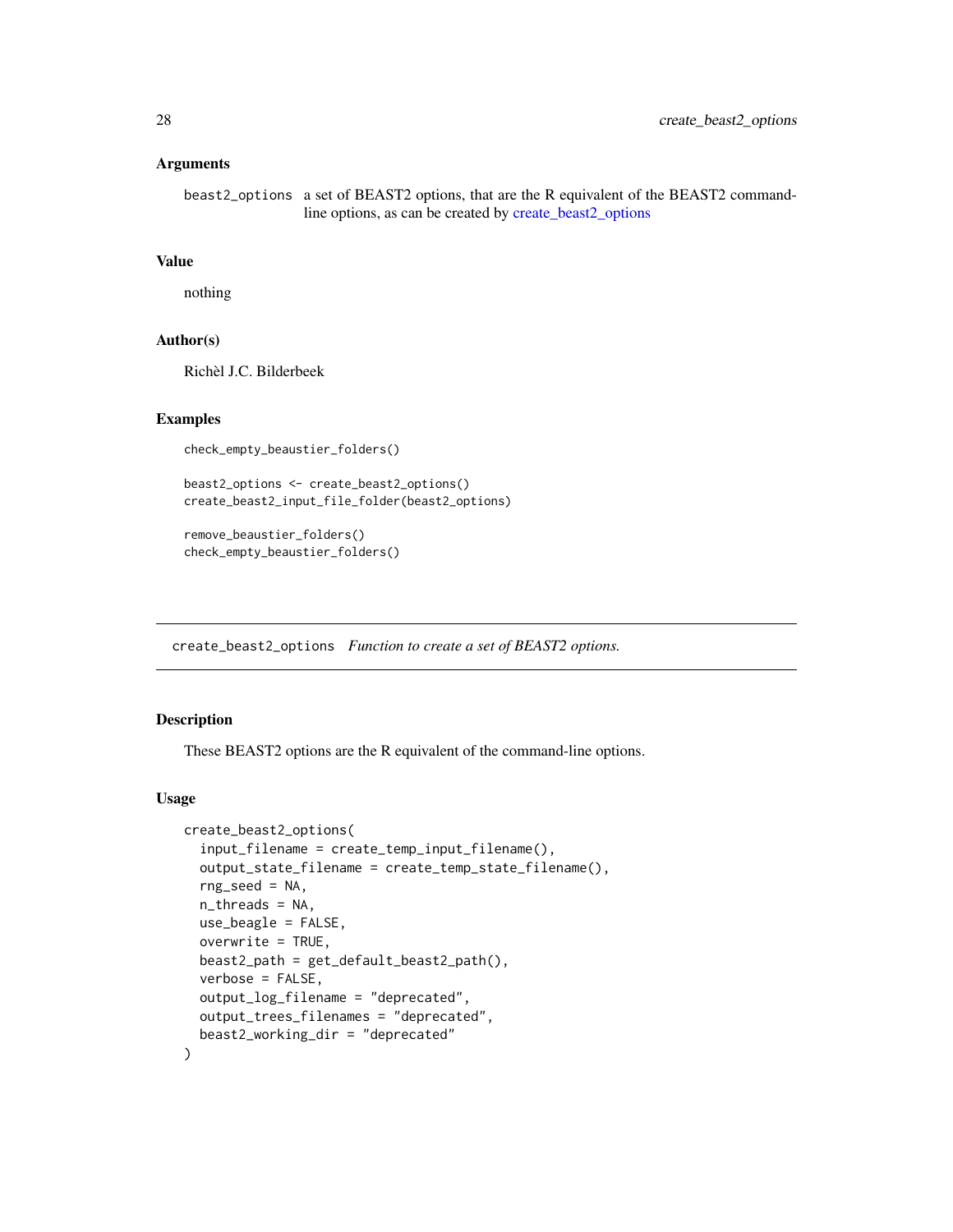|                        | input_filename the name of a BEAST2 input XML file. This file usually has an .xml exten-<br>sion. Use create_temp_input_filename to create a temporary filename with that<br>extension.                                                                                                                |
|------------------------|--------------------------------------------------------------------------------------------------------------------------------------------------------------------------------------------------------------------------------------------------------------------------------------------------------|
| output_state_filename  |                                                                                                                                                                                                                                                                                                        |
|                        | name of the .xml.state file to create. Use create_temp_state_filename to cre-<br>ate a temporary filename with that extension.                                                                                                                                                                         |
| rng_seed               | the random number generator seed of the BEAST2 run. Must be a non-zero<br>positive integer value or NA. If rng_seed is NA, BEAST2 will pick a random<br>seed                                                                                                                                           |
| n_threads              | the number of computational threads to use. Use NA to use the BEAST2 default<br>of 1.                                                                                                                                                                                                                  |
| use_beagle             | use BEAGLE if present                                                                                                                                                                                                                                                                                  |
| overwrite              | if TRUE: overwrite the . log and . trees files if one of these exists. If FALSE,<br>BEAST2 will not be started if                                                                                                                                                                                      |
|                        | • the . log file exists                                                                                                                                                                                                                                                                                |
|                        | • the . trees files exist                                                                                                                                                                                                                                                                              |
|                        | • the . log file created by BEAST2 exists                                                                                                                                                                                                                                                              |
|                        | • the .trees files created by BEAST2 exist                                                                                                                                                                                                                                                             |
| beast2_path            | name of either a BEAST2 binary file (usually simply beast) or a BEAST2 jar<br>file (usually has a .jar extension). Use get_default_beast2_bin_path to get the<br>default BEAST binary file's path Use get_default_beast2_jar_path to get the<br>default BEAST jar file's path                          |
| verbose                | if TRUE, additional information is displayed, that is potentially useful in debug-<br>ging                                                                                                                                                                                                             |
| output_log_filename    |                                                                                                                                                                                                                                                                                                        |
|                        | name of the .log file to create                                                                                                                                                                                                                                                                        |
| output_trees_filenames |                                                                                                                                                                                                                                                                                                        |
|                        | one or more names for .trees file to create. There will be one .trees file created<br>per alignment in the input file. The number of alignments must equal the number<br>of .trees filenames, else an error is thrown. Alignments are sorted alphabetically<br>by their IDs                            |
| beast2_working_dir     |                                                                                                                                                                                                                                                                                                        |
|                        | a folder where BEAST2 can work in isolation. For each BEAST2 run, a new<br>subfolder is created in that folder. Within this folder, BEAST2 is allowed to cre-<br>ate all of its output files, without the risk of overwriting existing ones, allowing<br>BEAST2 to run in multiple parallel processes. |

# Value

a BEAST2 options structure, which is a [list](#page-0-0) of all function arguments, of which all elements are checked (by [check\\_beast2\\_options\)](#page-10-1)

# Author(s)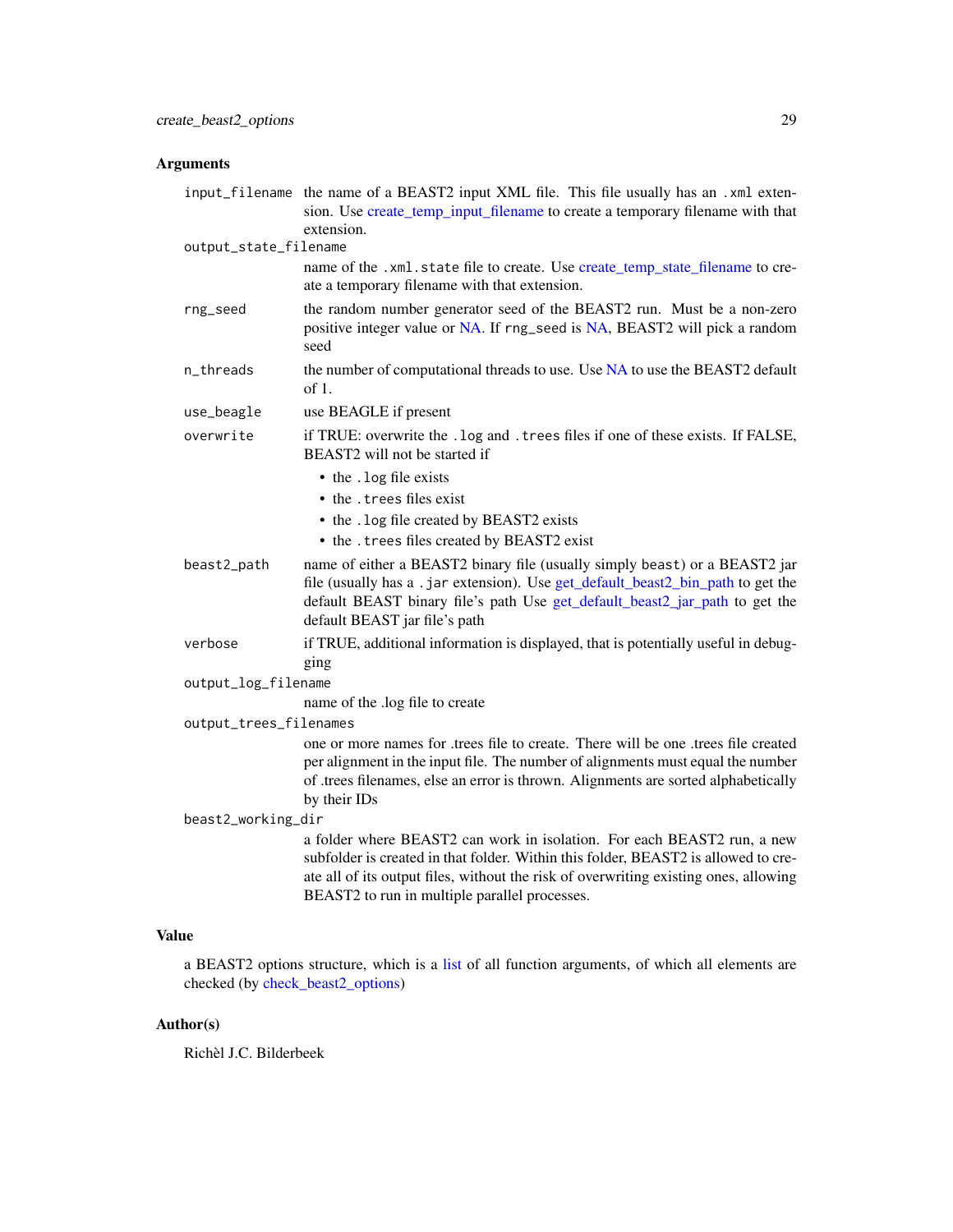# Examples

```
check_empty_beaustier_folders()
```

```
beast2_options <- create_beast2_options()
check_beast2_options(beast2_options)
```

```
check_empty_beaustier_folders()
```
create\_beast2\_run\_cmd *Creates the terminal command to run BEAST2*

# Description

Creates the terminal command to run BEAST2

# Usage

```
create_beast2_run_cmd(
  input_filename,
  output_state_filename,
  rng_seed = NA,
  n_threads = NA,
  use_beagle = FALSE,
  overwrite = FALSE,
  beast2_path = get_default_beast2_path(),
  verbose = FALSE
\mathcal{L}
```
# Arguments

|                       | input_filename the name of a BEAST2 input XML file. This file usually has an .xml exten-<br>sion. Use create temp input filename to create a temporary filename with that<br>extension. |
|-----------------------|-----------------------------------------------------------------------------------------------------------------------------------------------------------------------------------------|
| output_state_filename |                                                                                                                                                                                         |
|                       | name of the BEAST2 output file that stores the state (usually has a .xml.state<br>extension)                                                                                            |
| rng_seed              | the random number generator seed of the BEAST2 run. Must be a non-zero<br>positive integer value or NA. If rng_seed is NA, BEAST2 will pick a random<br>seed                            |
| n_threads             | the number of computational threads to use. Use NA to use the BEAST2 default<br>of 1.                                                                                                   |
| use_beagle            | use BEAGLE if present                                                                                                                                                                   |
| overwrite             | if TRUE: overwrite the . log and . trees files if one of these exists. If FALSE,<br>BEAST2 will not be started if                                                                       |
|                       | • the . log file exists                                                                                                                                                                 |

<span id="page-29-0"></span>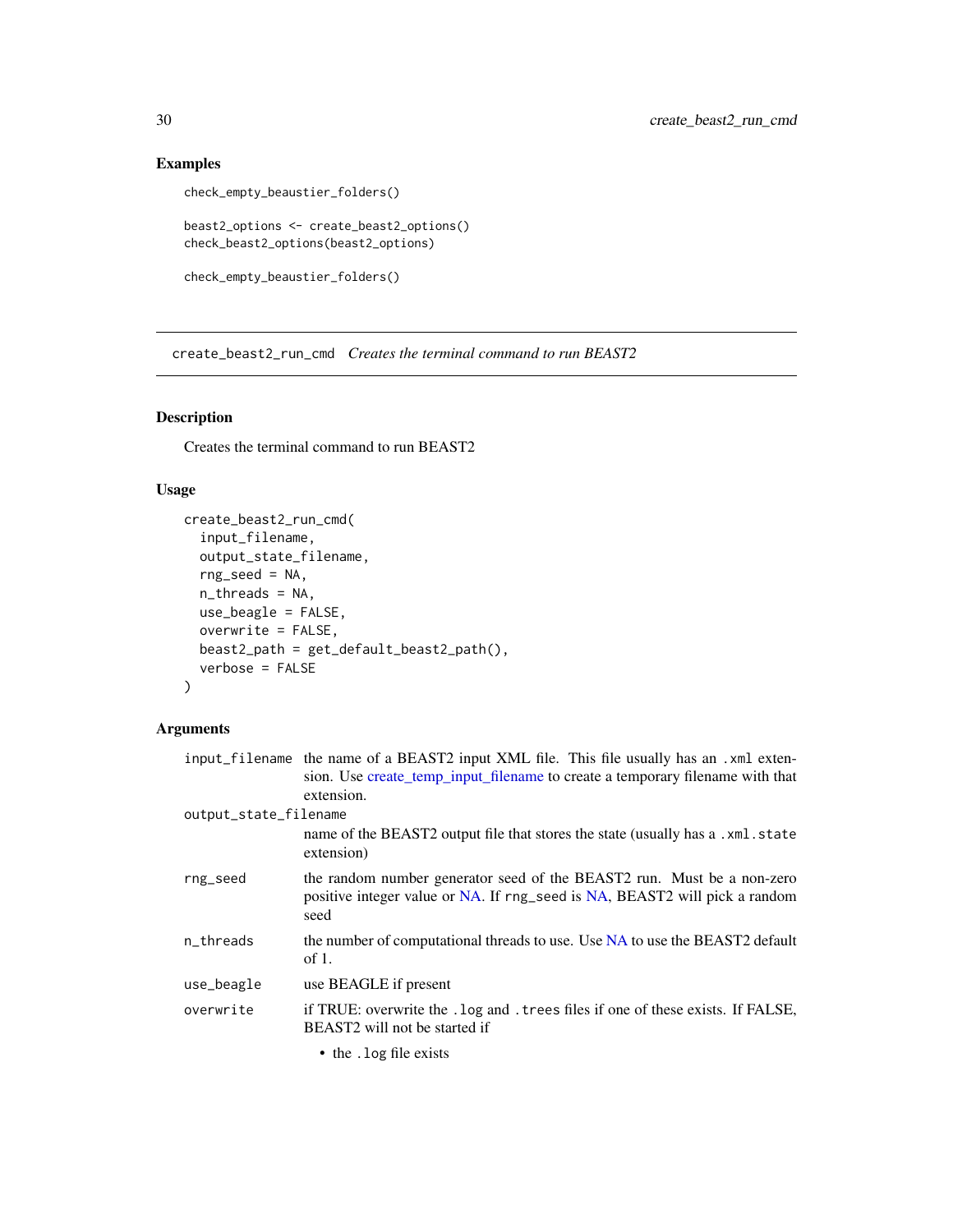<span id="page-30-0"></span>

|             | • the . trees files exist                                                                                                                                                                                                                                                     |
|-------------|-------------------------------------------------------------------------------------------------------------------------------------------------------------------------------------------------------------------------------------------------------------------------------|
|             | • the . log file created by BEAST2 exists                                                                                                                                                                                                                                     |
|             | • the . trees files created by BEAST2 exist                                                                                                                                                                                                                                   |
| beast2_path | name of either a BEAST2 binary file (usually simply beast) or a BEAST2 jar<br>file (usually has a .jar extension). Use get_default_beast2_bin_path to get the<br>default BEAST binary file's path Use get_default_beast2_jar_path to get the<br>default BEAST jar file's path |
| verbose     | if TRUE, additional information is displayed, that is potentially useful in debug-                                                                                                                                                                                            |
|             | ging                                                                                                                                                                                                                                                                          |

### Value

a character vector with the command and arguments to call BEAST2

### Author(s)

Richèl J.C. Bilderbeek

# Examples

check\_empty\_beaustier\_folders()

```
if (is_beast2_installed()) {
  create_beast2_run_cmd(
    input_filename = "input.xml",
    output_state_filename = "output.xml.state",
    beast2_path = get_default_beast2_jar_path()
  \lambda}
```

```
check_empty_beaustier_folders()
```

```
create_beast2_run_cmd_from_options
                     Creates the terminal command to run BEAST2 from a
                     beast2_options
```
# Description

Creates the terminal command to run BEAST2 from a beast2\_options

#### Usage

create\_beast2\_run\_cmd\_from\_options(beast2\_options)

### Arguments

beast2\_options a set of BEAST2 options, that are the R equivalent of the BEAST2 commandline options, as can be created by [create\\_beast2\\_options](#page-27-1)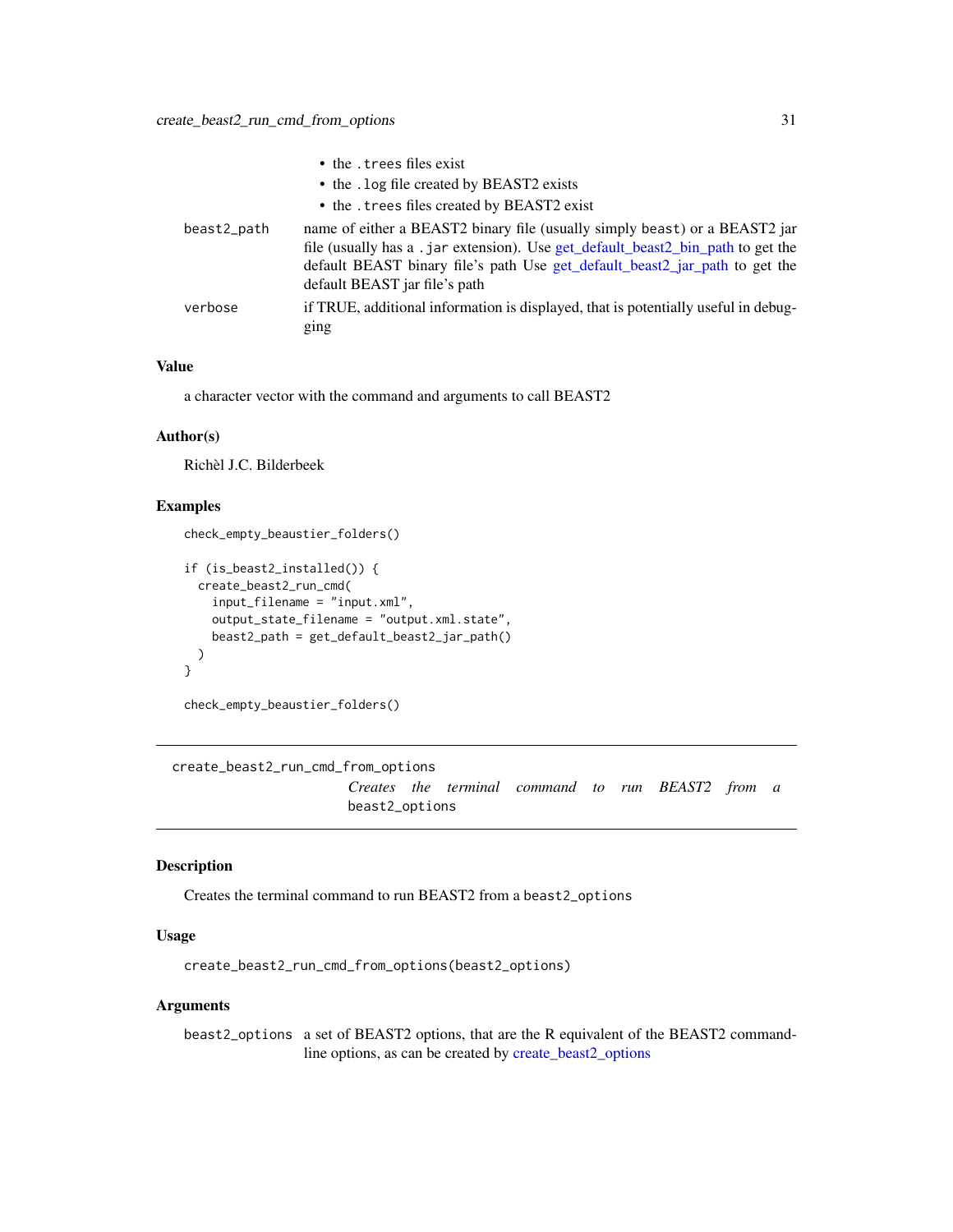<span id="page-31-0"></span>a character vector with the command and arguments to call BEAST2

# Author(s)

Richèl J.C. Bilderbeek

### Examples

```
check_empty_beaustier_folders()
if (is_beast2_installed()) {
  create_beast2_run_cmd_from_options(
   beast2_options = create_beast2_options()
  )
}
```

```
check_empty_beaustier_folders()
```
create\_beast2\_screenlog\_folder *Internal function*

# Description

Create the folder for the BEAST2 screenlog file

# Usage

```
create_beast2_screenlog_folder(beast2_options)
```
# Arguments

beast2\_options a set of BEAST2 options, that are the R equivalent of the BEAST2 commandline options, as can be created by [create\\_beast2\\_options](#page-27-1)

### Author(s)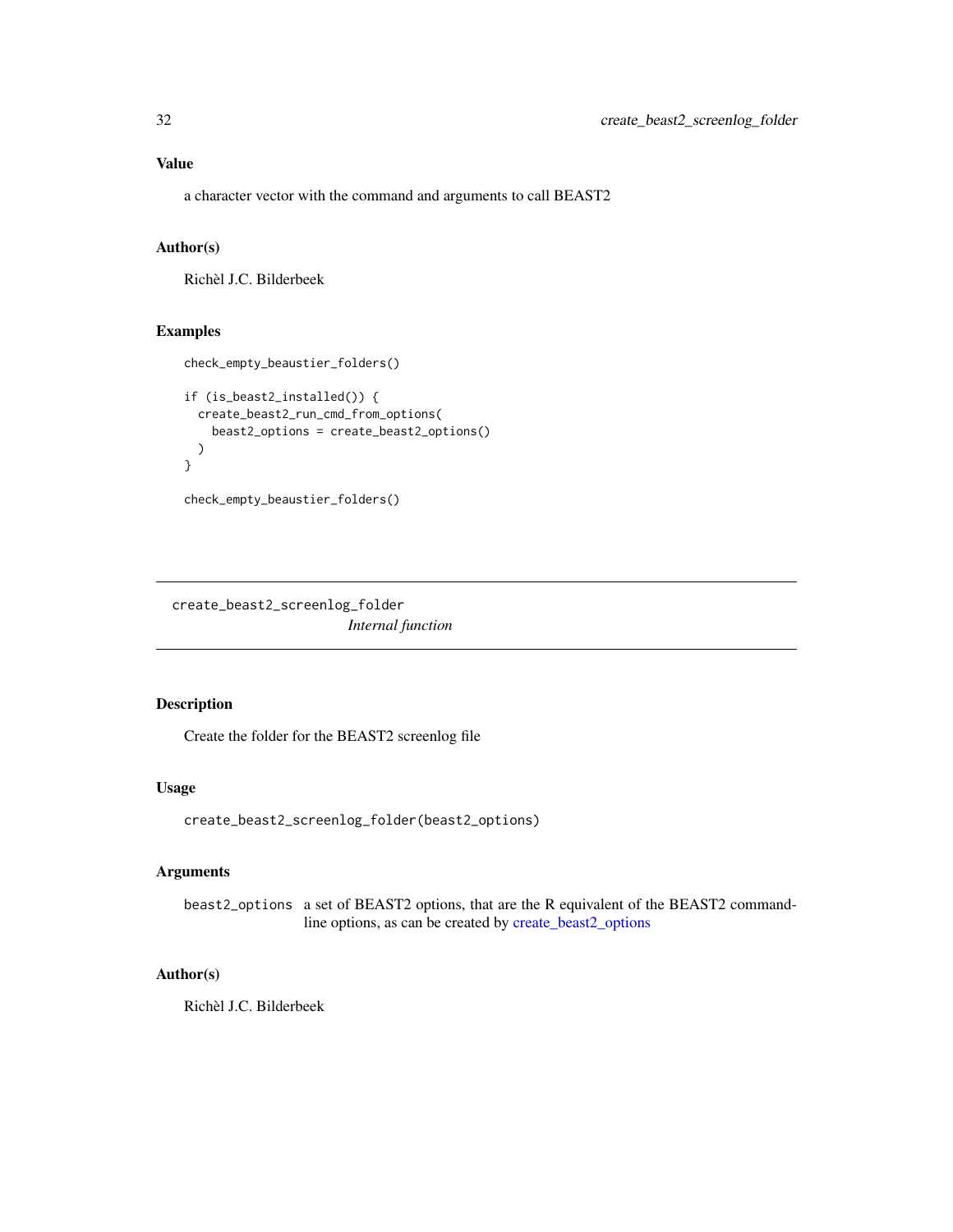<span id="page-32-0"></span>create\_beast2\_state\_output\_file\_folder

*Create the folder where the BEAST2 state output file will be created*

#### Description

Create the folder where the BEAST2 state output file will be created

### Usage

```
create_beast2_state_output_file_folder(beast2_options)
```
#### Arguments

beast2\_options a set of BEAST2 options, that are the R equivalent of the BEAST2 commandline options, as can be created by [create\\_beast2\\_options](#page-27-1)

#### Value

nothing

### Author(s)

Richèl J.C. Bilderbeek

### Examples

check\_empty\_beaustier\_folders()

```
beast2_options <- create_beast2_options()
create_beast2_state_output_file_folder(beast2_options)
```

```
remove_beaustier_folders()
check_empty_beaustier_folders()
```
create\_beast2\_tracelog\_folder *Internal function*

### Description

Create the folder for the BEAST2 tracelog file

### Usage

create\_beast2\_tracelog\_folder(beast2\_options)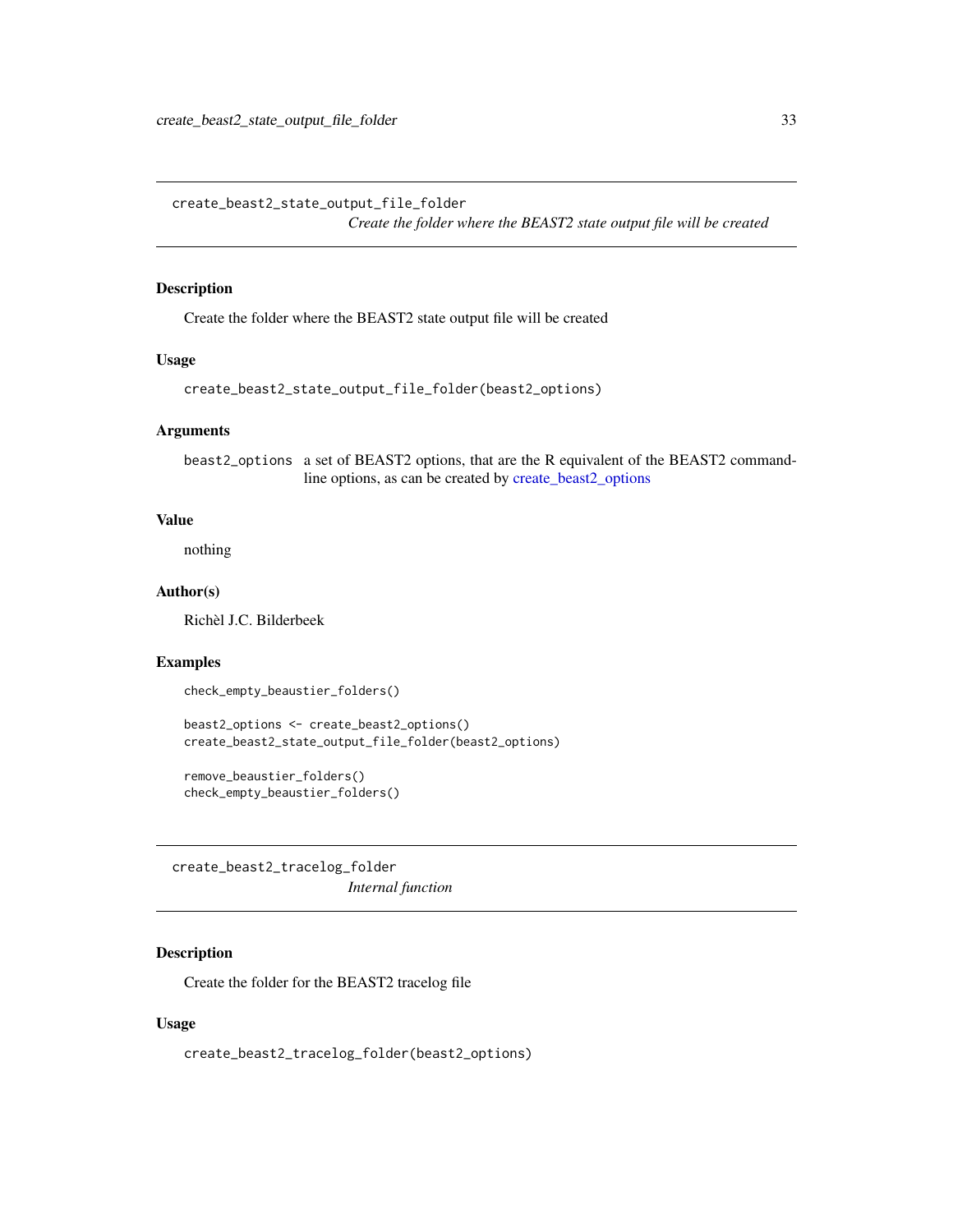<span id="page-33-0"></span>beast2\_options a set of BEAST2 options, that are the R equivalent of the BEAST2 commandline options, as can be created by [create\\_beast2\\_options](#page-27-1)

# Author(s)

Richèl J.C. Bilderbeek

create\_beast2\_treelog\_folder *Internal function*

#### Description

Create the folder for the BEAST2 treelog file

#### Usage

create\_beast2\_treelog\_folder(beast2\_options)

#### Arguments

beast2\_options a set of BEAST2 options, that are the R equivalent of the BEAST2 commandline options, as can be created by [create\\_beast2\\_options](#page-27-1)

# Author(s)

Richèl J.C. Bilderbeek

create\_beast2\_validate\_cmd

*Creates the terminal command to validate a BEAST2 input file*

# Description

Creates the terminal command to validate a BEAST2 input file

```
create_beast2_validate_cmd(
  input_filename,
 beast2_path = get_default_beast2_path()
)
```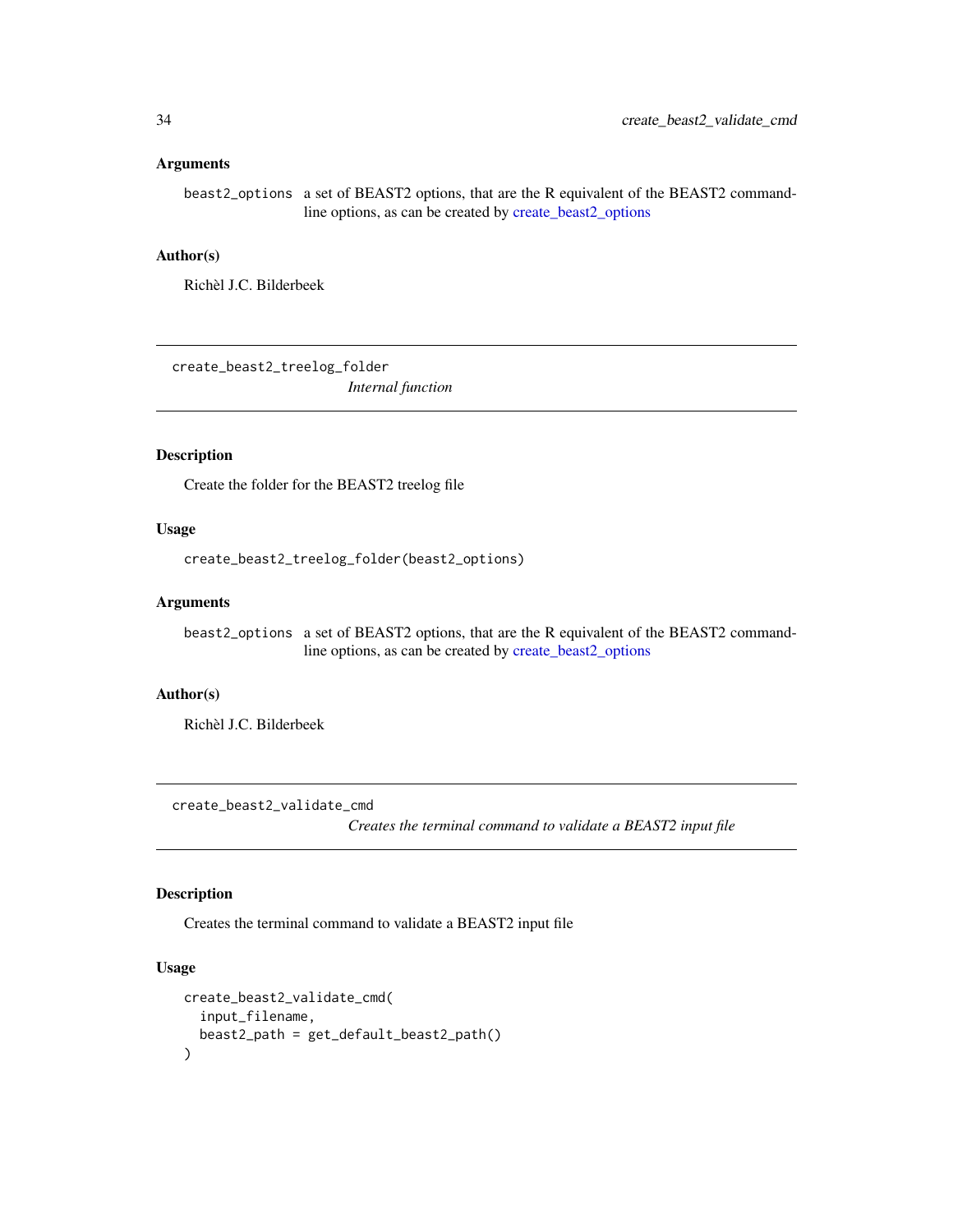<span id="page-34-0"></span>

|             | input_filename the name of a BEAST2 input XML file. This file usually has an .xml exten-<br>sion. Use create_temp_input_filename to create a temporary filename with that<br>extension.                                                                                        |
|-------------|--------------------------------------------------------------------------------------------------------------------------------------------------------------------------------------------------------------------------------------------------------------------------------|
| beast2_path | name of either a BEAST2 binary file (usually simply beast) or a BEAST2 jar<br>file (usually has a . jar extension). Use get default beast2 bin path to get the<br>default BEAST binary file's path Use get_default_beast2_jar_path to get the<br>default BEAST jar file's path |

# Value

a character vector, of which the first element is the command (java, in this case), and the others are arguments (-jar, in this case, followed by more arguments.

# Author(s)

Richèl J.C. Bilderbeek

# Examples

```
if (is_beast2_installed() && is_on_ci()) {
  create_beast2_validate_cmd(
    input_filename = "input.xml"
  )
}
```

```
check_empty_beaustier_folders()
```
check\_empty\_beaustier\_folders()

create\_beast2\_validate\_cmd\_bin

*Creates the terminal command to validate a BEAST2 input file using a call to the* launcher.jar *file*

#### Description

Creates the terminal command to validate a BEAST2 input file using a call to the launcher.jar file

```
create_beast2_validate_cmd_bin(
  input_filename,
 beast2_bin_path = get_default_beast2_bin_path()
)
```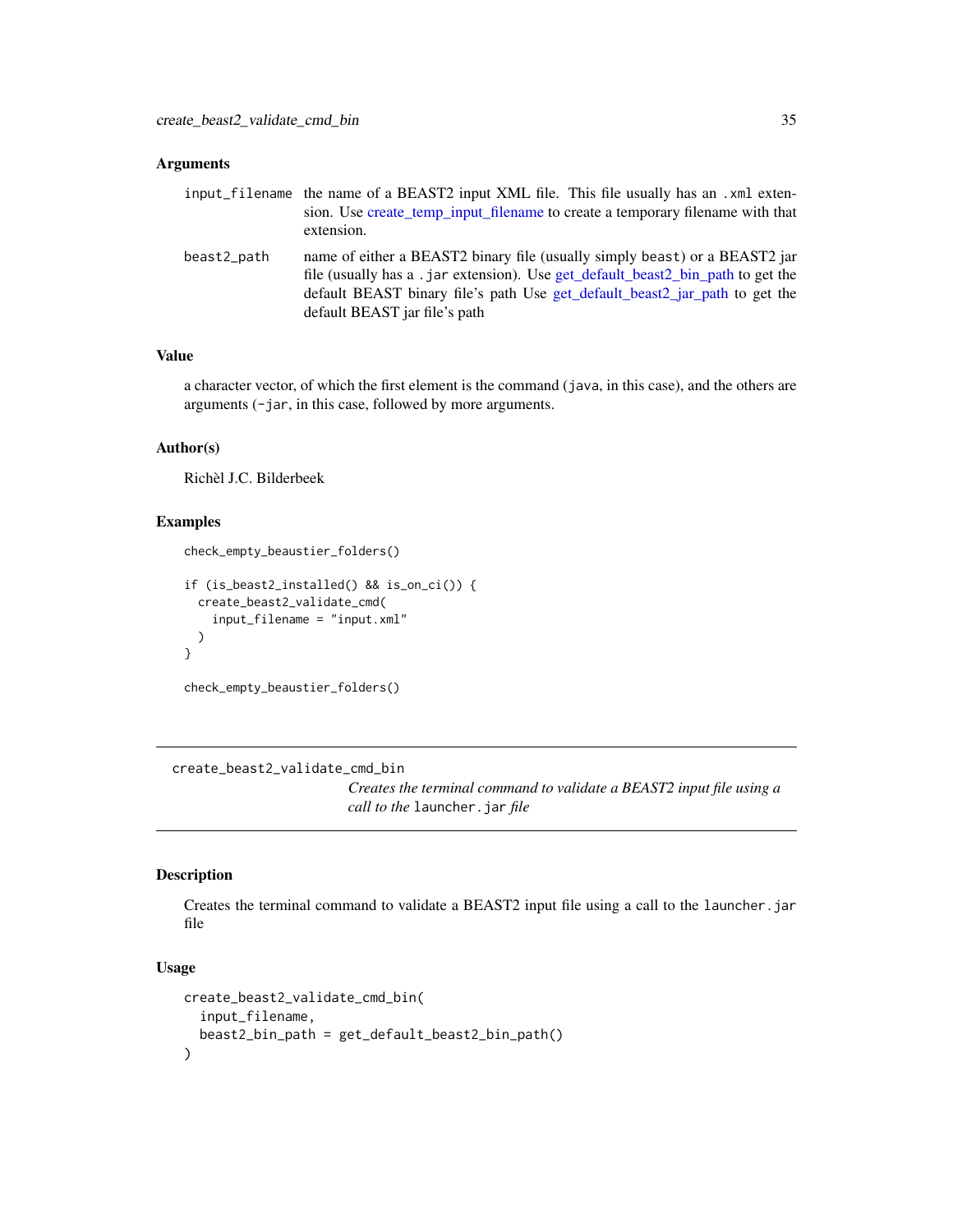<span id="page-35-0"></span>input\_filename the name of a BEAST2 input XML file. This file usually has an .xml extension. Use [create\\_temp\\_input\\_filename](#page-44-1) to create a temporary filename with that extension.

beast2\_bin\_path

name of the BEAST2 binary file (usually simply beast). Use [get\\_default\\_beast2\\_bin\\_path](#page-59-1) to get the default BEAST binary file's path

# Value

a character vector, of which the first element is the command (java, in this case), and the others are arguments (-jar, in this case, followed by more arguments.

#### Author(s)

Richèl J.C. Bilderbeek

#### Examples

```
check_empty_beaustier_folders()
```

```
if (is_beast2_installed() && is_on_ci()) {
 create_beast2_validate_cmd_bin(
    input_filename = "input.xml"
 )
}
check_empty_beaustier_folders()
```
create\_beast2\_validate\_cmd\_jar

*Creates the terminal command to validate a BEAST2 input file using a call to the* launcher.jar *file*

### Description

Creates the terminal command to validate a BEAST2 input file using a call to the launcher.jar file

```
create_beast2_validate_cmd_jar(
  input_filename,
  beast2_jar_path = get_default_beast2_jar_path()
)
```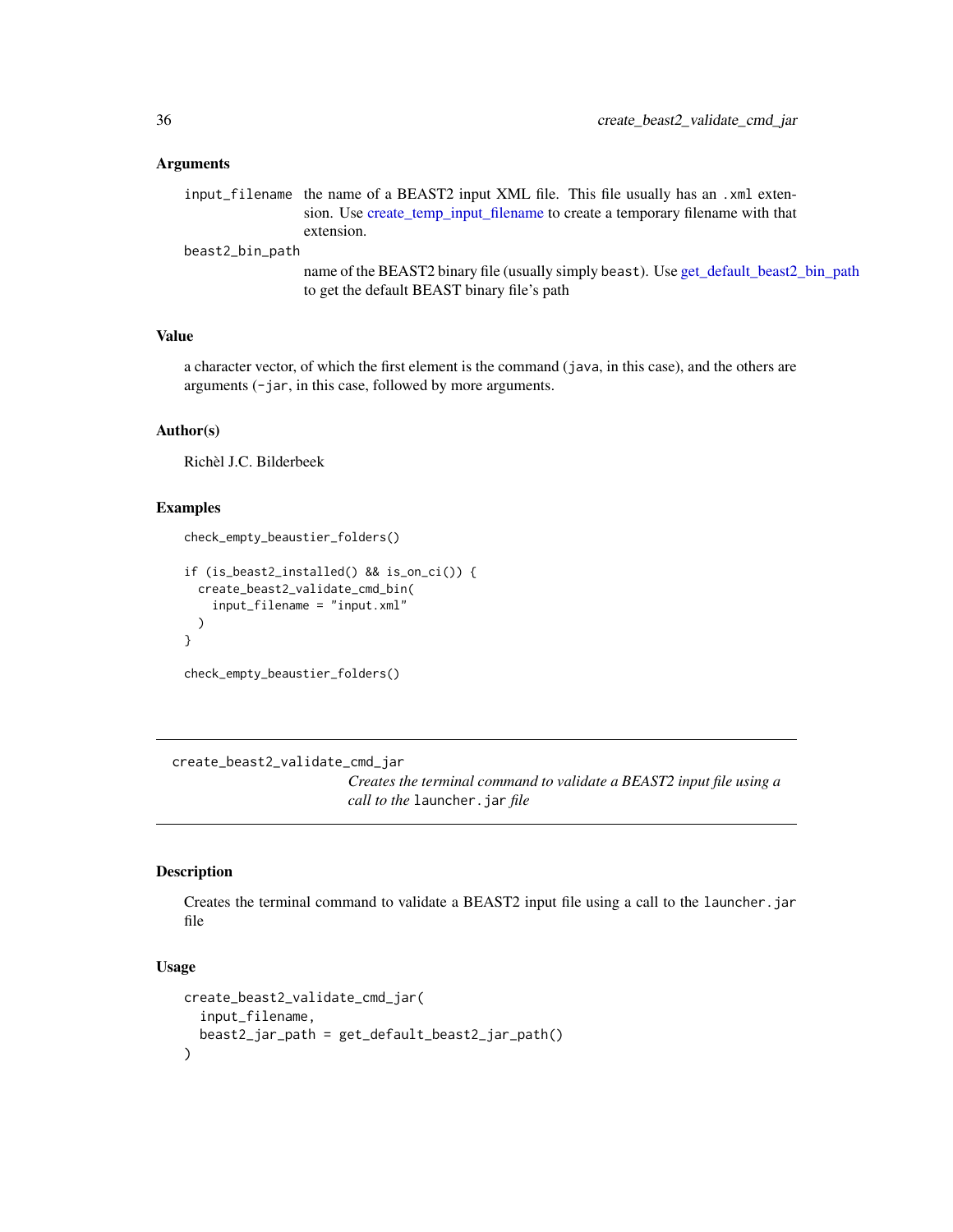#### **Arguments**

input\_filename the name of a BEAST2 input XML file. This file usually has an .xml extension. Use [create\\_temp\\_input\\_filename](#page-44-0) to create a temporary filename with that extension.

beast2\_jar\_path

name of the BEAST2 jar file (usually has a . jar extension). Use [get\\_default\\_beast2\\_jar\\_path](#page-63-0) to get the default BEAST jar file's path

#### Value

a character vector, of which the first element is the command (java, in this case), and the others are arguments (-jar, in this case, followed by more arguments.

#### Author(s)

Richèl J.C. Bilderbeek

#### Examples

```
check_empty_beaustier_folders()
```

```
if (is_beast2_installed() && is_on_ci()) {
 create_beast2_validate_cmd_jar(
    input_filename = "input.xml"
 )
}
check_empty_beaustier_folders()
```
create\_beast2\_version\_cmd

*Creates the terminal command to version a BEAST2 input file*

#### Description

Creates the terminal command to version a BEAST2 input file

#### Usage

```
create_beast2_version_cmd(beast2_path = beastier::get_default_beast2_path())
```
### Arguments

beast2\_path name of either a BEAST2 binary file (usually simply beast) or a BEAST2 jar file (usually has a .jar extension). Use [get\\_default\\_beast2\\_bin\\_path](#page-59-0) to get the default BEAST binary file's path Use [get\\_default\\_beast2\\_jar\\_path](#page-63-0) to get the default BEAST jar file's path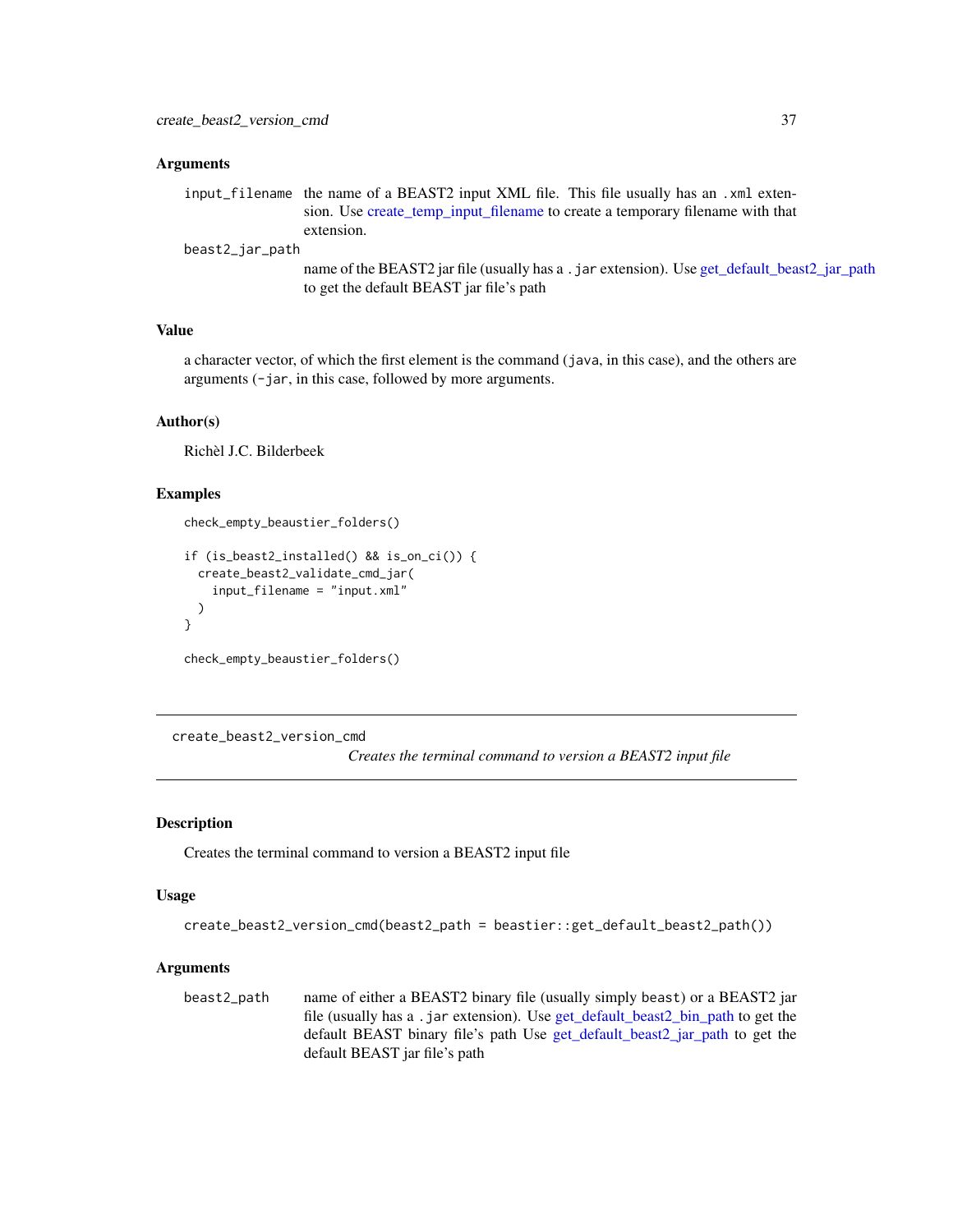### Value

a character vector, of which the first element is the command (java, in this case), and the others are arguments (-jar, in this case, followed by more arguments.

### Author(s)

Richèl J.C. Bilderbeek

#### Examples

```
if (is_beast2_installed()) {
 create_beast2_version_cmd()
}
```
create\_beast2\_version\_cmd\_bin

*Creates the terminal command to version a BEAST2 input file using a call to the* launcher.jar *file*

#### Description

Creates the terminal command to version a BEAST2 input file using a call to the launcher.jar file

#### Usage

```
create_beast2_version_cmd_bin(beast2_bin_path = get_default_beast2_bin_path())
```
#### Arguments

beast2\_bin\_path

name of the BEAST2 binary file (usually simply beast). Use [get\\_default\\_beast2\\_bin\\_path](#page-59-0) to get the default BEAST binary file's path

### Value

a character vector, of which the first element is the command (java, in this case), and the others are arguments (-jar, in this case, followed by more arguments.

# Author(s)

Richèl J.C. Bilderbeek

### Examples

```
if (is_beast2_installed() && is_on_ci()) {
  create_beast2_version_cmd_bin()
}
```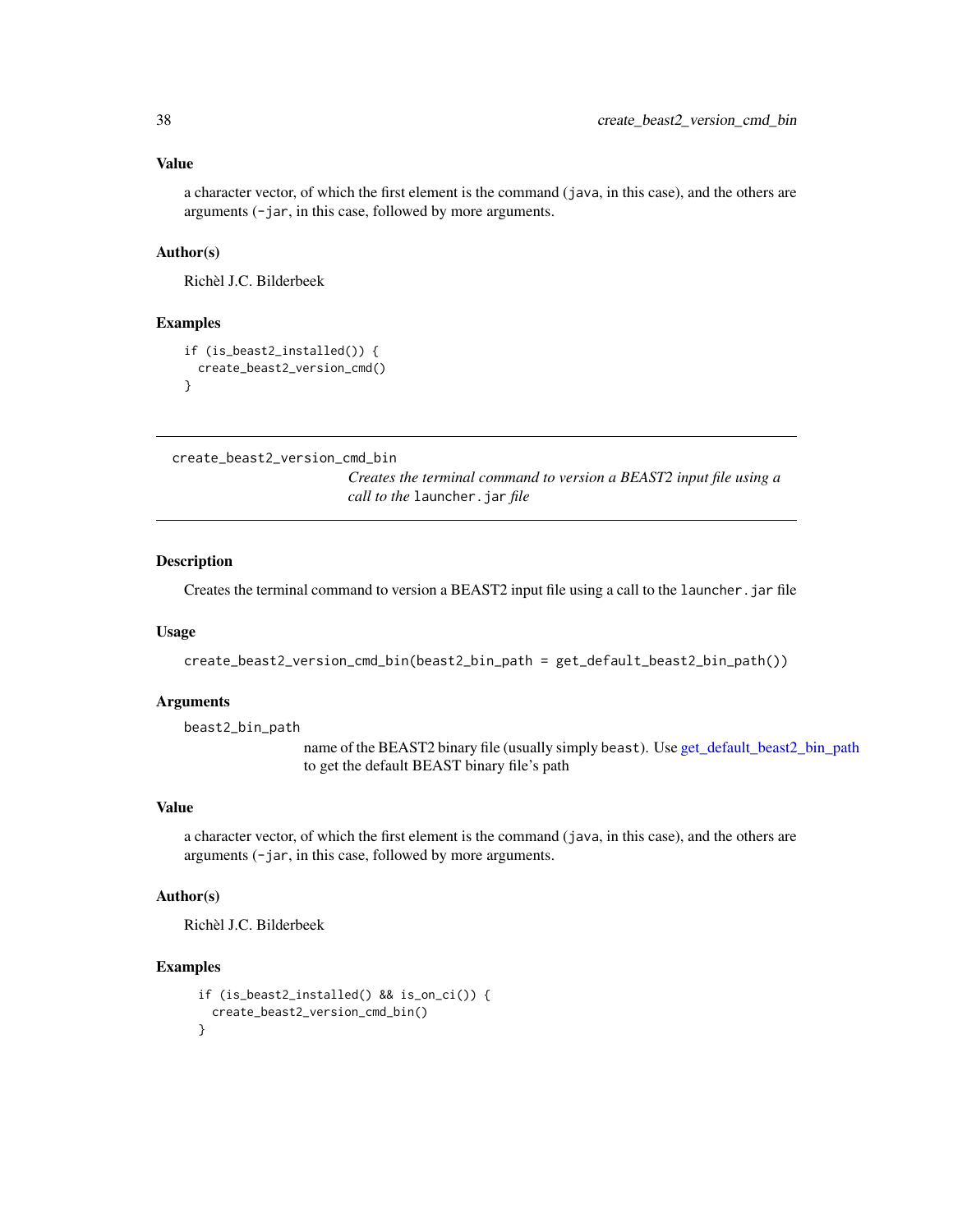create\_beast2\_version\_cmd\_jar

*Creates the terminal command to version a BEAST2 input file using a call to the* launcher.jar *file*

# Description

Creates the terminal command to version a BEAST2 input file using a call to the launcher.jar file

### Usage

```
create_beast2_version_cmd_jar(beast2_jar_path = get_default_beast2_jar_path())
```
# Arguments

beast2\_jar\_path

name of the BEAST2 jar file (usually has a . jar extension). Use [get\\_default\\_beast2\\_jar\\_path](#page-63-0) to get the default BEAST jar file's path

# Value

a character vector, of which the first element is the command (java, in this case), and the others are arguments (-jar, in this case, followed by more arguments.

### Author(s)

Richèl J.C. Bilderbeek

## Examples

```
if (is_beast2_installed()) {
 create_beast2_version_cmd_jar()
}
```
create\_beastier\_tempfolder

*Create the temporary folder as used by [beastier](#page-8-0)*

#### Description

Create the temporary folder as used by [beastier](#page-8-0)

### Usage

create\_beastier\_tempfolder()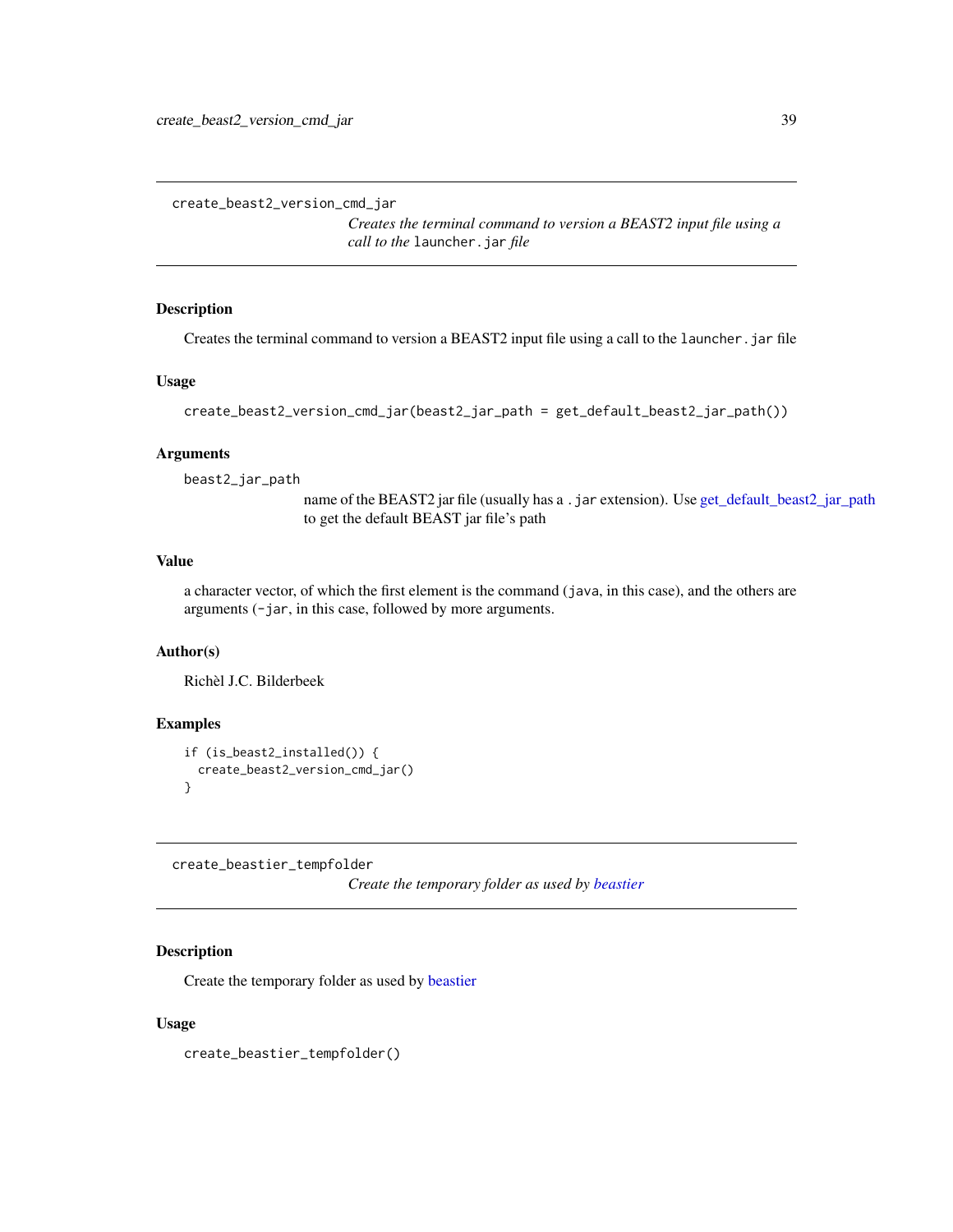# Value

nothing

# Author(s)

Richèl J.C. Bilderbeek

# Examples

check\_empty\_beaustier\_folders()

create\_beastier\_tempfolder()

remove\_beaustier\_folders() check\_empty\_beaustier\_folders()

<span id="page-39-0"></span>create\_beautier\_tempfolder

*Deprecated function, use [create\\_beautier\\_tempfolder.](#page-39-0)*

# Description

Create the default 'beautier' temporary folder

## Usage

create\_beautier\_tempfolder()

## Value

nothing

# Author(s)

Richèl J.C. Bilderbeek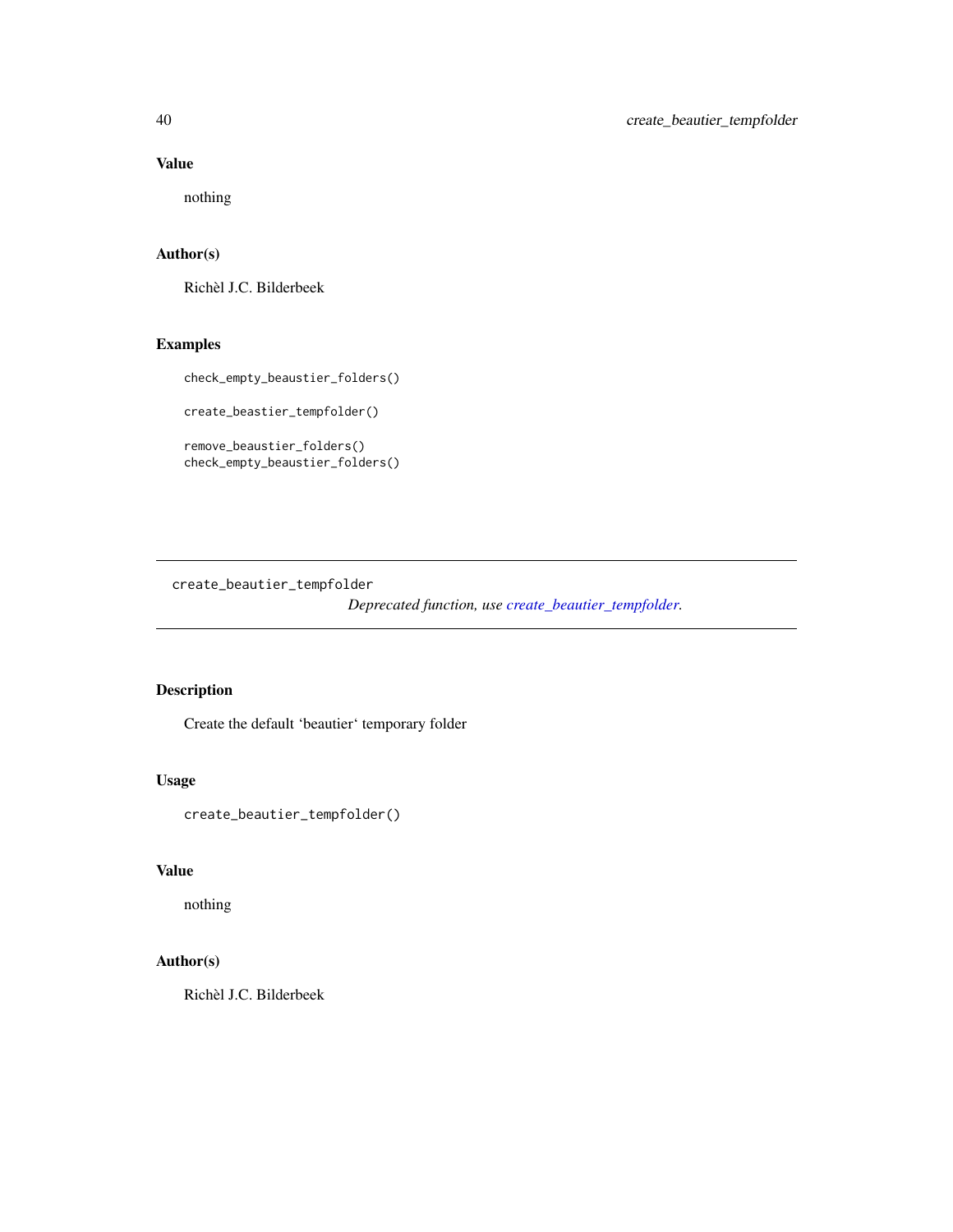create\_mcbette\_beast2\_options

*Create a 'beast2\_options' structure for the 'mcbette' R package*

### Description

Create a 'beast2\_options' structure to be used for the 'mcbette' R package, which is a package that allows one to do model comparison. The generated filenames indicating 'mcbette' usage, as well as the correct BEAST2 binary/executable type

## Usage

```
create_mcbette_beast2_options(
  input_filename = beastier::create_temp_input_filename(),
  output_state_filename = beastier::create_temp_state_filename(),
  rng_seed = NA,
 n_threads = NA,
 use_beagle = FALSE,
 overwrite = TRUE,
 beast2_bin_path = beastier::get_default_beast2_bin_path(),
  verbose = FALSE
)
```
#### Arguments

|                       | input filename the name of a BEAST2 input XML file. This file usually has an .xml exten-<br>sion. Use create temp input filename to create a temporary filename with that<br>extension. |
|-----------------------|-----------------------------------------------------------------------------------------------------------------------------------------------------------------------------------------|
| output_state_filename |                                                                                                                                                                                         |
|                       | name of the .xml.state file to create. Use create_temp_state_filename to cre-<br>ate a temporary filename with that extension.                                                          |
| rng_seed              | the random number generator seed of the BEAST2 run. Must be a non-zero<br>positive integer value or NA. If rng_seed is NA, BEAST2 will pick a random<br>seed                            |
| n_threads             | the number of computational threads to use. Use NA to use the BEAST2 default<br>of $1$ .                                                                                                |
| use_beagle            | use BEAGLE if present                                                                                                                                                                   |
| overwrite             | if TRUE: overwrite the . log and . trees files if one of these exists. If FALSE,<br>BEAST2 will not be started if                                                                       |
|                       | • the . log file exists                                                                                                                                                                 |
|                       | • the . trees files exist                                                                                                                                                               |
|                       | • the . log file created by BEAST2 exists                                                                                                                                               |
|                       |                                                                                                                                                                                         |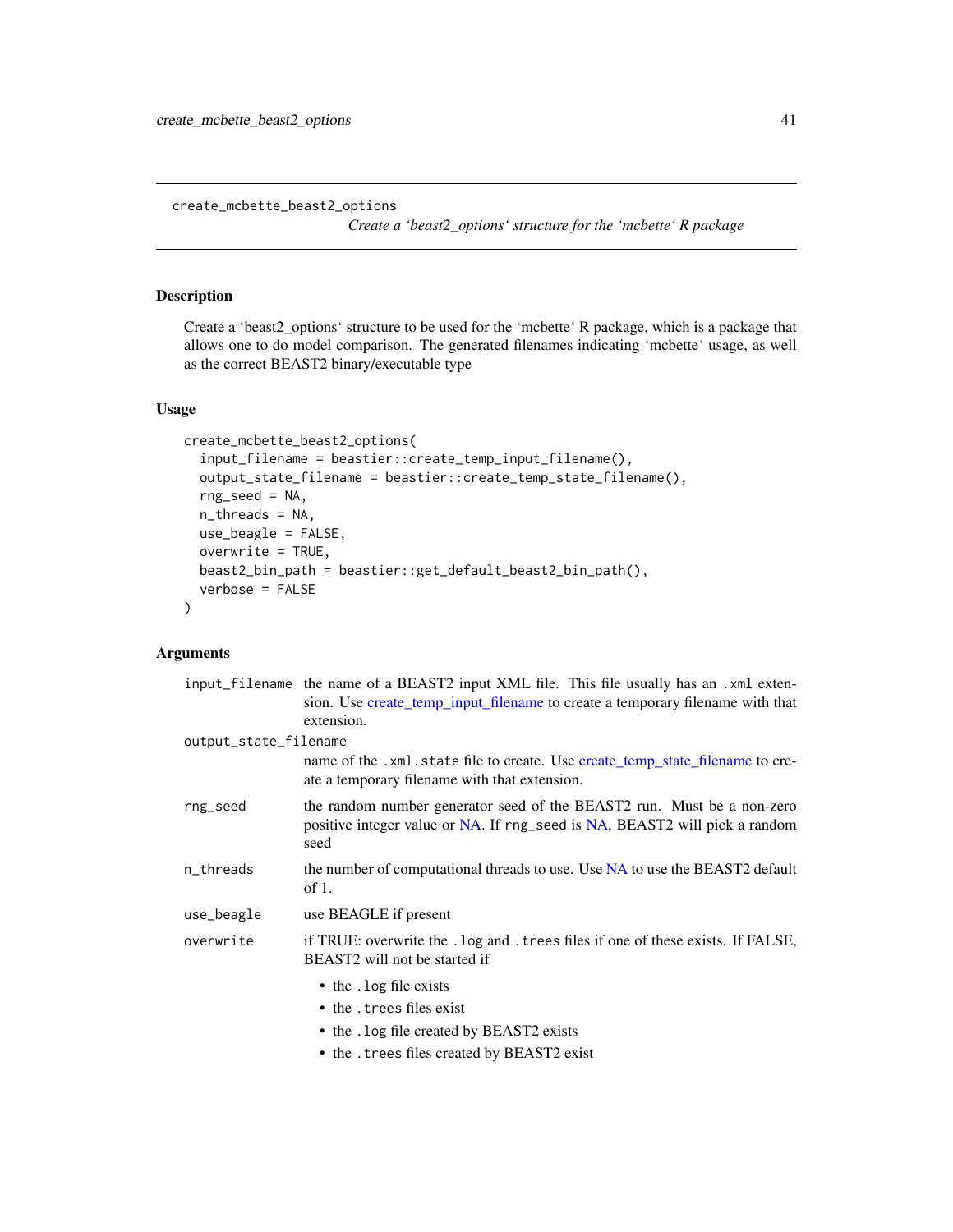| beast2_bin_path |                                                                                                                                       |
|-----------------|---------------------------------------------------------------------------------------------------------------------------------------|
|                 | name of the BEAST2 binary file (usually simply beast). Use get_default_beast2_bin_path<br>to get the default BEAST binary file's path |
| verbose         | if TRUE, additional information is displayed, that is potentially useful in debug-<br>ging                                            |

### Value

a 'beast2\_options' structure suitable to be used by the 'mcbette' R package, which is a [list](#page-0-0) of all function arguments, of which all elements are checked (by [check\\_beast2\\_options\)](#page-10-0)

#### Author(s)

Richèl J.C. Bilderbeek

# See Also

to create a regular (that is, not intended for model comparison) BEAST2 options structure, use [create\\_beast2\\_options](#page-27-0)

#### Examples

check\_empty\_beaustier\_folders()

create\_mcbette\_beast2\_options()

check\_empty\_beaustier\_folders()

create\_random\_alignment

*Create a random alignment*

### Description

Create a random alignment

## Usage

```
create_random_alignment(n_taxa, sequence_length, rate = 1, taxa_name_ext = "")
```
## Arguments

| n_taxa          | The number of taxa                               |
|-----------------|--------------------------------------------------|
| sequence_length |                                                  |
|                 | The number of base pairs the alignment will have |
| rate            | mutation rate                                    |
|                 | taxa_name_ext the extension of the taxa names    |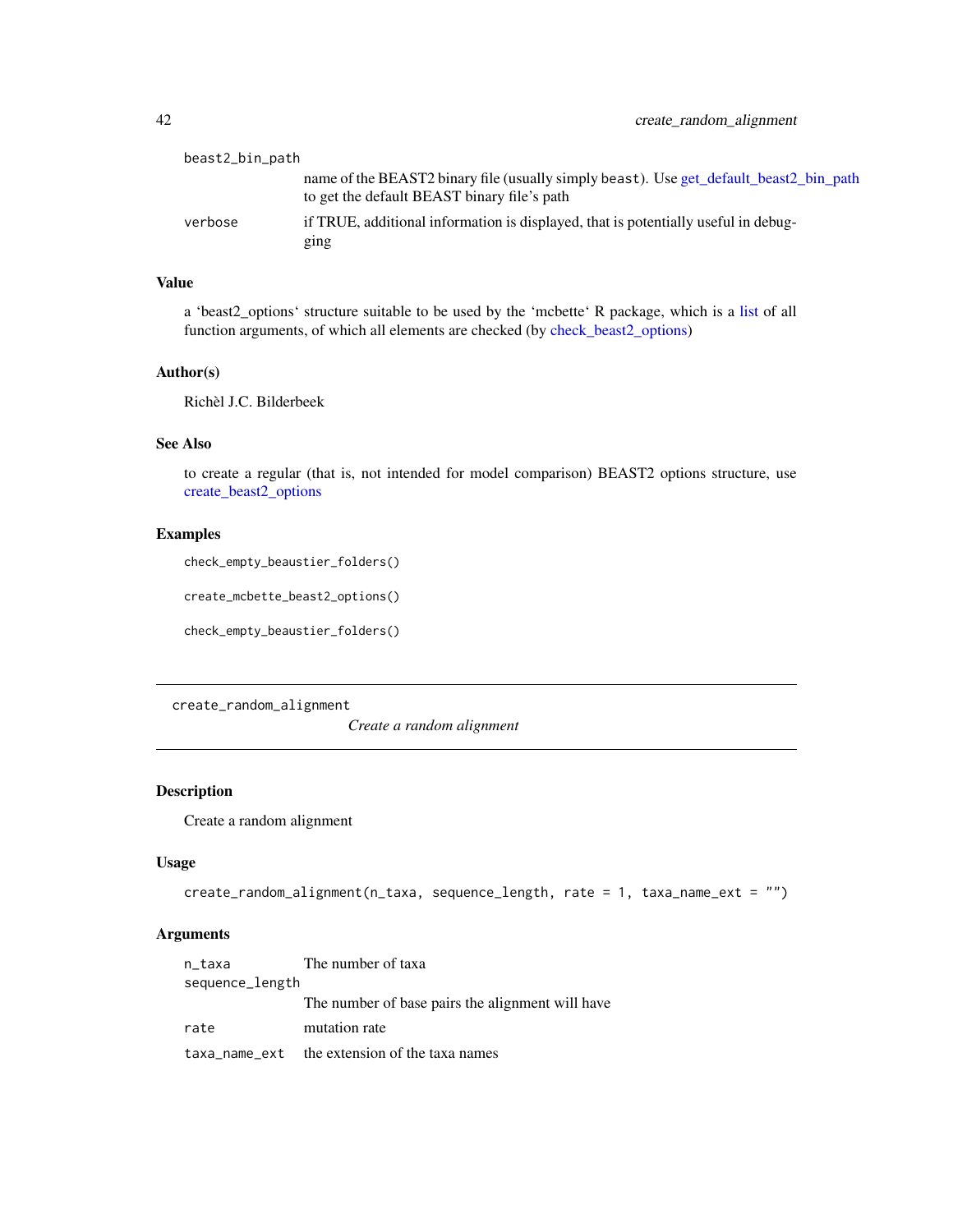create\_random\_fasta 43

# Value

an alignment of class [DNAbin](#page-0-0)

### Author(s)

Richèl J.C. Bilderbeek

# Examples

```
check_empty_beaustier_folders()
alignment <- create_random_alignment(
  n_{\text{t}}axa = 5,
  sequence_length = 10
)
image(alignment)
check_empty_beaustier_folders()
```
create\_random\_fasta *Create a random FASTA file*

### Description

Create a random FASTA file

# Usage

```
create_random_fasta(
  n_taxa,
  sequence_length,
  fasta_filename,
  taxa_name\_ext = ""\lambda
```
# Arguments

n\_taxa The number of taxa sequence\_length a DNA sequence length, in base pairs fasta\_filename a FASTA filename. taxa\_name\_ext the extension of the taxa names

# Value

Nothing, creates a FASTA file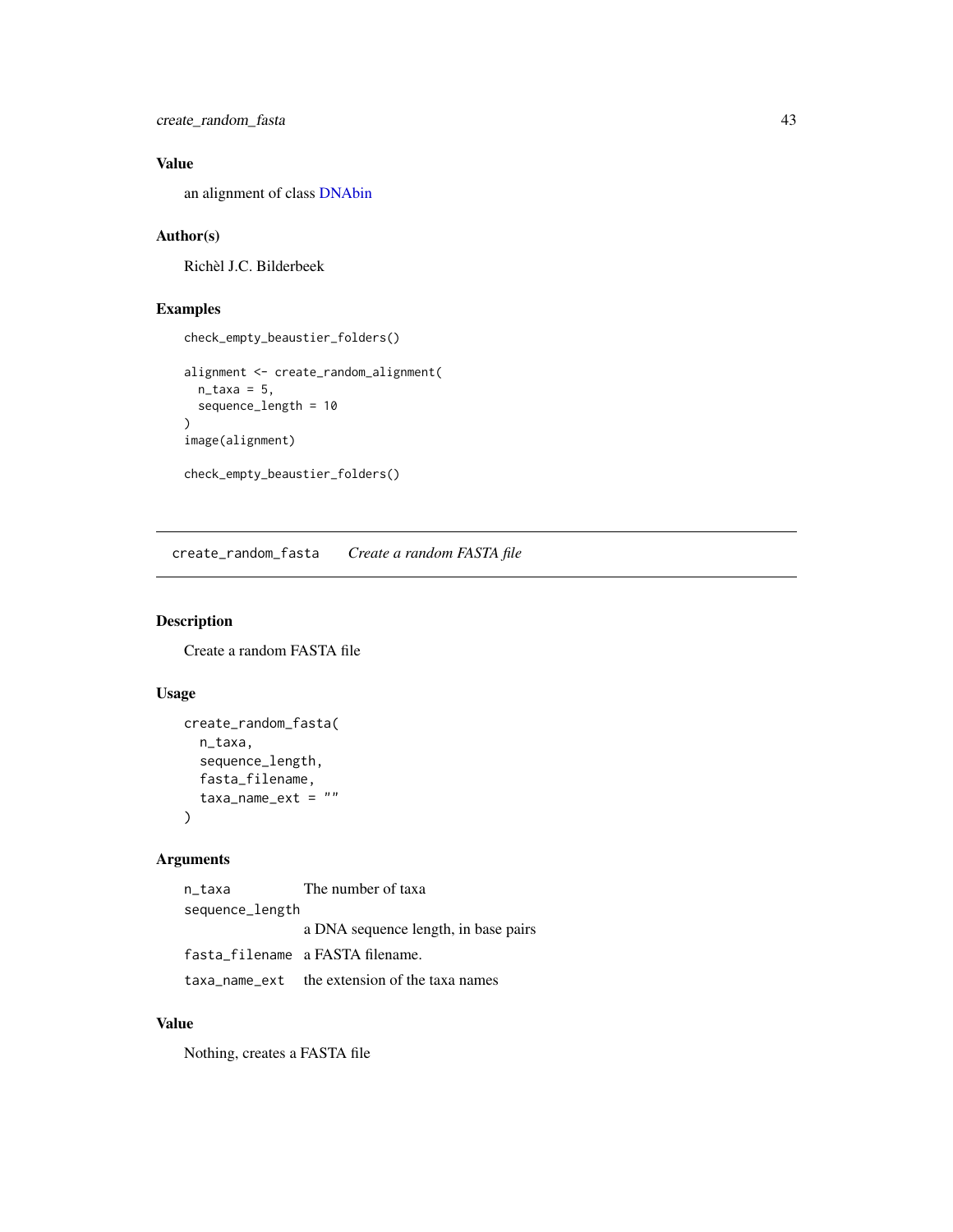# Author(s)

Richèl J.C. Bilderbeek

# Examples

```
check_empty_beaustier_folders()
```

```
fasta_filename <- get_beastier_tempfilename()
create_random_fasta(
 n_{\text{t}}axa = 5,
  sequence_length = 20,
  fasta_filename = fasta_filename
\lambdafile.remove(fasta_filename)
```
remove\_beaustier\_folders() check\_empty\_beaustier\_folders()

create\_random\_phylogeny

*Create a random phylogeny*

# Description

Create a random phylogeny

#### Usage

```
create_random_phylogeny(n_taxa, taxa_name_ext = "")
```
# Arguments

| n taxa        | The number of taxa              |
|---------------|---------------------------------|
| taxa name ext | the extension of the taxa names |

## Value

a phylogeny of class 'phylo' (which is part of the 'ape' package)

# Author(s)

Richèl J.C. Bilderbeek

### Examples

create\_random\_phylogeny(n\_taxa = 6)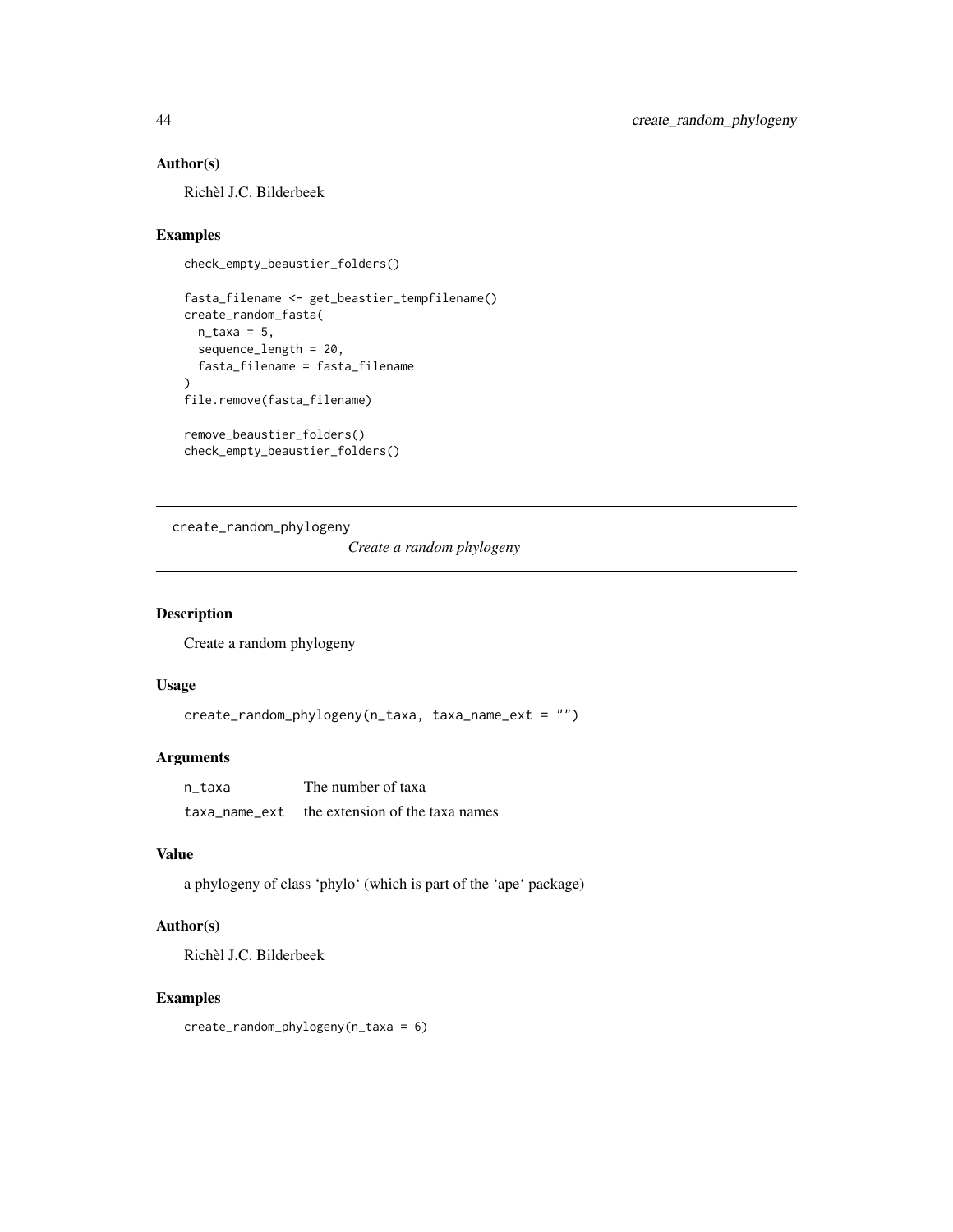<span id="page-44-0"></span>create\_temp\_input\_filename

*Create a temporary filename for the BEAST2 XML filename*

## Description

Create a temporary filename for the BEAST2 XML filename

#### Usage

```
create_temp_input_filename()
```
# Value

a temporary filename, that starts with 'beast2\_' and has extension '.xml'

#### Author(s)

Richèl J.C. Bilderbeek

## Examples

check\_empty\_beaustier\_folders()

create\_temp\_input\_filename()

check\_empty\_beaustier\_folders()

<span id="page-44-1"></span>create\_temp\_state\_filename

*Create a temporary file for the BEAST2 XML output file that stores its state.*

#### Description

Create a temporary file for the BEAST2 XML output file that stores its state.

# Usage

```
create_temp_state_filename()
```
#### Value

a temporary filename, that starts with 'beast2\_' and has extension '.xml.state'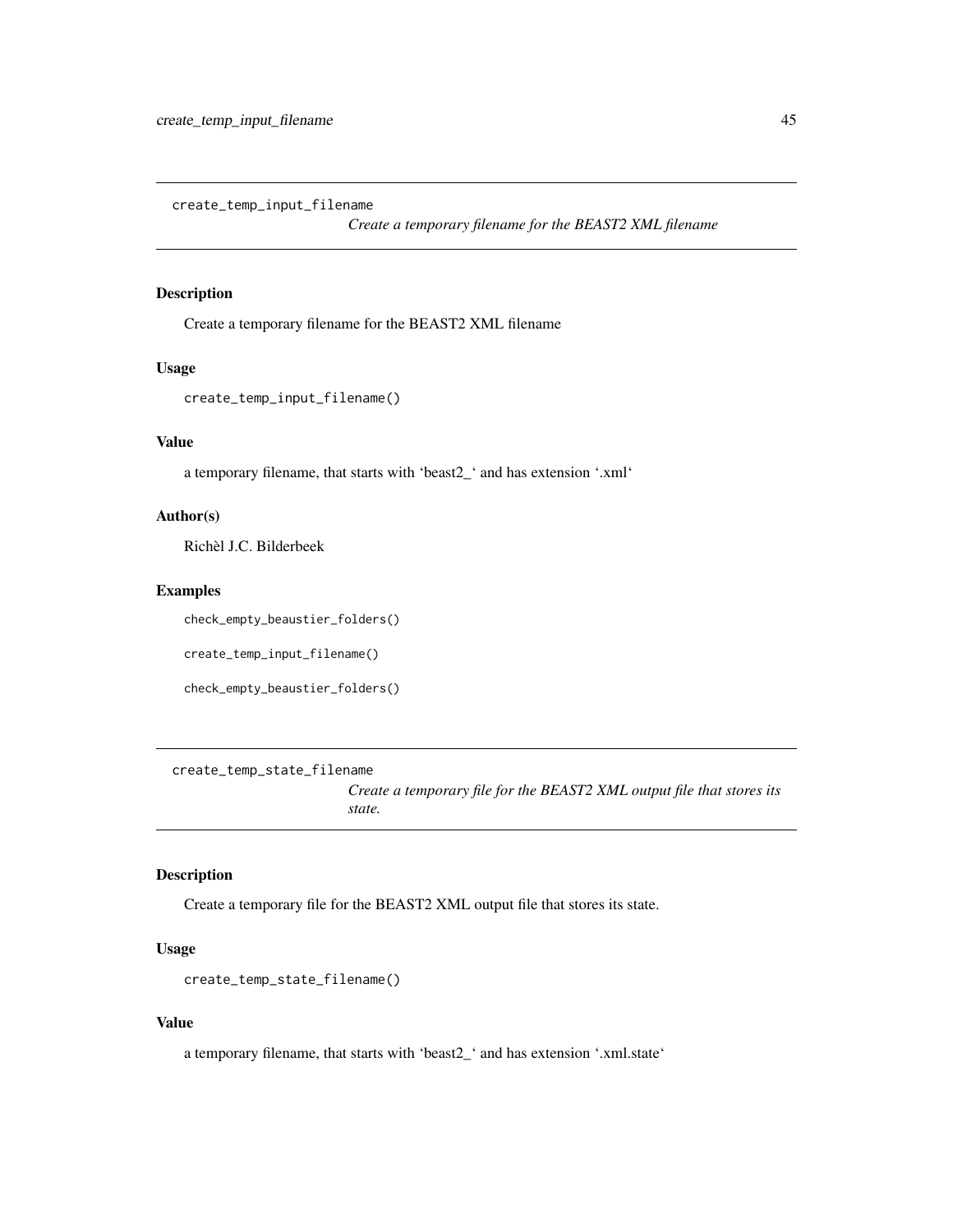#### Author(s)

Richèl J.C. Bilderbeek

#### Examples

check\_empty\_beaustier\_folders()

create\_temp\_state\_filename()

check\_empty\_beaustier\_folders()

default\_params\_doc *This function does nothing. It is intended to inherit is parameters' documentation.*

## Description

This function does nothing. It is intended to inherit is parameters' documentation.

#### Usage

```
default_params_doc(
  beast2_bin_path,
 beast2_folder,
 beast2_jar_path,
  beast2_options,
  beast2_optionses,
 beast2_path,
  beast2_version,
  beast2_working_dir,
  beastier_folder,
 beautier_folder,
  clock_model,
  clock_models,
  crown_age,
  crown_ages,
  fasta_filename,
  fasta_filenames,
  fixed_crown_age,
  fixed_crown_ages,
  initial_phylogenies,
  input_filename,
 mcmc,
 misc_options,
 n_taxa,
  n_threads,
  os,
```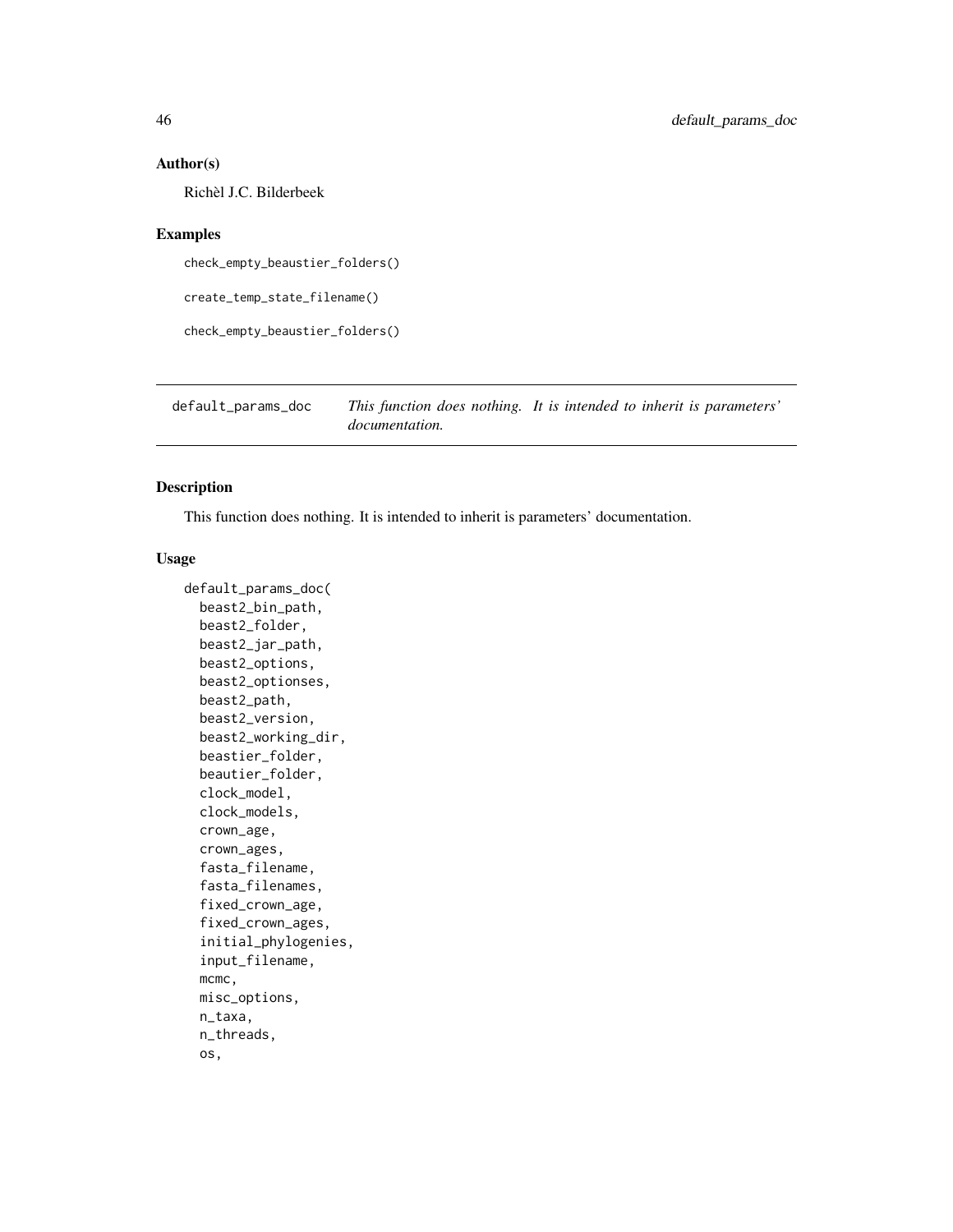# default\_params\_doc 47

```
output_filename,
output_log_filename,
output_state_filename,
output_trees_filenames,
overwrite,
rename_fun,
rng_seed,
sequence_length,
site_model,
site_models,
tree_prior,
tree_priors,
use_beagle,
verbose
```
# Arguments

)

| beast2_bin_path    |                                                                                                                                                                                                                                                                                                                                      |  |
|--------------------|--------------------------------------------------------------------------------------------------------------------------------------------------------------------------------------------------------------------------------------------------------------------------------------------------------------------------------------|--|
|                    | name of the BEAST2 binary file (usually simply beast). Use get_default_beast2_bin_path<br>to get the default BEAST binary file's path                                                                                                                                                                                                |  |
| beast2_folder      | the folder where the BEAST2 is installed. Note that this is not the folder<br>where the BEAST2 executable is installed: the BEAST2 executable is in a sub-<br>folder. Use get_default_beast2_folder to get the default BEAST2 folder. Use<br>get_default_beast2_bin_path to get the full path to the default BEAST2 exe-<br>cutable. |  |
| beast2_jar_path    |                                                                                                                                                                                                                                                                                                                                      |  |
|                    | name of the BEAST2 jar file (usually has a . jar extension). Use get_default_beast2_jar_path<br>to get the default BEAST jar file's path                                                                                                                                                                                             |  |
|                    | beast2_options a set of BEAST2 options, that are the R equivalent of the BEAST2 command-<br>line options, as can be created by create_beast2_options                                                                                                                                                                                 |  |
| beast2_optionses   |                                                                                                                                                                                                                                                                                                                                      |  |
|                    | list of one or more beast 2_options structures, as can be created by create_beast 2_options.<br>Use of reduplicated plural to achieve difference with beast2_options                                                                                                                                                                 |  |
| beast2_path        | name of either a BEAST2 binary file (usually simply beast) or a BEAST2 jar<br>file (usually has a .jar extension). Use get_default_beast2_bin_path to get the<br>default BEAST binary file's path Use get_default_beast2_jar_path to get the<br>default BEAST jar file's path                                                        |  |
|                    | beast2_version the version of BEAST2. By default, this is the version as returned by get_default_beast2_version                                                                                                                                                                                                                      |  |
| beast2_working_dir |                                                                                                                                                                                                                                                                                                                                      |  |
|                    | a folder where BEAST2 can work in isolation. For each BEAST2 run, a new<br>subfolder is created in that folder. Within this folder, BEAST2 is allowed to cre-<br>ate all of its output files, without the risk of overwriting existing ones, allowing<br>BEAST2 to run in multiple parallel processes.                               |  |
| beastier folder    |                                                                                                                                                                                                                                                                                                                                      |  |
|                    | $A = A + A + A + C$                                                                                                                                                                                                                                                                                                                  |  |

the path to the [beastier](#page-8-0) temporary files folder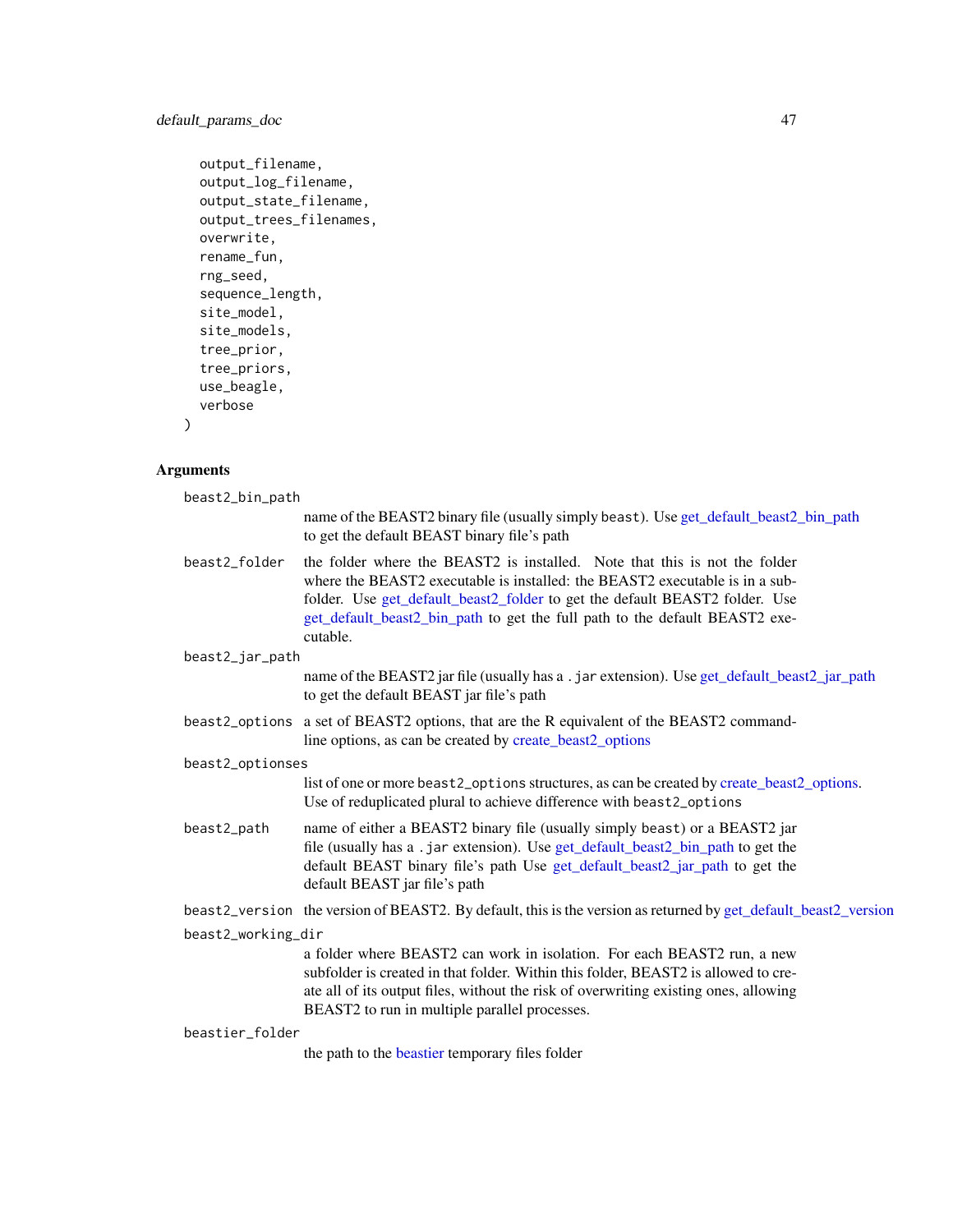| beautier_folder        |                                                                                                                                                                                                                                                                           |
|------------------------|---------------------------------------------------------------------------------------------------------------------------------------------------------------------------------------------------------------------------------------------------------------------------|
|                        | temporary folder used by beautier                                                                                                                                                                                                                                         |
| clock_model            | a beautier clock model                                                                                                                                                                                                                                                    |
| clock_models           | a list of one or more beautier clock models                                                                                                                                                                                                                               |
| crown_age              | the crown age of the phylogeny                                                                                                                                                                                                                                            |
| crown_ages             | the crown ages of the phylogenies. Set to NA if the crown age needs to be<br>estimated                                                                                                                                                                                    |
| fasta_filenames        | fasta_filename a FASTA filename.                                                                                                                                                                                                                                          |
|                        | One or more FASTA filenames.                                                                                                                                                                                                                                              |
| fixed_crown_age        |                                                                                                                                                                                                                                                                           |
|                        | determines if the phylogeny's crown age is fixed. If FALSE, crown age is es-<br>timated by BEAST2. If TRUE, the crown age is fixed to the crown age of the<br>initial phylogeny.                                                                                          |
| fixed_crown_ages       |                                                                                                                                                                                                                                                                           |
|                        | one or more booleans to determine if the phylogenies' crown ages are fixed. If<br>FALSE, crown age is estimated by BEAST2. If TRUE, the crown age is fixed to<br>the crown age of the initial phylogeny.                                                                  |
| initial_phylogenies    |                                                                                                                                                                                                                                                                           |
|                        | one or more MCMC chain's initial phylogenies. Each one set to NA will result<br>in BEAST2 using a random phylogeny. Else the phylogeny is assumed to be of<br>class ape:: phylo.                                                                                          |
|                        | input_filename the name of a BEAST2 input XML file. This file usually has an .xml exten-<br>sion. Use create_temp_input_filename to create a temporary filename with that<br>extension.                                                                                   |
| mcmc                   | one beautier MCMC                                                                                                                                                                                                                                                         |
| misc_options           | one beautier misc_options object                                                                                                                                                                                                                                          |
| n_taxa                 | The number of taxa                                                                                                                                                                                                                                                        |
| n_threads              | the number of computational threads to use. Use NA to use the BEAST2 default<br>of 1.                                                                                                                                                                                     |
| os                     | name of the operating system, must be unix (Linux, Mac) or win (Windows)                                                                                                                                                                                                  |
| output_filename        |                                                                                                                                                                                                                                                                           |
|                        | Name of the XML parameter file created by this function. BEAST2 uses this<br>file as input.                                                                                                                                                                               |
| output_log_filename    |                                                                                                                                                                                                                                                                           |
|                        | name of the .log file to create                                                                                                                                                                                                                                           |
| output_state_filename  |                                                                                                                                                                                                                                                                           |
|                        | name of the .xml.state file to create. Use create_temp_state_filename to cre-<br>ate a temporary filename with that extension.                                                                                                                                            |
| output_trees_filenames |                                                                                                                                                                                                                                                                           |
|                        | one or more names for trees file to create. There will be one trees file created<br>per alignment in the input file. The number of alignments must equal the number<br>of .trees filenames, else an error is thrown. Alignments are sorted alphabetically<br>by their IDs |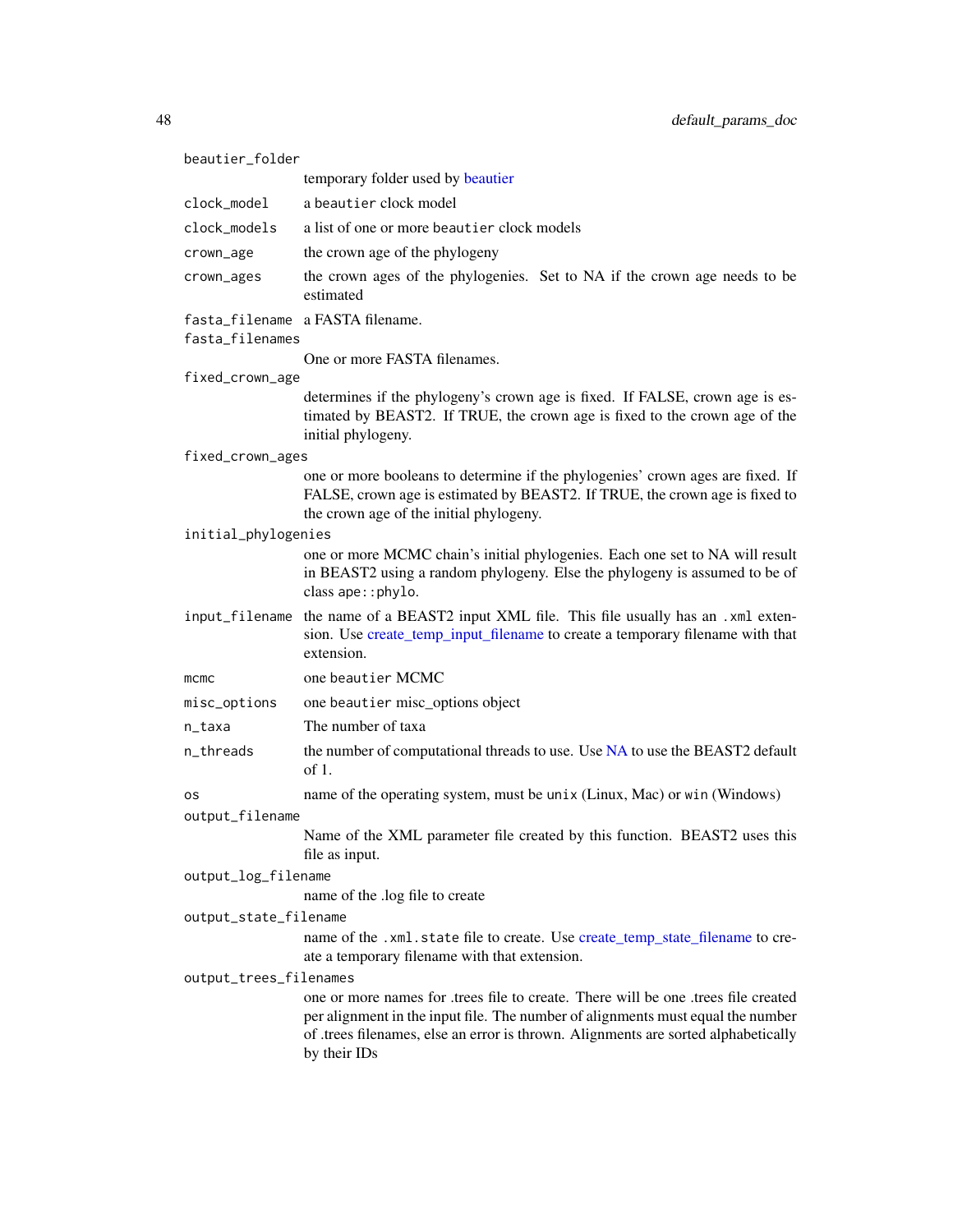| overwrite       | if TRUE: overwrite the . log and . trees files if one of these exists. If FALSE,<br>BEAST2 will not be started if                                                                                                                                                                           |
|-----------------|---------------------------------------------------------------------------------------------------------------------------------------------------------------------------------------------------------------------------------------------------------------------------------------------|
|                 | • the . log file exists                                                                                                                                                                                                                                                                     |
|                 | • the . trees files exist                                                                                                                                                                                                                                                                   |
|                 | • the . log file created by BEAST2 exists                                                                                                                                                                                                                                                   |
|                 | • the . trees files created by BEAST2 exist                                                                                                                                                                                                                                                 |
| rename_fun      | a function to rename a filename, as can be checked by check_rename_fun. This<br>function should have one argument, which will be a filename or NA. The func-<br>tion should return one filename (when passed one filename) or one NA (when<br>passed one NA). Example rename functions are: |
|                 | • get_remove_dir_fun get a function that removes the directory paths from<br>the filenames, in effect turning these into local files                                                                                                                                                        |
|                 | • get_replace_dir_fun get a function that replaces the directory paths from<br>the filenames                                                                                                                                                                                                |
|                 | • get_remove_hex_fun_get a function that removes the hex string from file-<br>names. For example, tracelog_82c1a522040.log becomes tracelog.log                                                                                                                                             |
| rng_seed        | the random number generator seed of the BEAST2 run. Must be a non-zero<br>positive integer value or NA. If rng_seed is NA, BEAST2 will pick a random<br>seed                                                                                                                                |
| sequence_length |                                                                                                                                                                                                                                                                                             |
|                 | a DNA sequence length, in base pairs                                                                                                                                                                                                                                                        |
| site_model      | a beautier site model                                                                                                                                                                                                                                                                       |
| site_models     | one or more beautier site models                                                                                                                                                                                                                                                            |
| tree_prior      | a beautier tree prior                                                                                                                                                                                                                                                                       |
| tree_priors     | one or more beautier tree priors                                                                                                                                                                                                                                                            |
| use_beagle      | use BEAGLE if present                                                                                                                                                                                                                                                                       |
| verbose         | if TRUE, additional information is displayed, that is potentially useful in debug-                                                                                                                                                                                                          |

# Value

Nothing. This is an internal function that does nothing

ging

#### Note

This is an internal function, so it should be marked with @noRd. This is not done, as this will disallow all functions to find the documentation parameters

# Author(s)

Richèl J.C. Bilderbeek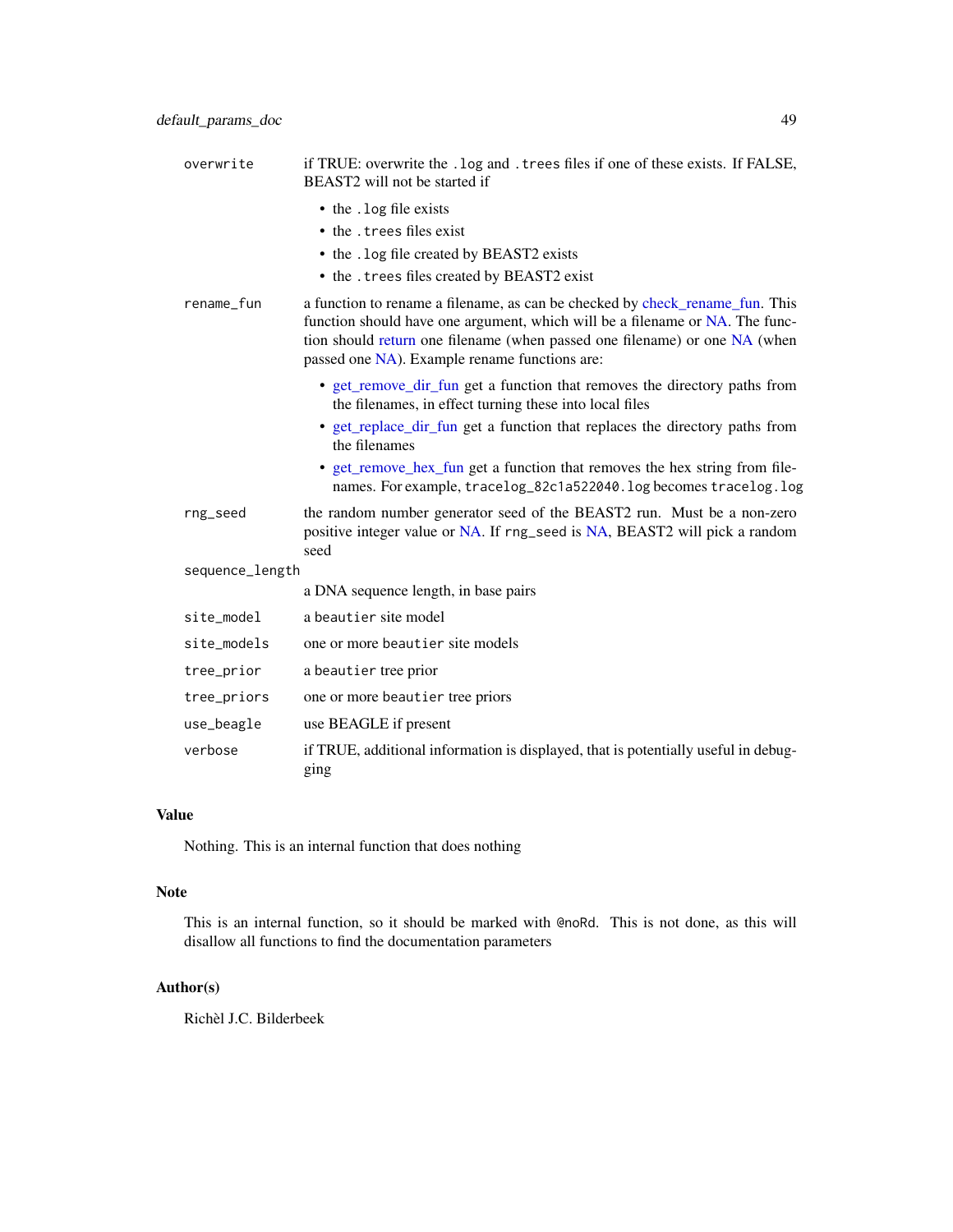do\_minimal\_run *Do a minimal BEAST2 run*

#### Description

To achieve this, [run\\_beast2\\_from\\_options](#page-84-0) is called.

## Usage

```
do_minimal_run()
```
# Value

The text sent to STDOUT and STDERR. It will create the files with name output\_state\_filename

## Author(s)

Richèl J.C. Bilderbeek

#### Examples

```
if (is_beast2_installed() && is_on_ci()) {
 do_minimal_run()
}
```

```
extract_screenlog_filename_from_beast2_input_file
                         Internal function to extract the screenlog filename for a BEAST2 input
```
*file*

#### Description

Extract the screenlog filename from a BEAST2 input file

#### Usage

```
extract_screenlog_filename_from_beast2_input_file(input_filename)
```
# Arguments

input\_filename the name of a BEAST2 input XML file. This file usually has an .xml extension. Use [create\\_temp\\_input\\_filename](#page-44-0) to create a temporary filename with that extension.

# Value

the screenlog filename for a BEAST2 input file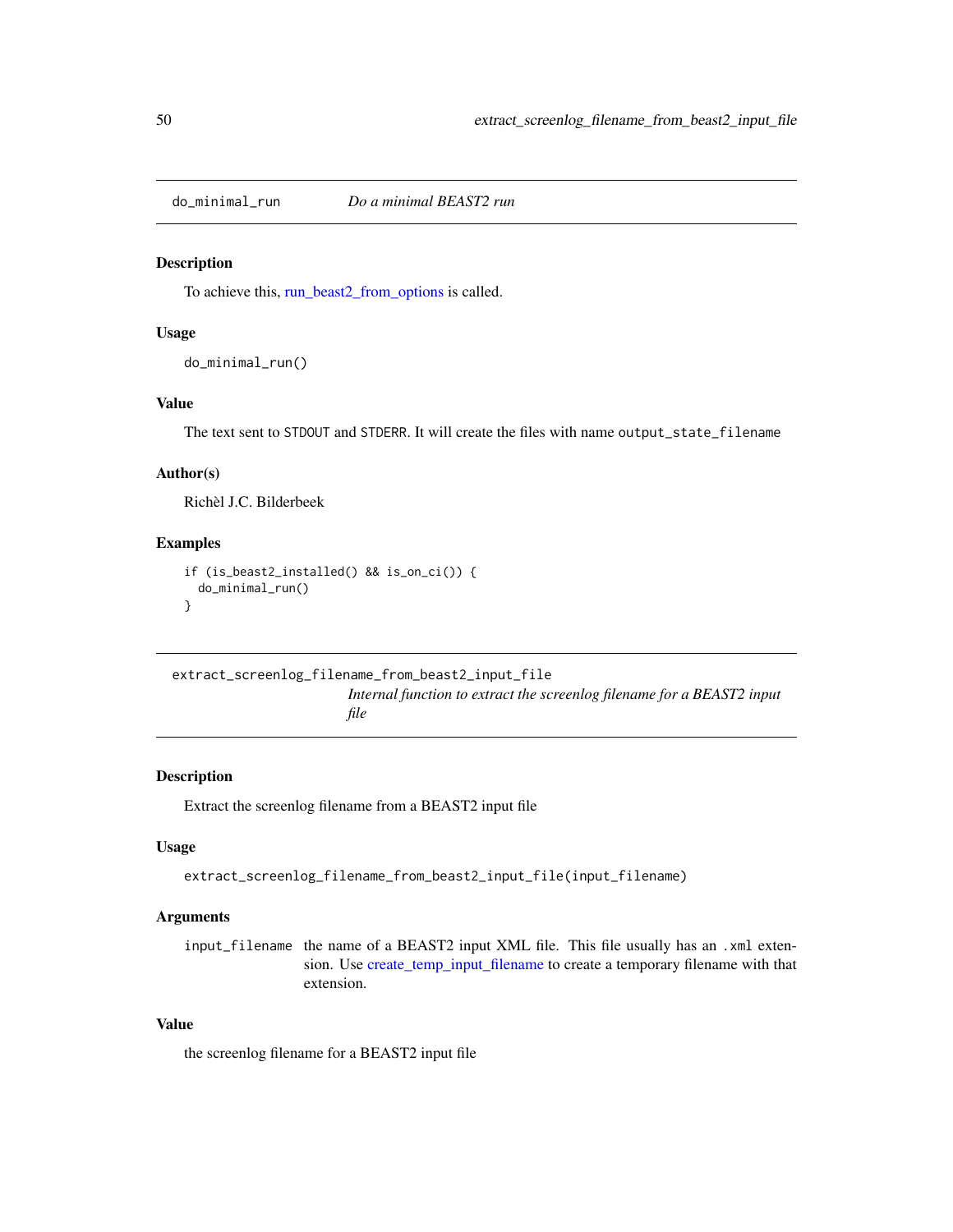#### Author(s)

Richèl J.C. Bilderbeek

```
extract_tracelog_filename_from_beast2_input_file
                         Internal function to extract the tracelog filename for a BEAST2 input
                         file
```
#### Description

Extract the tracelog filename for a BEAST2 input file

#### Usage

extract\_tracelog\_filename\_from\_beast2\_input\_file(input\_filename)

# Arguments

input\_filename the name of a BEAST2 input XML file. This file usually has an .xml extension. Use [create\\_temp\\_input\\_filename](#page-44-0) to create a temporary filename with that extension.

#### Value

the name of the tracelog file

## Author(s)

Richèl J.C. Bilderbeek

### Examples

check\_empty\_beaustier\_folders()

```
beast2_input_filename <- get_beastier_tempfilename()
tracelog_filename <- get_beastier_tempfilename()
beautier::create_beast2_input_file_from_model(
 input_filename = beautier::get_beautier_path("test_output_0.fas"),
 output_filename = beast2_input_filename,
 inference_model = beautier::create_inference_model(
   mcmc = beautier::create_mcmc(
      tracelog = beautier::create_tracelog(
        filename = tracelog_filename
      )
   )
 )
\mathcal{L}extract_tracelog_filename_from_beast2_input_file(
 input_filename = beast2_input_filename
```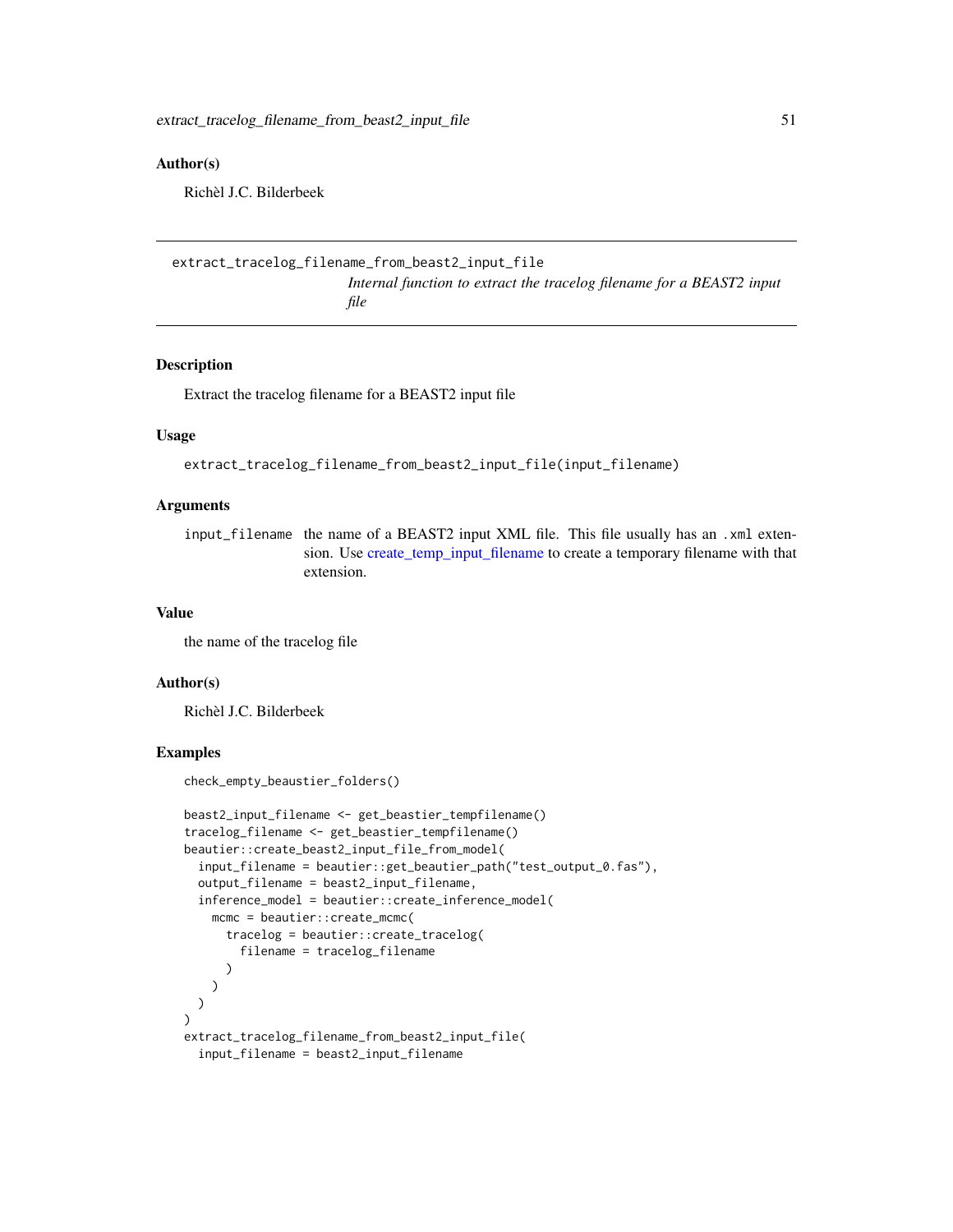```
)
file.remove(beast2_input_filename)
remove_beaustier_folders()
check_empty_beaustier_folders()
```

```
extract_treelog_filename_from_beast2_input_file
                         Internal function to extract the treelog filename for a BEAST2 input
                         file
```
#### Description

Extract the treelog filename from a BEAST2 input file

#### Usage

extract\_treelog\_filename\_from\_beast2\_input\_file(input\_filename)

#### Arguments

input\_filename the name of a BEAST2 input XML file. This file usually has an .xml extension. Use [create\\_temp\\_input\\_filename](#page-44-0) to create a temporary filename with that extension.

### Value

the treelog filename for a BEAST2 input file

# Author(s)

Richèl J.C. Bilderbeek

#### Examples

check\_empty\_beaustier\_folders()

```
beast2_input_filename <- get_beastier_tempfilename()
```

```
beautier::create_beast2_input_file_from_model(
 input_filename = beautier::get_beautier_path("test_output_0.fas"),
 output_filename = beast2_input_filename
)
extract_treelog_filename_from_beast2_input_file(
 input_filename = beast2_input_filename
)
file.remove(beast2_input_filename)
remove_beaustier_folders()
check_empty_beaustier_folders()
```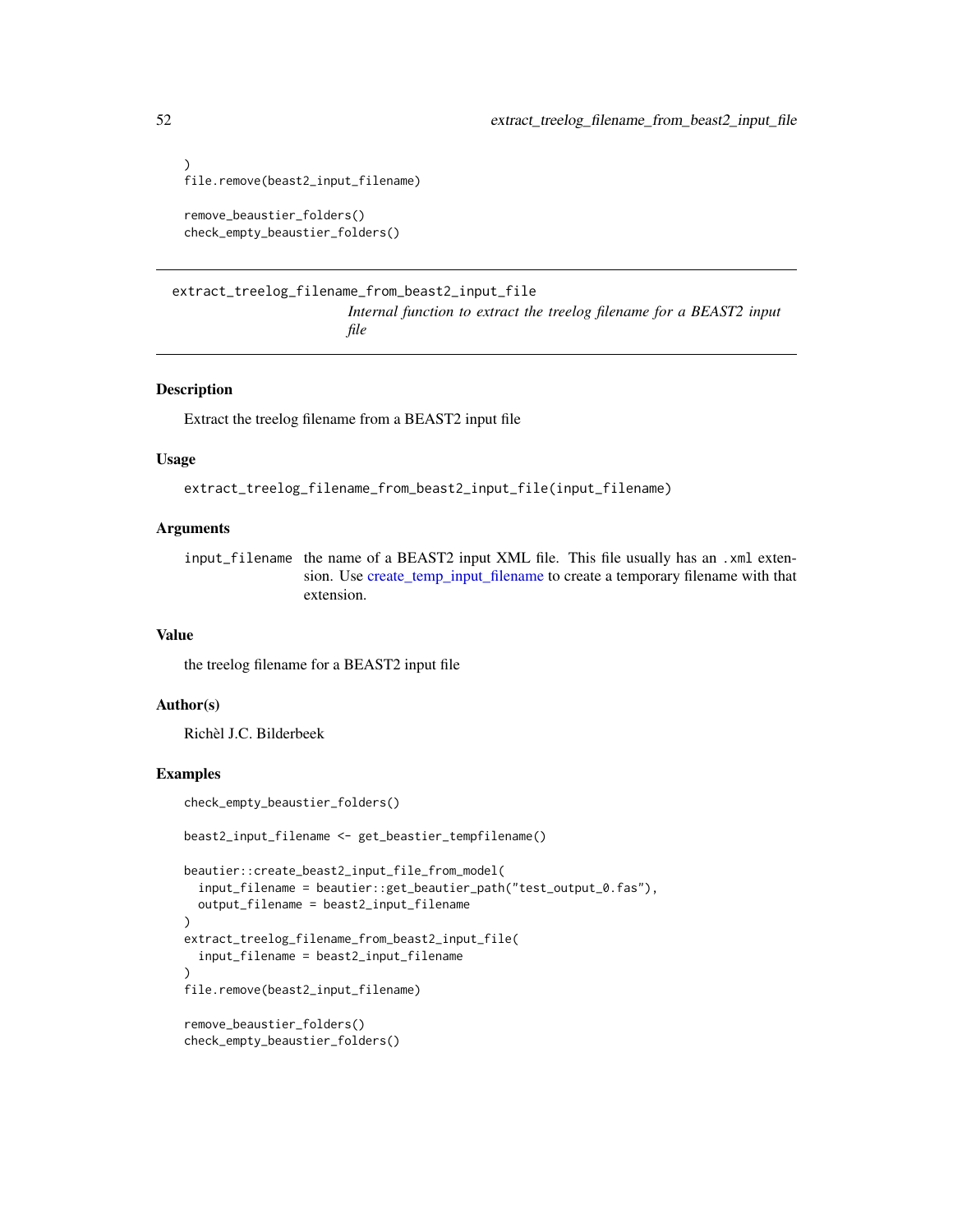get\_alignment\_ids\_from\_xml\_filename

*Get the alignment ID from a file with one alignment*

# Description

Get the alignment ID from a file with one alignment

# Usage

get\_alignment\_ids\_from\_xml\_filename(xml\_filename)

### Arguments

xml\_filename name of a BEAST2 XML input filename

# Value

one or more alignment IDs

#### Author(s)

Richèl J.C. Bilderbeek

## Examples

```
check_empty_beaustier_folders()
```

```
# test_output_0
get_alignment_ids_from_xml_filename(get_beastier_path("2_4.xml"))
# c("anthus_aco","anthus_nd2")
get_alignment_ids_from_xml_filename(get_beastier_path("anthus_15_15.xml"))
check_empty_beaustier_folders()
```
get\_beast2\_example\_filename *Get the full path of a BEAST2 example file*

### Description

Will [stop](#page-0-0) if the filename is not a BEAST2 example file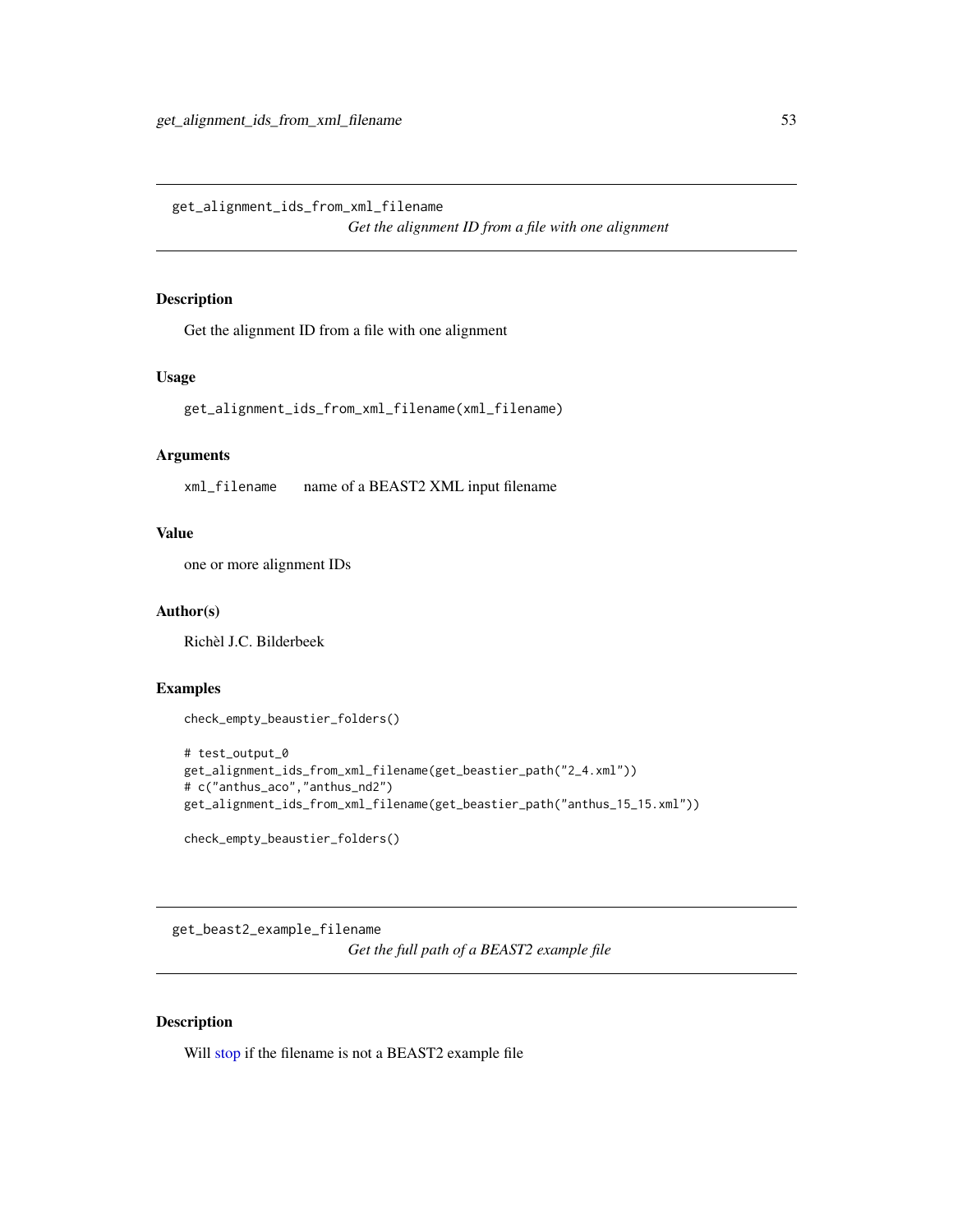#### Usage

```
get_beast2_example_filename(
  filename,
  beast2_folder = get_default_beast2_folder()
)
```
#### Arguments

| filename      | name of the BEAST2 example file. This should exclude the full path; this func-<br>tion exists to add that full path                                                                                                                                                                                                                  |
|---------------|--------------------------------------------------------------------------------------------------------------------------------------------------------------------------------------------------------------------------------------------------------------------------------------------------------------------------------------|
| beast2 folder | the folder where the BEAST2 is installed. Note that this is not the folder<br>where the BEAST2 executable is installed: the BEAST2 executable is in a sub-<br>folder. Use get_default_beast2_folder to get the default BEAST2 folder. Use<br>get_default_beast2_bin_path to get the full path to the default BEAST2 exe-<br>cutable. |

# Value

the full path of a BEAST2 example file, will [stop](#page-0-0) if the filename is not a BEAST2 example file

## Examples

```
if (is_beast2_installed()) {
 get_beast2_example_filename("testJukesCantor.xml")
}
```
get\_beast2\_example\_filenames

*Get a list with the full paths of all BEAST2 example filenames*

# Description

Get a list with the full paths of all BEAST2 example filenames

#### Usage

```
get_beast2_example_filenames(beast2_folder = get_default_beast2_folder())
```
## Arguments

beast2\_folder the folder where the BEAST2 is installed. Note that this is not the folder where the BEAST2 executable is installed: the BEAST2 executable is in a subfolder. Use [get\\_default\\_beast2\\_folder](#page-62-0) to get the default BEAST2 folder. Use [get\\_default\\_beast2\\_bin\\_path](#page-59-0) to get the full path to the default BEAST2 executable.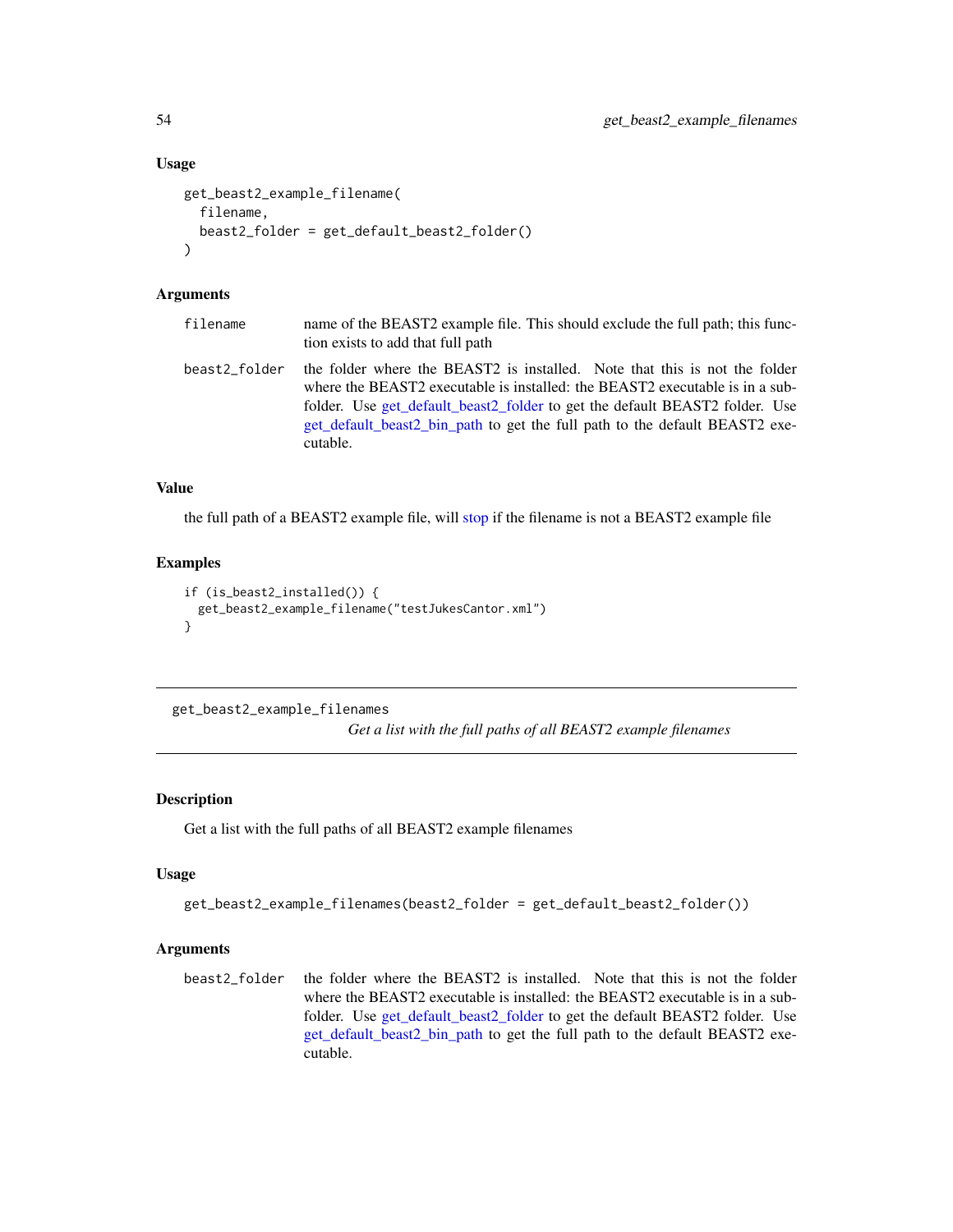# Value

a list with the full paths of all BEAST2 example filenames

# Author(s)

Richèl J.C. Bilderbeek

# Examples

```
if (is_beast2_installed()) {
  get_beast2_example_filenames()
}
```
get\_beast2\_main\_class\_name

*Get the BEAST2 main class name.*

# Description

One way to fix the error no main manifest attribute is to specify the main class name.

## Usage

```
get_beast2_main_class_name()
```
## Value

the BEAST2 main class name

#### Author(s)

Richèl J.C. Bilderbeek

# Examples

get\_beast2\_main\_class\_name()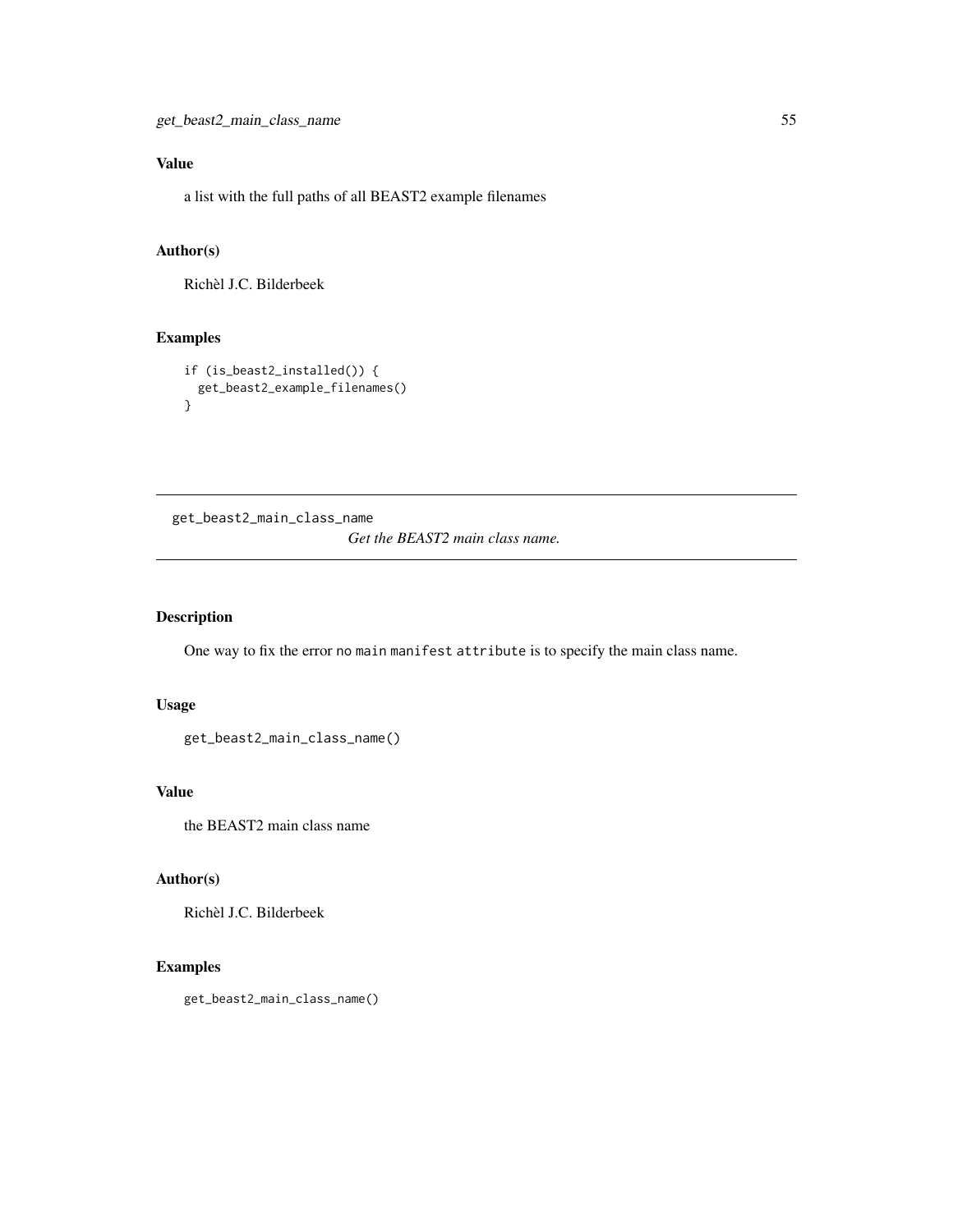get\_beast2\_options\_filenames

*Extract the filenames from a 'beast2\_options'*

## Description

Extract the filenames from a 'beast2\_options'

#### Usage

get\_beast2\_options\_filenames(beast2\_options)

#### Arguments

beast2\_options a set of BEAST2 options, that are the R equivalent of the BEAST2 commandline options, as can be created by [create\\_beast2\\_options](#page-27-0)

#### Value

the filenames from a 'beast2\_options'

#### Author(s)

Richèl J.C. Bilderbeek

#### Examples

```
beast2_options <- create_beast2_options()
get_beast2_options_filenames(beast2_options)
```
get\_beast2\_version *Get the BEAST2 version*

#### Description

Get the BEAST2 version

# Usage

```
get_beast2_version(beast2_path = get_default_beast2_path())
```
### **Arguments**

beast2\_path name of either a BEAST2 binary file (usually simply beast) or a BEAST2 jar file (usually has a .jar extension). Use [get\\_default\\_beast2\\_bin\\_path](#page-59-0) to get the default BEAST binary file's path Use [get\\_default\\_beast2\\_jar\\_path](#page-63-0) to get the default BEAST jar file's path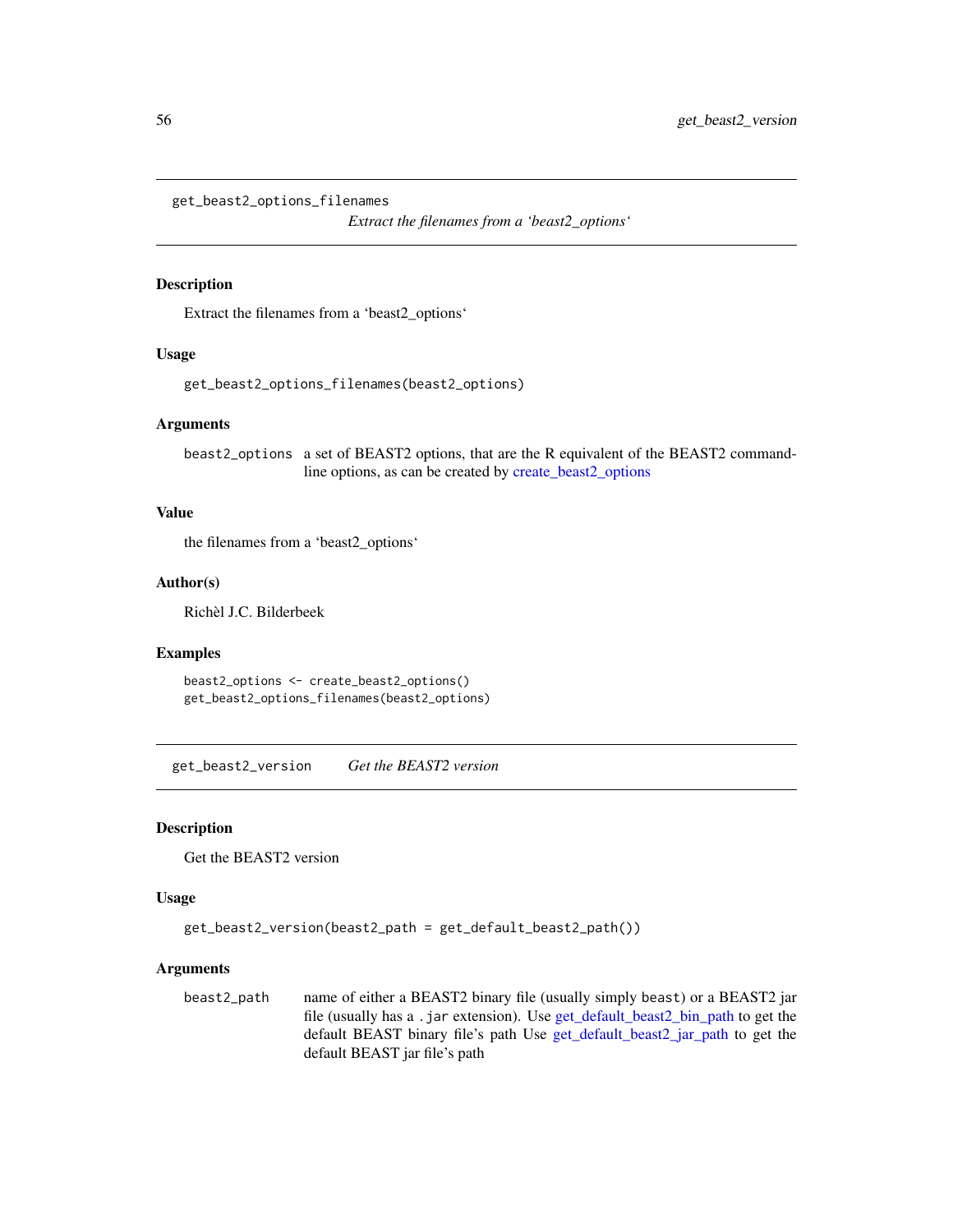get\_beastier\_folder 57

# Value

the BEAST2 version

### Author(s)

Richèl J.C. Bilderbeek

# Examples

```
check_empty_beaustier_folders()
if (is_beast2_installed() && is_on_ci()) {
  get_beast2_version()
}
check_empty_beaustier_folders()
```
get\_beastier\_folder *Get the path to the [beastier](#page-8-0) temporary files folder*

# Description

Get the path to the [beastier](#page-8-0) temporary files folder.

# Usage

```
get_beastier_folder()
```
## Value

the path to the [beastier](#page-8-0) temporary files folder.

# Author(s)

Richèl J.C. Bilderbeek

# Examples

get\_beastier\_folder()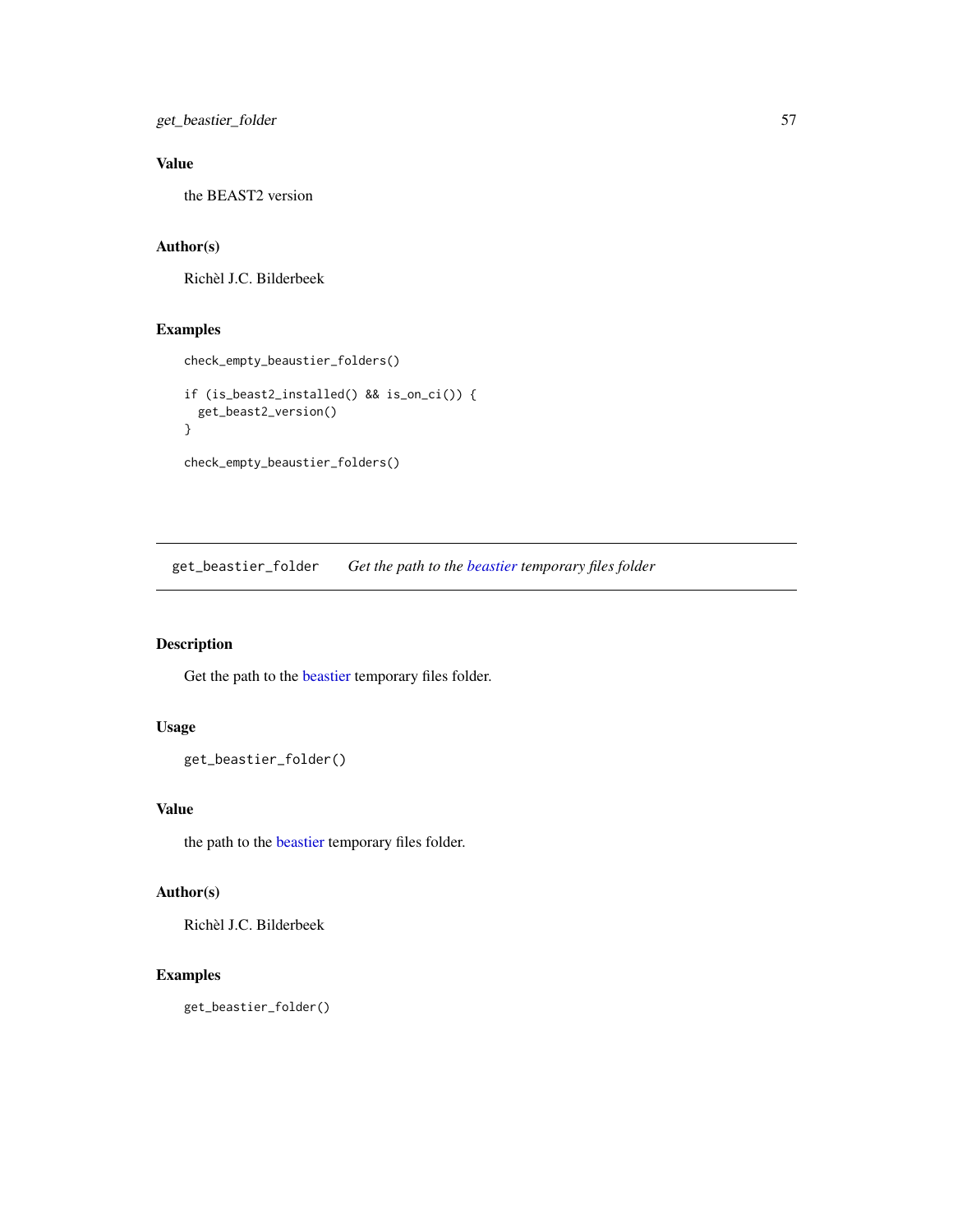<span id="page-57-1"></span>get\_beastier\_path *Get the full path of a file in the* inst/extdata *folder*

# Description

Get the full path of a file in the inst/extdata folder

# Usage

```
get_beastier_path(filename)
```
### Arguments

filename the file's name, without the path

## Value

the full path to the filename. Will stop if the file is absent in the inst/extdata folder

#### Author(s)

Richèl J.C. Bilderbeek

## See Also

for more files, use [get\\_beastier\\_paths](#page-57-0)

# Examples

```
get_beastier_path("beast2_example_output.log")
get_beastier_path("beast2_example_output.trees")
get_beastier_path("beast2_example_output.xml")
get_beastier_path("beast2_example_output.xml.state")
```
<span id="page-57-0"></span>get\_beastier\_paths *Get the full paths of files in the* inst/extdata *folder*

# Description

Get the full paths of files in the inst/extdata folder

### Usage

get\_beastier\_paths(filenames)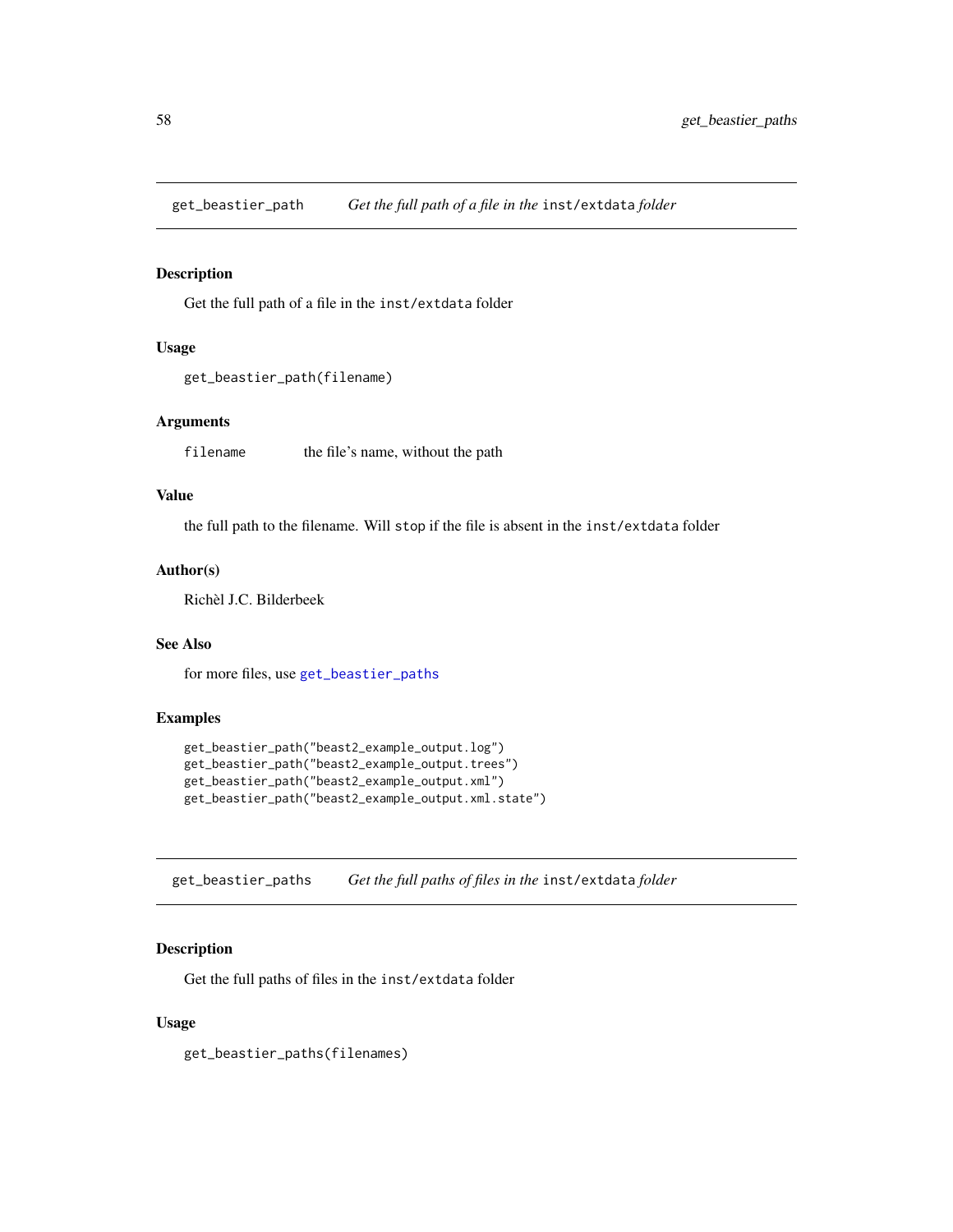# Arguments

filenames the files' names, without the path

# Value

the filenames' full paths. Will stop if a file is absent in the inst/extdata folder

# Author(s)

Richèl J.C. Bilderbeek

# See Also

for one file, use [get\\_beastier\\_path](#page-57-1)

# Examples

```
get_beastier_paths(
  c(
    "beast2_example_output.log",
    "beast2_example_output.trees",
    "beast2_example_output.xml",
    "beast2_example_output.xml.state"
  )
)
```
get\_beastier\_tempfilename

*Get a temporary filename*

## Description

Get a temporary filename, similar to [tempfile,](#page-0-0) except that it always writes to a temporary folder named [beastier.](#page-8-0)

# Usage

```
get_beastier_tempfilename(pattern = "file", fileext = "")
```
### Arguments

| pattern | a non-empty character vector giving the initial part of the name. |
|---------|-------------------------------------------------------------------|
| fileext | a non-empty character vector giving the file extension            |

## Value

name for a temporary file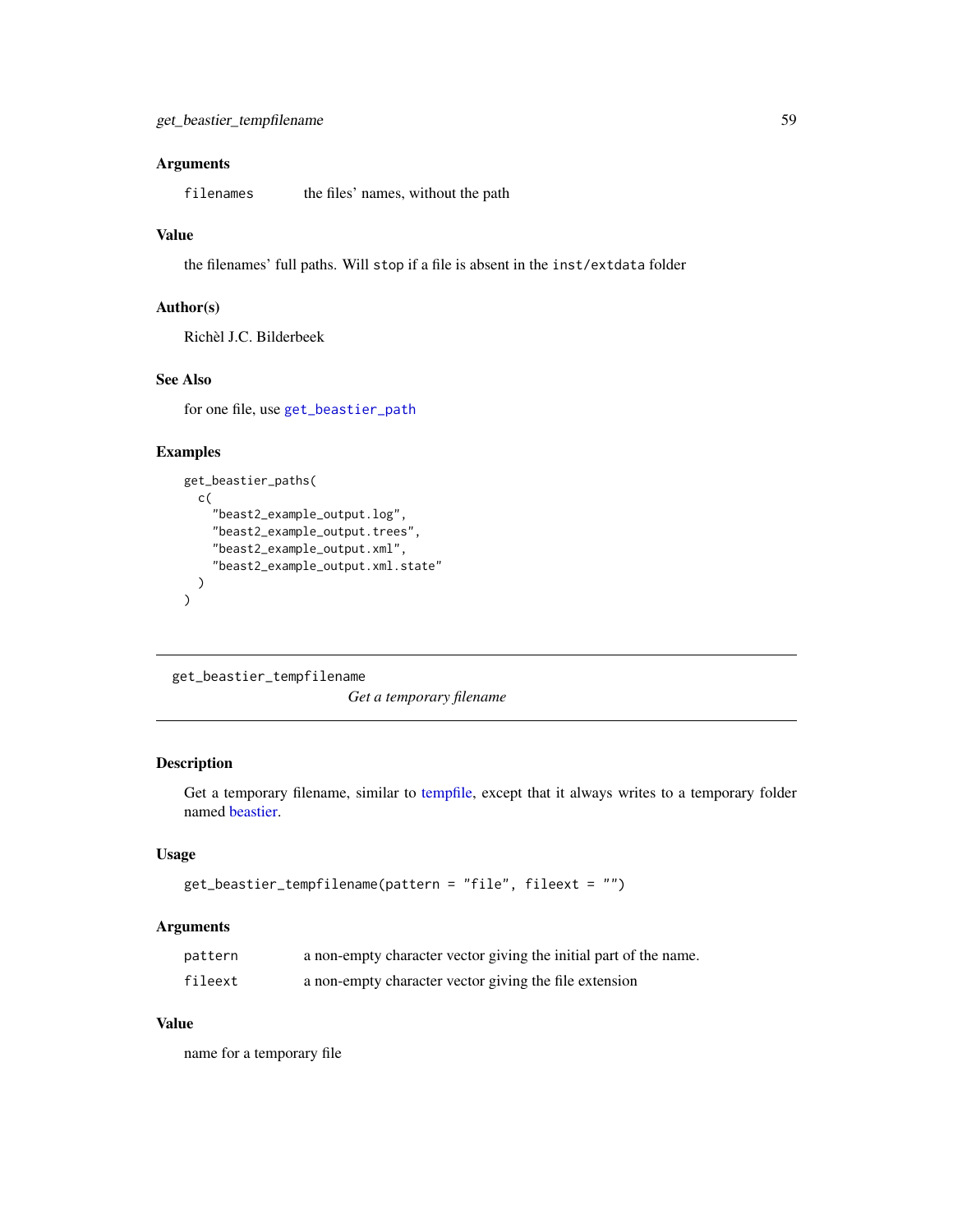# Note

this function is added to make sure no temporary cache files are left undeleted

# Author(s)

Richèl J.C. Bilderbeek

# Examples

```
get_beastier_tempfilename()
get_beastier_tempfilename(pattern = "my_pattern_")
get_beastier_tempfilename(fileext = ".ext")
```
<span id="page-59-0"></span>get\_default\_beast2\_bin\_path

*Get the default BEAST2 binary file (*beast*, that is) path*

#### Description

Get the default BEAST2 binary file (beast, that is) path

# Usage

```
get_default_beast2_bin_path(
 beast2_folder = get_default_beast2_folder(),
 os = rappdirs::app_dir()$os
\lambda
```
# Arguments

| beast2 folder | the folder where the BEAST2 is installed. Note that this is not the folder   |
|---------------|------------------------------------------------------------------------------|
|               | where the BEAST2 executable is installed: the BEAST2 executable is in a sub- |
|               | folder. Use get_default_beast2_folder to get the default BEAST2 folder. Use  |
|               | get default beast2 bin path to get the full path to the default BEAST2 exe-  |
|               | cutable.                                                                     |
|               |                                                                              |

# os name of the operating system, must be unix (Linux, Mac) or win (Windows)

## Value

the default BEAST2 binary file's path

#### Author(s)

Richèl J.C. Bilderbeek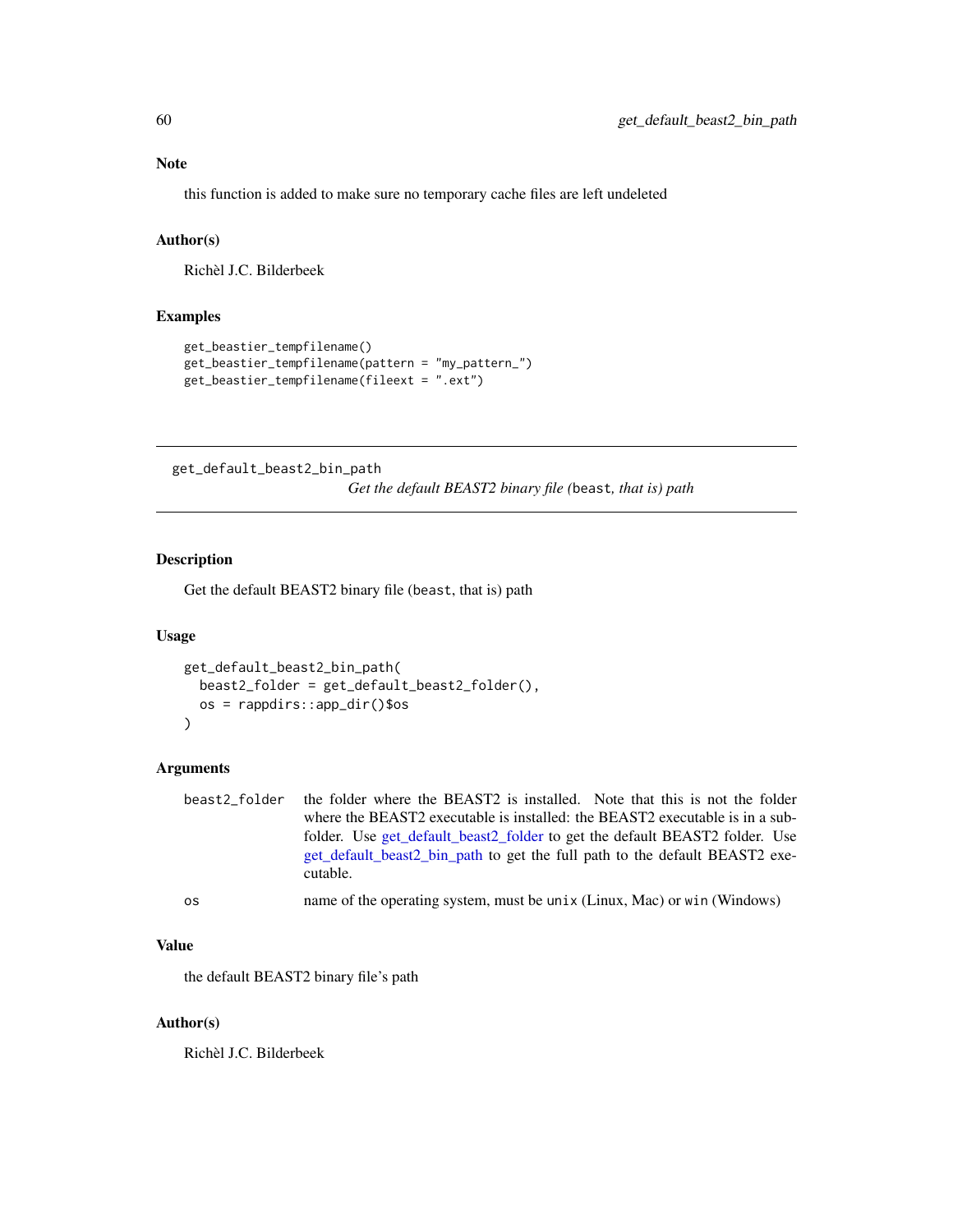# See Also

Use [get\\_default\\_beast2\\_folder](#page-62-0) to get the default folder in which BEAST2 is installed. Use [in](#page-70-0)[stall\\_beast2](#page-70-0) with default arguments to install BEAST2 to this location.

### Examples

```
check_empty_beaustier_folders()
if (is_beast2_installed()) {
 get_default_beast2_bin_path()
}
```

```
check_empty_beaustier_folders()
```

```
get_default_beast2_download_url
```
*Get the default BEAST2 download URL, which depends on the operating system*

# Description

Get the default BEAST2 download URL, which depends on the operating system

## Usage

```
get_default_beast2_download_url(
 beast2_version = beastier::get_default_beast2_version(),
 os = rappdirs::app_dir()$os
)
```
# Arguments

```
beast2_version the version of BEAST2. By default, this is the version as returned by get_default_beast2_version
os name of the operating system, must be unix (Linux, Mac) or win (Windows)
```
# Value

the URL where BEAST2 can be downloaded from

### Author(s)

Richèl J.C. Bilderbeek

# Examples

get\_default\_beast2\_download\_url()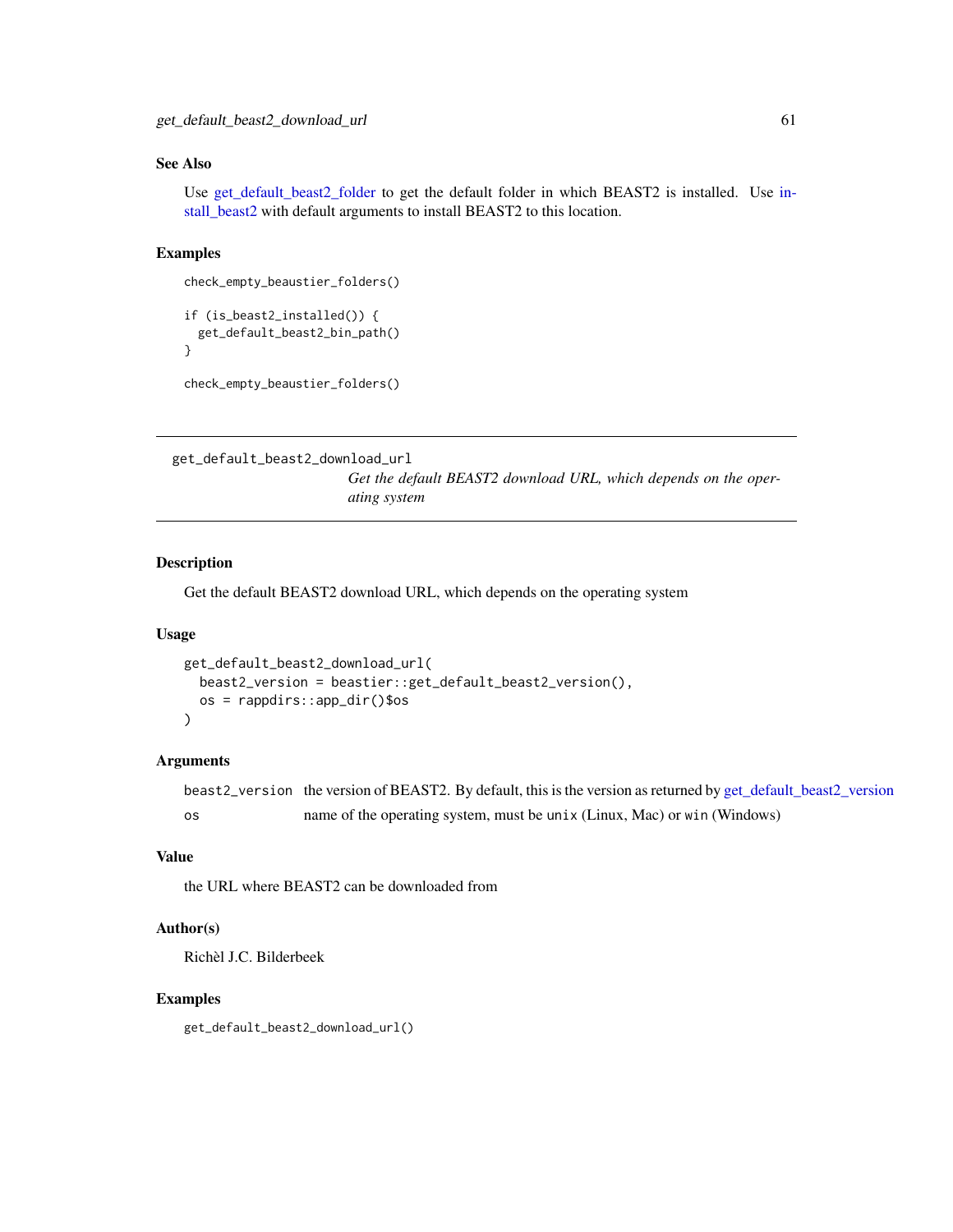get\_default\_beast2\_download\_url\_linux *Get the BEAST2 download URL for Linux*

# Description

Get the BEAST2 download URL for Linux

#### Usage

```
get_default_beast2_download_url_linux(
 beast2_version = beastier::get_default_beast2_version()
)
```
### Arguments

beast2\_version the version of BEAST2. By default, this is the version as returned by [get\\_default\\_beast2\\_version](#page-65-0)

#### Value

the URL where BEAST2 can be downloaded from

#### Author(s)

Richèl J.C. Bilderbeek

get\_default\_beast2\_download\_url\_win *Get the BEAST2 download URL for Windows*

# Description

Get the BEAST2 download URL for Windows

# Usage

```
get_default_beast2_download_url_win(
 beast2_version = beastier::get_default_beast2_version()
)
```
#### Arguments

beast2\_version the version of BEAST2. By default, this is the version as returned by [get\\_default\\_beast2\\_version](#page-65-0)

### Value

the URL where BEAST2 can be downloaded from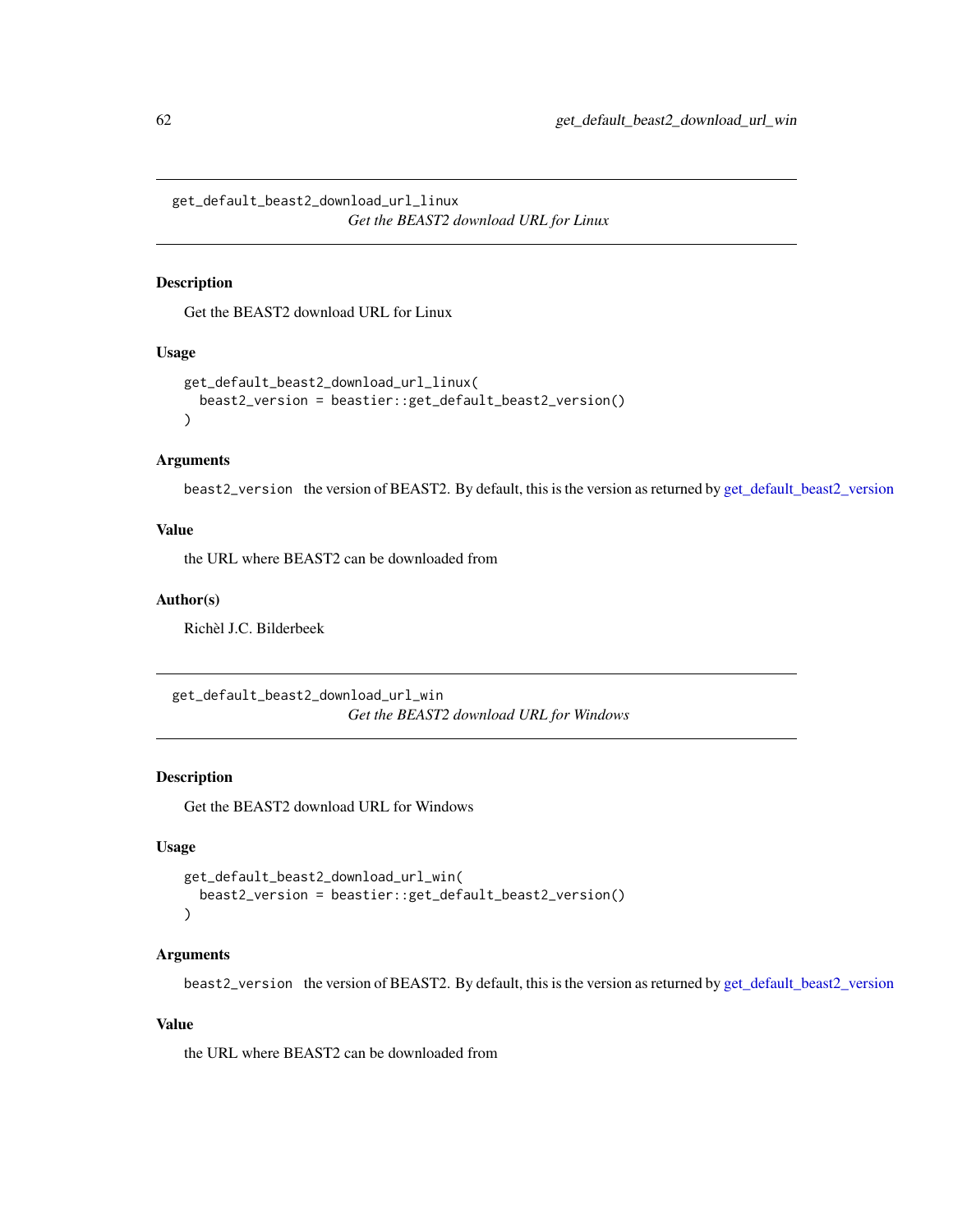# Author(s)

Richèl J.C. Bilderbeek

```
get_default_beast2_folder
```
*Get the path to the folder where this package installs BEAST2 by default*

# Description

Get the path to the folder where this package installs BEAST2 by default

#### Usage

```
get_default_beast2_folder()
```
## Value

the path to the folder where this package installs BEAST2 by default

## Author(s)

Richèl J.C. Bilderbeek

## See Also

Use [get\\_default\\_beast2\\_jar\\_path](#page-63-0) to get the path to the BEAST2 jar file, when installed by this package Use [install\\_beast2](#page-70-0) with default arguments to install BEAST2 to this folder.

# Examples

check\_empty\_beaustier\_folders()

get\_default\_beast2\_folder()

check\_empty\_beaustier\_folders()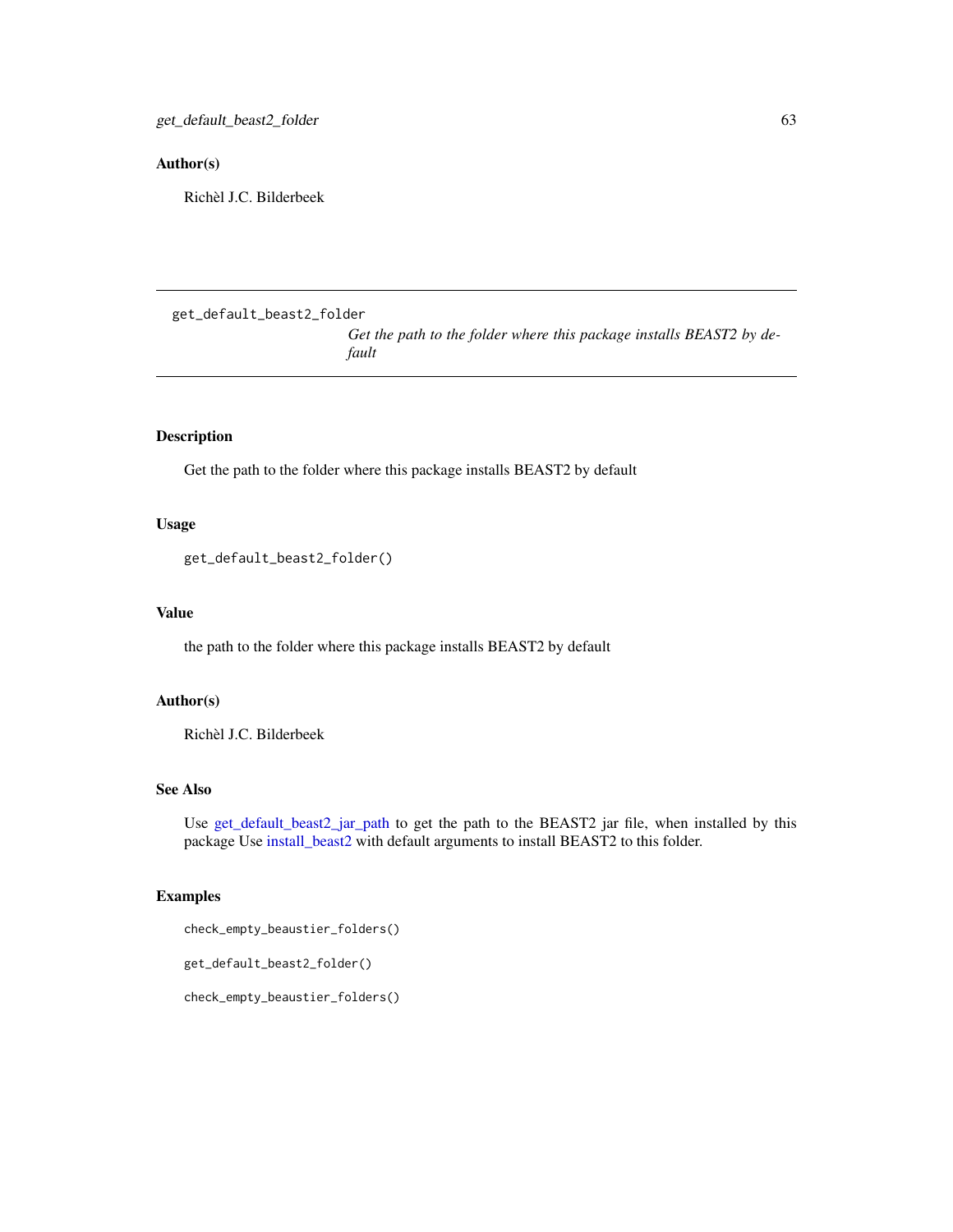<span id="page-63-0"></span>get\_default\_beast2\_jar\_path

*Get the default BEAST2 jar file's path*

## Description

Get the default BEAST2 jar file's path

### Usage

```
get_default_beast2_jar_path(
 beast2_folder = beastier::get_default_beast2_folder(),
 os = rappdirs::app_dir()$os
\mathcal{L}
```
### Arguments

| beast2 folder | the folder where the BEAST2 is installed. Note that this is not the folder   |
|---------------|------------------------------------------------------------------------------|
|               | where the BEAST2 executable is installed: the BEAST2 executable is in a sub- |
|               | folder. Use get_default_beast2_folder to get the default BEAST2 folder. Use  |
|               | get default beast2 bin path to get the full path to the default BEAST2 exe-  |
|               | cutable.                                                                     |
| os            | name of the operating system, must be unix (Linux, Mac) or win (Windows)     |

### Value

the default BEAST2 jar file's path

# Author(s)

Richèl J.C. Bilderbeek

### See Also

Use [get\\_default\\_beast2\\_folder](#page-62-0) to get the default folder in which BEAST2 is installed. Use [in](#page-70-0)[stall\\_beast2](#page-70-0) with default arguments to install BEAST2 to this location.

# Examples

check\_empty\_beaustier\_folders()

get\_default\_beast2\_jar\_path()

check\_empty\_beaustier\_folders()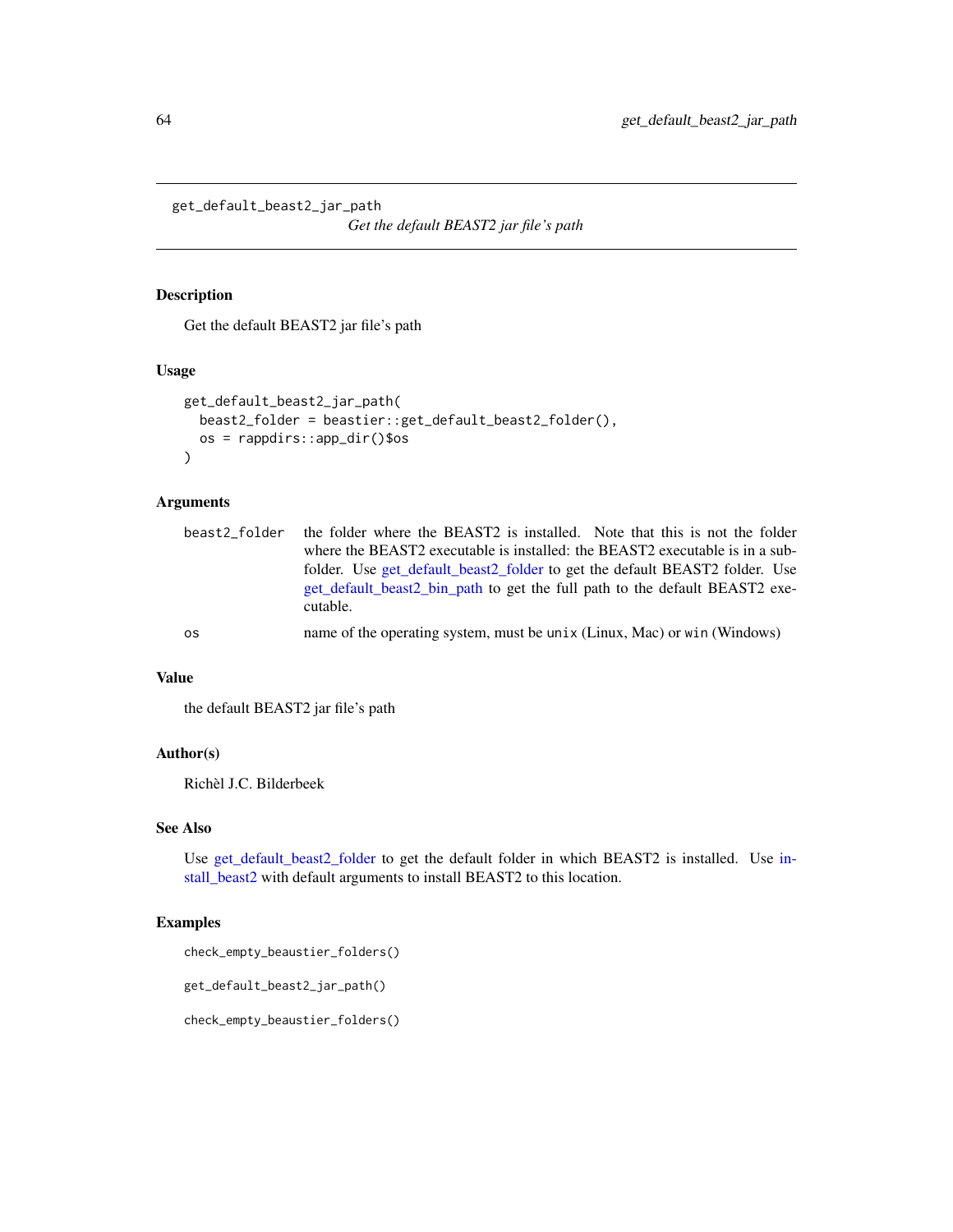get\_default\_beast2\_path

*Get the default BEAST2 path*

#### Description

Get the default BEAST2 path

## Usage

```
get_default_beast2_path(
 beast2_folder = beastier::get_default_beast2_folder(),
 os = rappdirs::app_dir()$os
\lambda
```
## Arguments

| beast2 folder | the folder where the BEAST2 is installed. Note that this is not the folder   |
|---------------|------------------------------------------------------------------------------|
|               | where the BEAST2 executable is installed: the BEAST2 executable is in a sub- |
|               | folder. Use get_default_beast2_folder to get the default BEAST2 folder. Use  |
|               | get default beast2 bin path to get the full path to the default BEAST2 exe-  |
|               | cutable.                                                                     |
| os            | name of the operating system, must be unix (Linux, Mac) or win (Windows)     |

### Value

the default BEAST2 path

### Author(s)

Richèl J.C. Bilderbeek

## See Also

Use [get\\_default\\_beast2\\_bin\\_path](#page-59-0) to get the default path to the BEAST2 binary file. Use [get\\_default\\_beast2\\_jar\\_path](#page-63-0) to get the default path to the BEAST2 jar file. Use [get\\_default\\_beast2\\_folder](#page-62-0) to get the default folder in which BEAST2 is installed. Use [install\\_beast2](#page-70-0) with default arguments to install BEAST2 to this location.

# Examples

```
if (is_beast2_installed()) {
 get_default_beast2_path()
}
```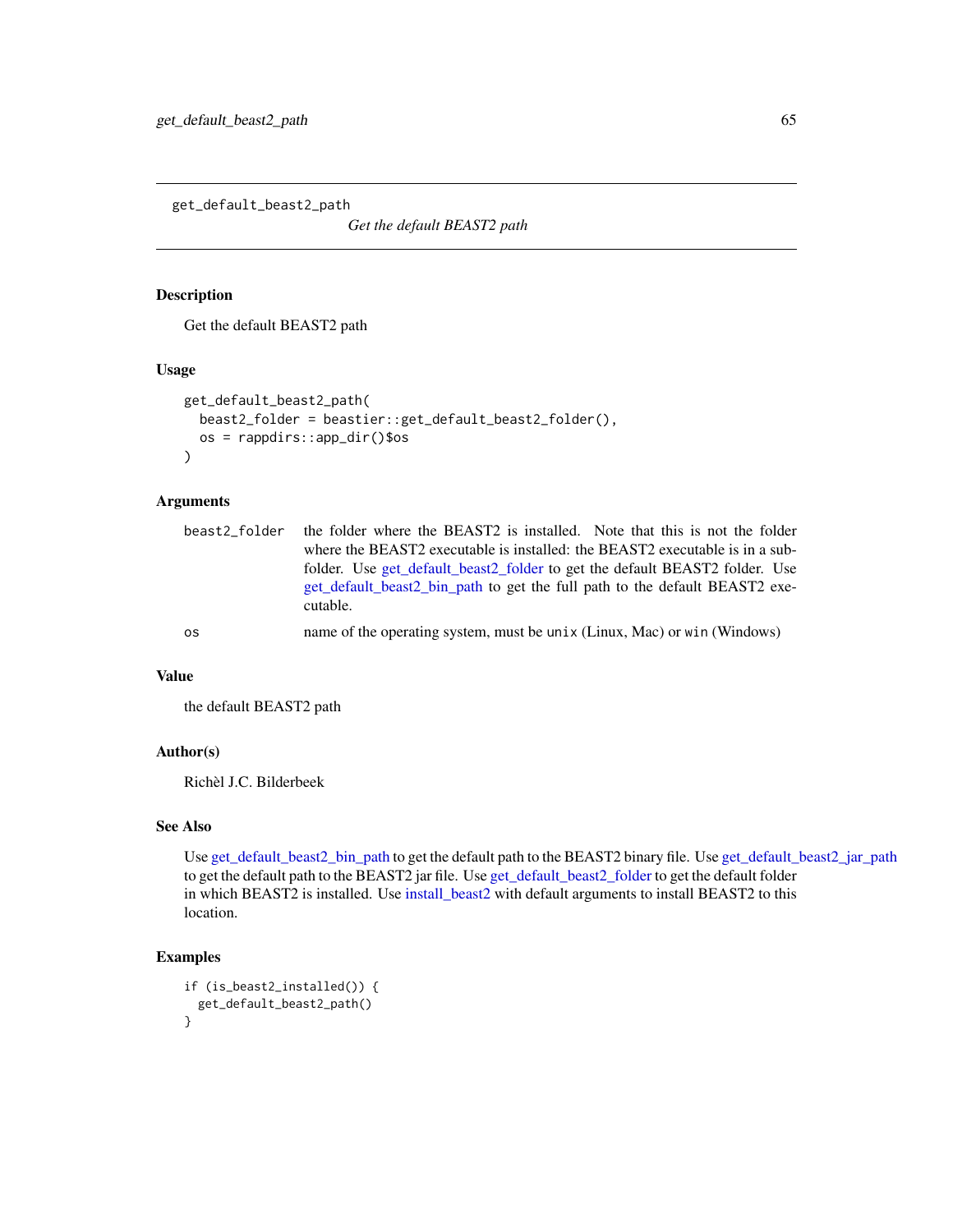<span id="page-65-0"></span>get\_default\_beast2\_version

*Get the default BEAST2 version that is used by beastier*

# Description

Get the default BEAST2 version that is used by beastier

#### Usage

get\_default\_beast2\_version()

#### Value

the BEAST2 version

# Author(s)

Richèl J.C. Bilderbeek

# Examples

check\_empty\_beaustier\_folders()

```
get_default_beast2_version()
```
check\_empty\_beaustier\_folders()

get\_default\_java\_path *Obtains the default path to the Java executable*

#### Description

Obtains the default path to the Java executable

#### Usage

```
get_default_java_path(os = rappdirs::app_dir()$os)
```
#### Arguments

os name of the operating system, must be unix (Linux, Mac) or win (Windows)

## Value

the default path to the Java executable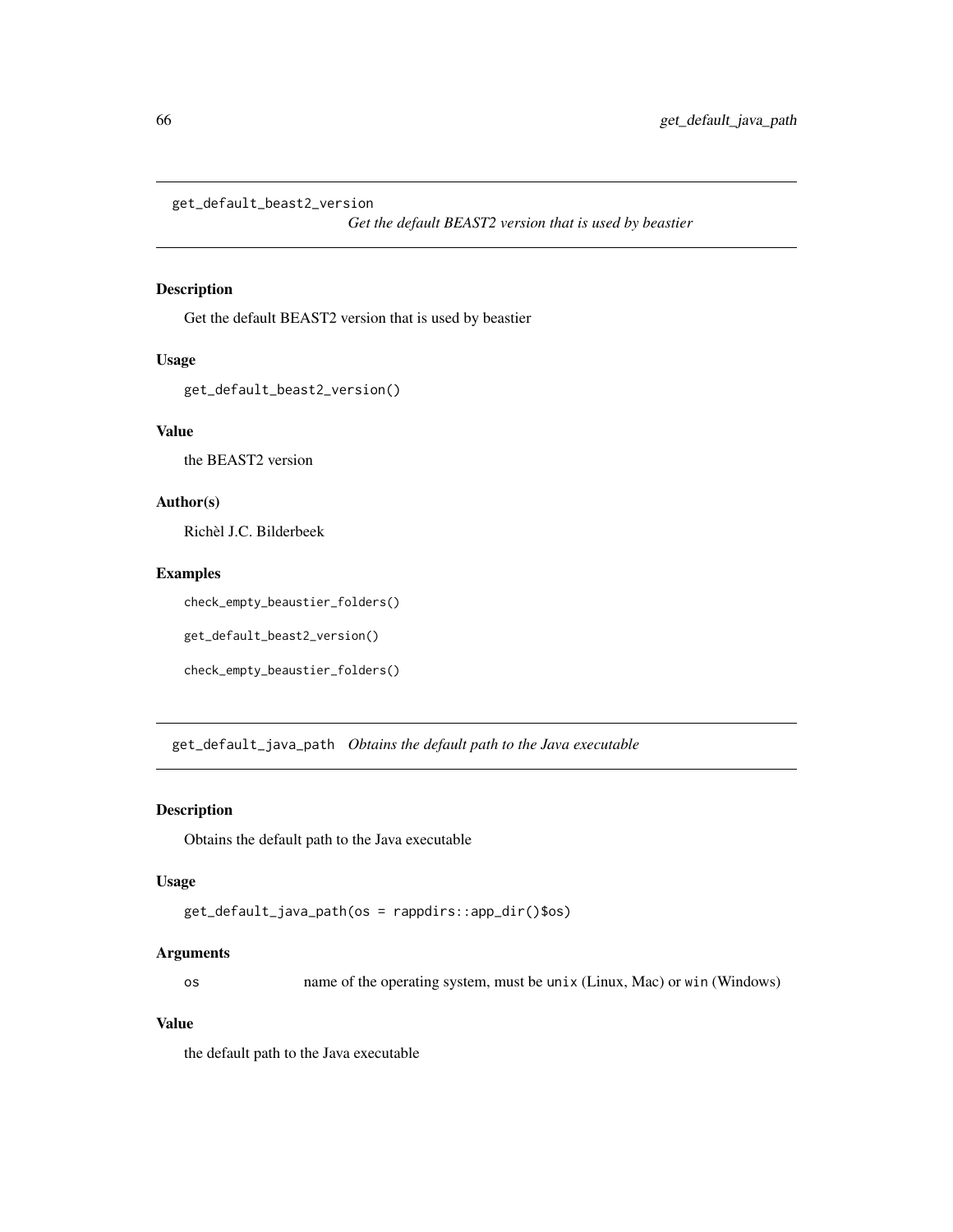# Author(s)

Richèl J.C. Bilderbeek

<span id="page-66-0"></span>get\_duplicate\_param\_ids

*Find duplicate* RealParameter *IDs*

#### Description

Find duplicate RealParameter IDs

#### Usage

get\_duplicate\_param\_ids(text)

#### Arguments

text the XML as text

# Value

a vector of duplicate IDs, will be empty if all IDs are unique

## Author(s)

Richèl J.C. Bilderbeek

#### See Also

to see if all IDs are unique, use [has\\_unique\\_ids](#page-69-0)

# Examples

check\_empty\_beaustier\_folders()

```
line_1 <- "<parameter id=\"RealParameter.1\" ...</parameter>"
line_2 <- "<parameter id=\"RealParameter.2\" ...</parameter>"
# No elements
get_duplicate_param_ids(c(line_1, line_2))
```

```
# 'RealParameter.1'
get_duplicate_param_ids(c(line_1, line_1))
```

```
# 'RealParameter.2'
get_duplicate_param_ids(c(line_2, line_2))
```

```
check_empty_beaustier_folders()
```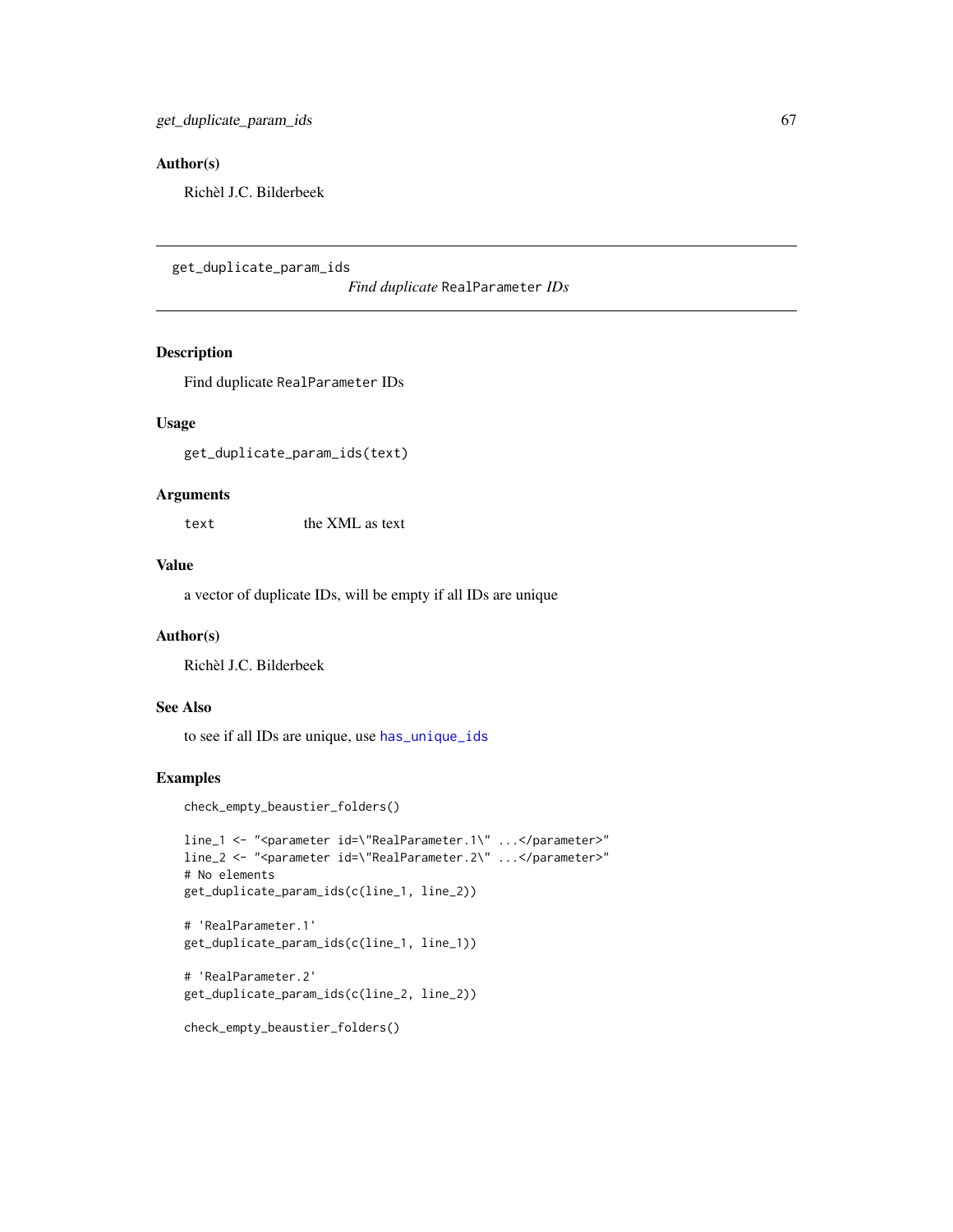get\_java\_version *Get the Java version*

## Description

Get the Java version

#### Usage

get\_java\_version()

#### Value

the Java version

# Author(s)

Richèl J.C. Bilderbeek

#### Examples

```
if (is_beast2_installed() && is_on_ci()) {
 get_java_version()
}
```
get\_trees\_filenames *Get the .trees filenames that BEAST2 will produce*

### Description

Get the .trees filenames that BEAST2 will produce

### Usage

get\_trees\_filenames(input\_filename)

# Arguments

input\_filename the name of a BEAST2 input XML file. This file usually has an .xml extension. Use [create\\_temp\\_input\\_filename](#page-44-0) to create a temporary filename with that extension.

# Value

character vector with the names of the .trees files that BEAST2 will produce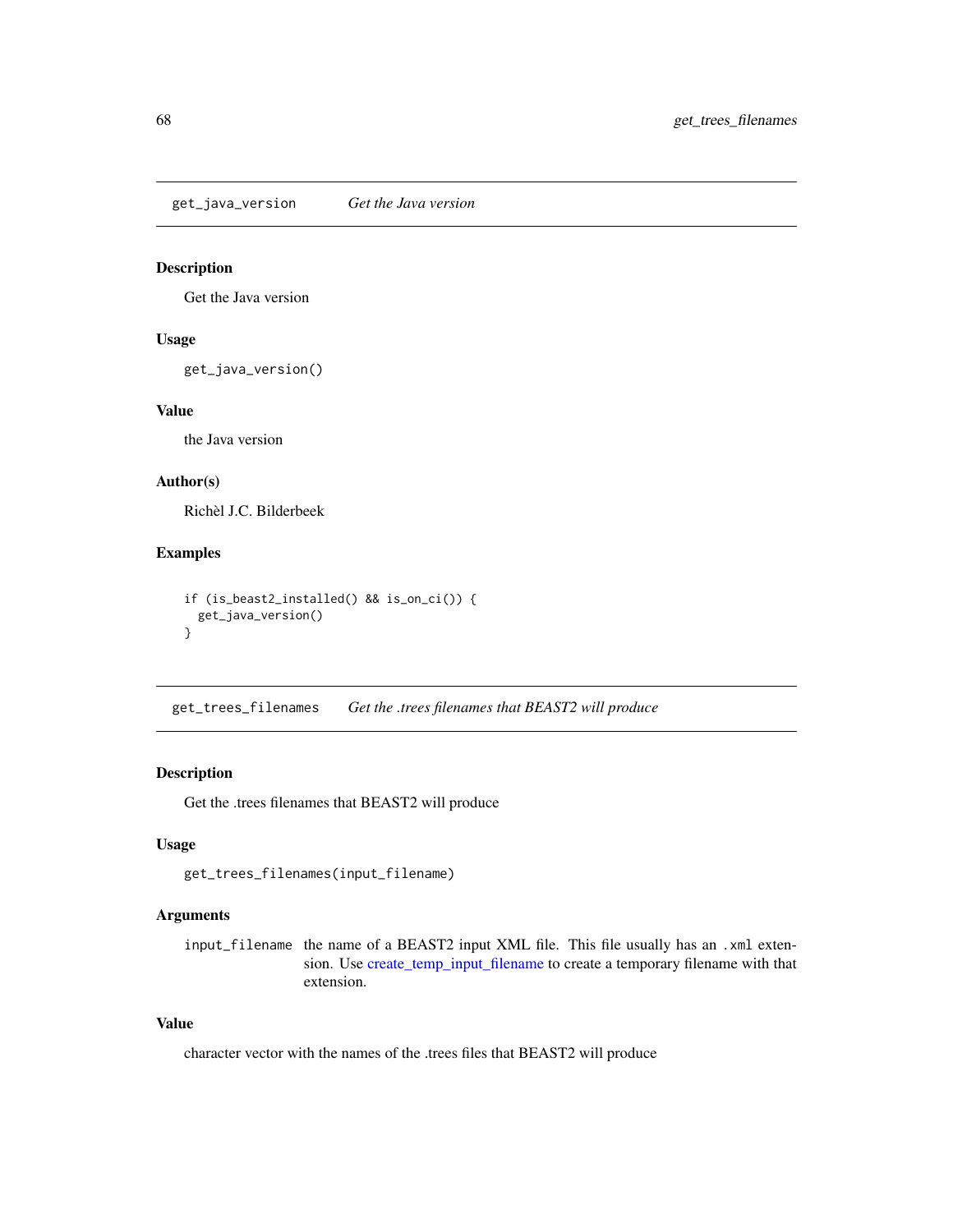gives\_beast2\_warning 69

## Author(s)

Richèl J.C. Bilderbeek

#### Examples

```
check_empty_beaustier_folders()
```

```
get_trees_filenames(get_beastier_path("2_4.xml"))
get_trees_filenames(get_beastier_path("anthus_2_4.xml"))
```

```
check_empty_beaustier_folders()
```
gives\_beast2\_warning *Determines if BEAST2 issues a warning when using the BEAST2 XML input file*

# Description

Determines if BEAST2 issues a warning when using the BEAST2 XML input file

## Usage

```
gives_beast2_warning(
  filename,
  verbose = FALSE,
 beast2_path = beastier::get_default_beast2_path()
)
```
#### Arguments

| filename    | name of the BEAST2 XML input file                                                                                                                                                                                                                                             |
|-------------|-------------------------------------------------------------------------------------------------------------------------------------------------------------------------------------------------------------------------------------------------------------------------------|
| verbose     | if TRUE, additional information is displayed, that is potentially useful in debug-<br>ging                                                                                                                                                                                    |
| beast2_path | name of either a BEAST2 binary file (usually simply beast) or a BEAST2 jar<br>file (usually has a .jar extension). Use get_default_beast2_bin_path to get the<br>default BEAST binary file's path Use get_default_beast2_jar_path to get the<br>default BEAST jar file's path |

## Value

TRUE if the file produces a BEAST2 warning, FALSE if not

# Author(s)

Richèl J.C. Bilderbeek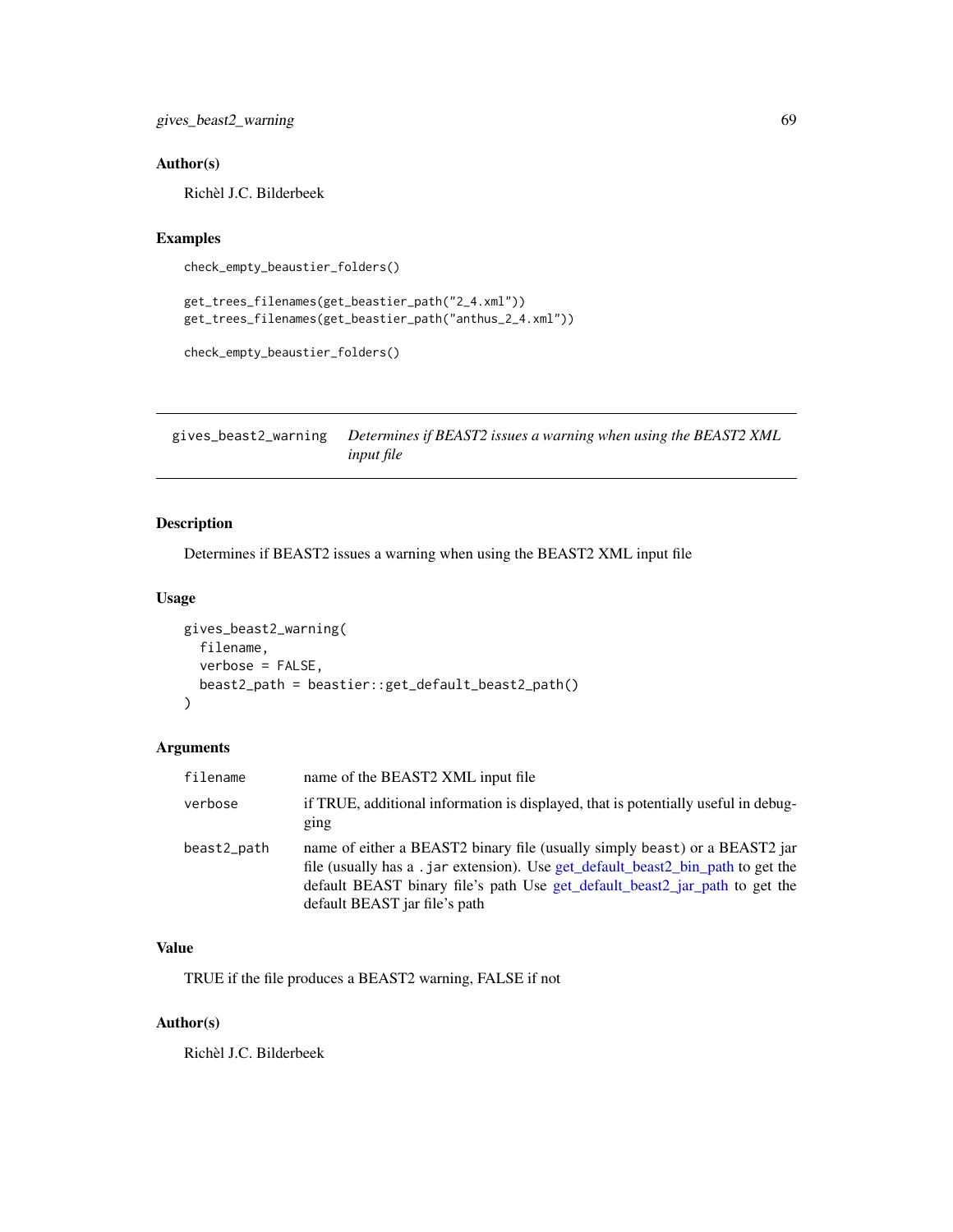# See Also

Use [is\\_beast2\\_input\\_file](#page-71-0) to check if a file is a valid BEAST2 input file. Use [are\\_beast2\\_input\\_lines](#page-4-0) to check if the text (for example, as loaded from a file) to be valid BEAST2 input.

#### Examples

```
if (is_beast2_installed() &&
 is_on_ci() &&
 rappdirs::app_dir()$os == "unix") {
 # This file is OK for BEAST2, no warning, returns FALSE
 gives_beast2_warning(filename = get_beastier_path("2_4.xml"))
 # BEAST2 will give a warning on this file, returns TRUE
 gives_beast2_warning(
   filename = get_beastier_path("beast2_warning.xml")
 )
}
```
<span id="page-69-0"></span>has\_unique\_ids *Determine if the XML text has unique parameter IDs*

## Description

Determine if the XML text has unique parameter IDs

### Usage

```
has_unique_ids(text)
```
#### Arguments

text the XML as text

# Value

TRUE if all parameter IDs are unique, FALSE otherwise

### Author(s)

Richèl J.C. Bilderbeek

### See Also

to obtain the duplicate parameter IDs, use [get\\_duplicate\\_param\\_ids](#page-66-0)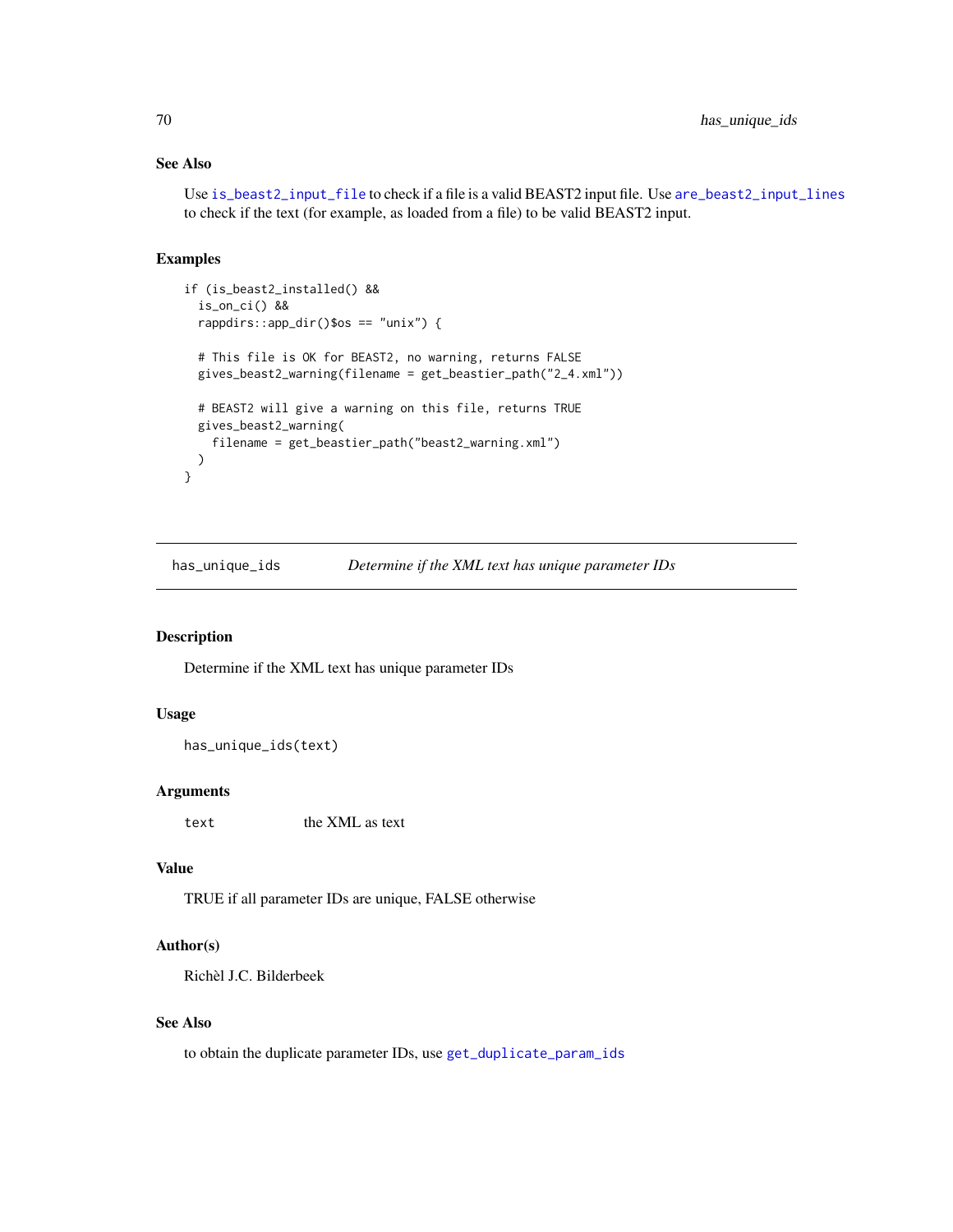# install\_beast2 71

### Examples

```
check_empty_beaustier_folders()
```

```
line_1 <- "<parameter id=\"RealParameter.1\" ...</parameter>"
line_2 <- "<parameter id=\"RealParameter.2\" ...</parameter>"
# Unique IDs
has_unique_ids(c(line_1, line_2))
# No unique ID
has_unique_ids(c(line_1, line_1))
```

```
check_empty_beaustier_folders()
```
<span id="page-70-0"></span>install\_beast2 *Deprecated function to install BEAST2*

# Description

This function is deprecated as it violated CRAN policy.

#### Usage

```
install_beast2(
 folder_name = rappdirs::user_data_dir(),
 beast2_version = beastier::get_default_beast2_version(),
 verbose = FALSE,
 os = rappdirs::app_dir()$os
)
```
## Arguments

| folder_name | name of the folder where the BEAST2 files will be put. The name of the                                          |
|-------------|-----------------------------------------------------------------------------------------------------------------|
|             | BEAST2 binary file will be at [folder_name]/beast/bin/beast The name                                            |
|             | of the BEAST2 jar file will be at [folder_name]/beast/lib/launcher.jar                                          |
|             | beast2_version the version of BEAST2. By default, this is the version as returned by get_default_beast2_version |
| verbose     | if TRUE, additional information is displayed, that is potentially useful in debug-<br>ging                      |
| <b>OS</b>   | name of the operating system, must be unix (Linux, Mac) or win (Windows)                                        |
|             |                                                                                                                 |

### Value

Nothing. Gives a deprecation message using [stop.](#page-0-0)

# Author(s)

Richèl J.C. Bilderbeek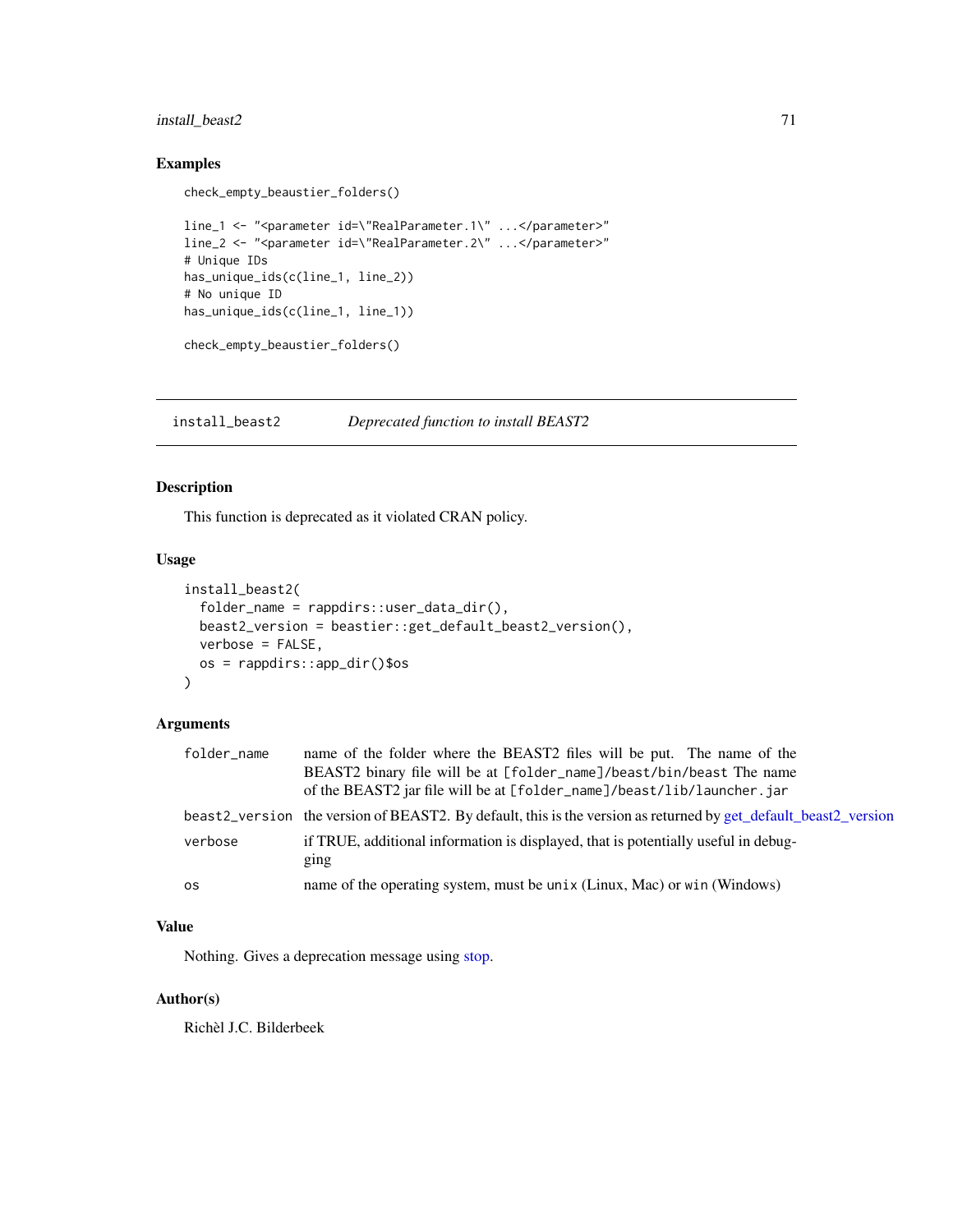# Description

Determines if the input is an alignment of type [DNAbin](#page-0-0)

### Usage

is\_alignment(input)

# Arguments

input The input to be tested

# Value

TRUE or FALSE

## Author(s)

Richèl J.C. Bilderbeek

<span id="page-71-0"></span>is\_beast2\_input\_file *Is a file a valid BEAST2 input file?*

# Description

Is a file a valid BEAST2 input file?

## Usage

```
is_beast2_input_file(
  filename,
  show_warnings = FALSE,
 verbose = FALSE,
  beast2_path = get_default_beast2_path()
\mathcal{E}
```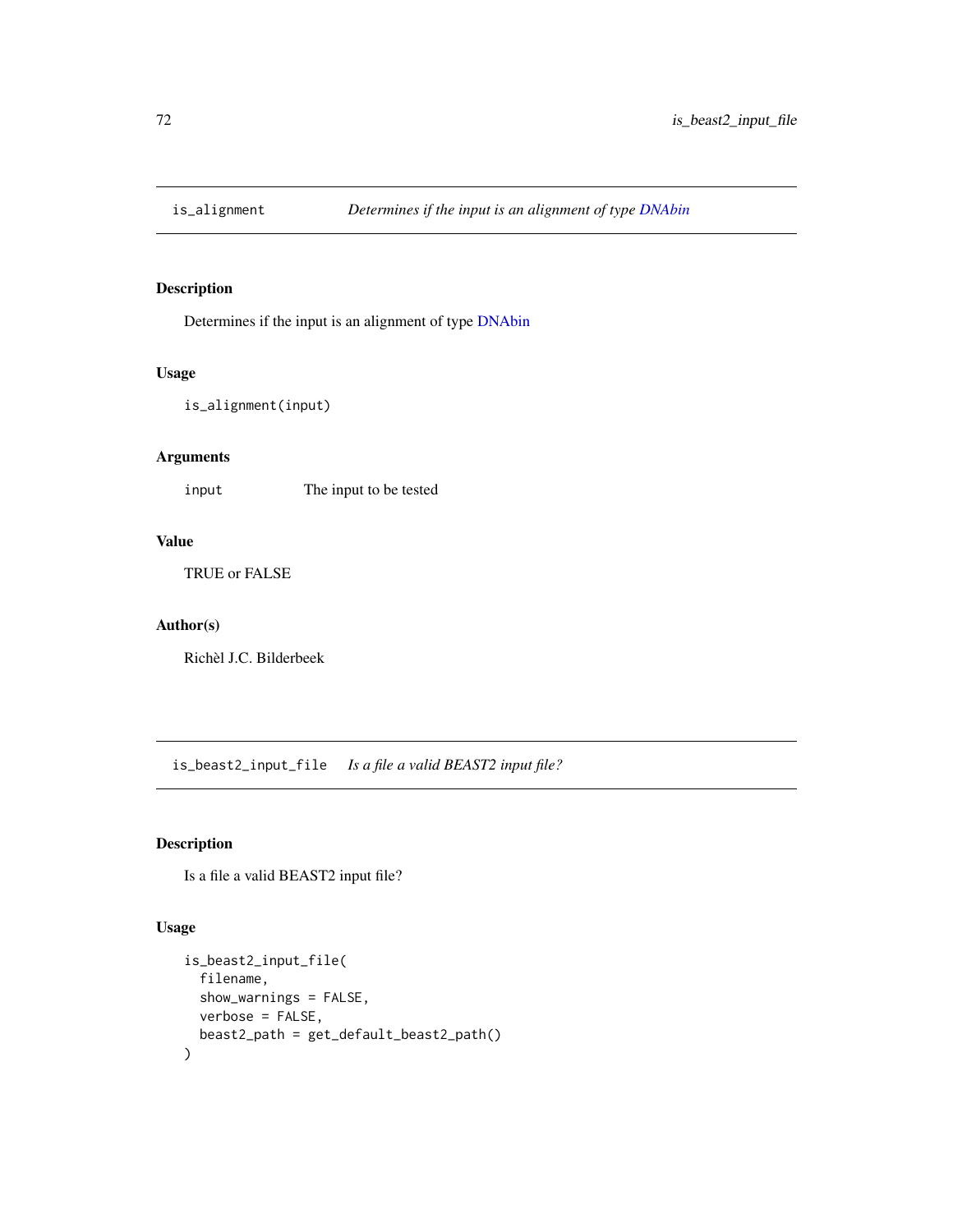# <span id="page-72-0"></span>Arguments

| filename      | name of the BEAST2 XML input file                                                                                                                                                                                                                                              |
|---------------|--------------------------------------------------------------------------------------------------------------------------------------------------------------------------------------------------------------------------------------------------------------------------------|
| show_warnings | if TRUE, warnings will shown                                                                                                                                                                                                                                                   |
| verbose       | if TRUE, additional information is displayed, that is potentially useful in debug-<br>ging                                                                                                                                                                                     |
| beast2_path   | name of either a BEAST2 binary file (usually simply beast) or a BEAST2 jar<br>file (usually has a . jar extension). Use get_default_beast2_bin_path to get the<br>default BEAST binary file's path Use get_default_beast2_jar_path to get the<br>default BEAST jar file's path |

## Value

TRUE if the file is valid, FALSE if not

## Note

this function only works on standard BEAST2 input files: if a BEAST2 input file is modified to use a certain BEAST2 package, this function will label it as an invalid file

# Author(s)

Richèl J.C. Bilderbeek

# See Also

Use [are\\_beast2\\_input\\_lines](#page-4-0) to check the lines

```
check_empty_beaustier_folders()
if (is_beast2_installed() && is_on_ci()) {
 filename <- get_beastier_path("anthus_2_4.xml")
 # TRUE, this is a BEAST2 input file
 is_beast2_input_file(filename)
 filename <- get_beastier_path("beast2_example_output.log")
 # FALSE, this is not a BEAST2 input file,
 # it is a BEAST2 output log file insteaf
 is_beast2_input_file(filename)
}
```

```
check_empty_beaustier_folders()
```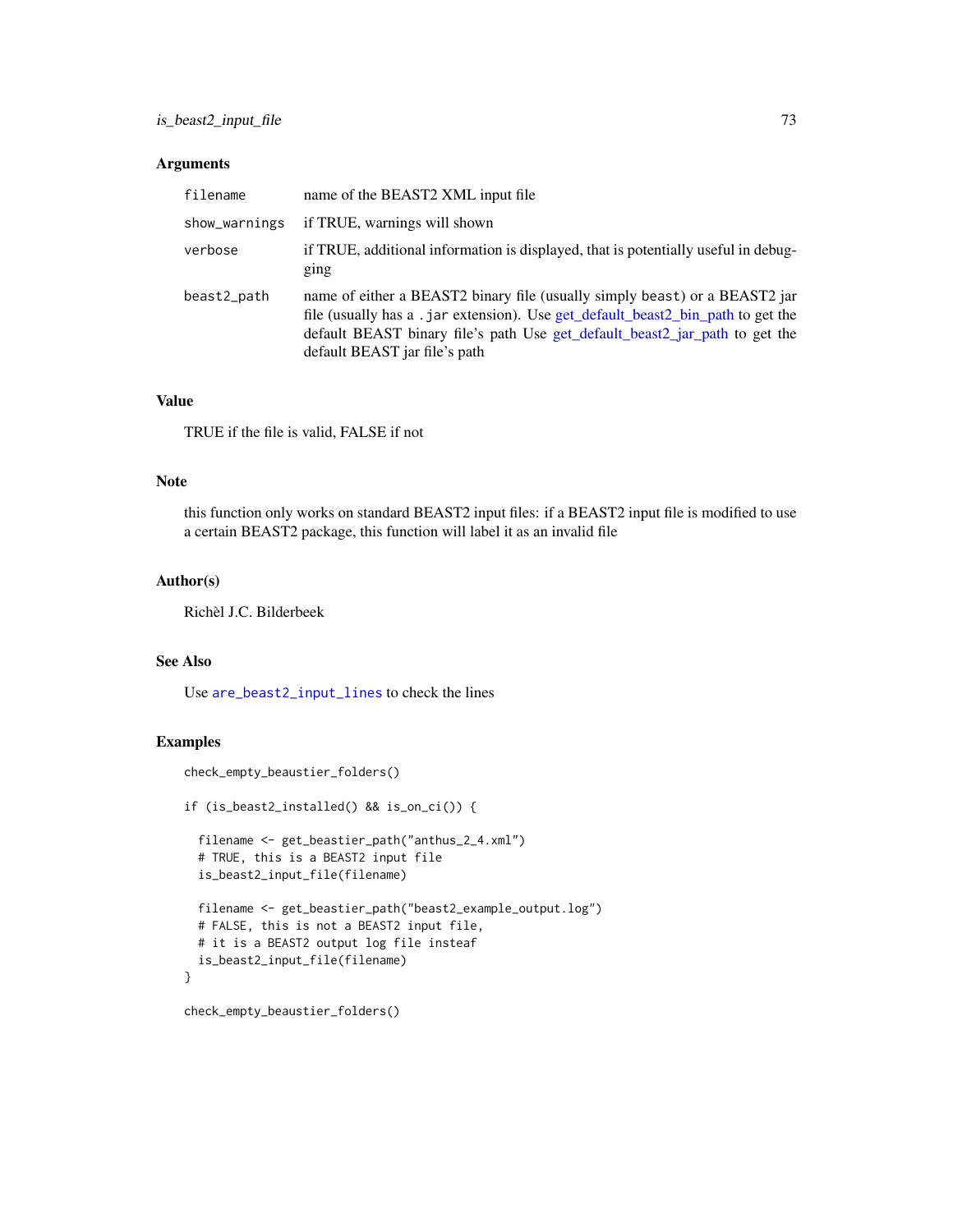<span id="page-73-0"></span>is\_beast2\_installed *Checks if BEAST2 is installed*

# Description

Checks if BEAST2 is installed

## Usage

```
is_beast2_installed(
  folder_name = get_default_beast2_folder(),
 os = rappdirs::app_dir()$os
\lambda
```
# Arguments

| folder name | name of the folder where the BEAST2 files are put. The name of the BEAST2   |
|-------------|-----------------------------------------------------------------------------|
|             | binary file will be at [folder_name]/beast/bin/beast The name of the BEAST2 |
|             | jar file will be at [folder_name]/beast/lib/launcher.jar                    |
| <b>OS</b>   | name of the operating system, must be unix (Linux, Mac) or win (Windows)    |

## Value

TRUE if BEAST2 is installed

# Author(s)

Richèl J.C. Bilderbeek

## Examples

check\_empty\_beaustier\_folders()

is\_beast2\_installed()

check\_empty\_beaustier\_folders()

| is_bin_path | Is the path a path to the BEAST2 binary file? Does not check if the file |
|-------------|--------------------------------------------------------------------------|
|             | at that path is present                                                  |

# Description

Is the path a path to the BEAST2 binary file? Does not check if the file at that path is present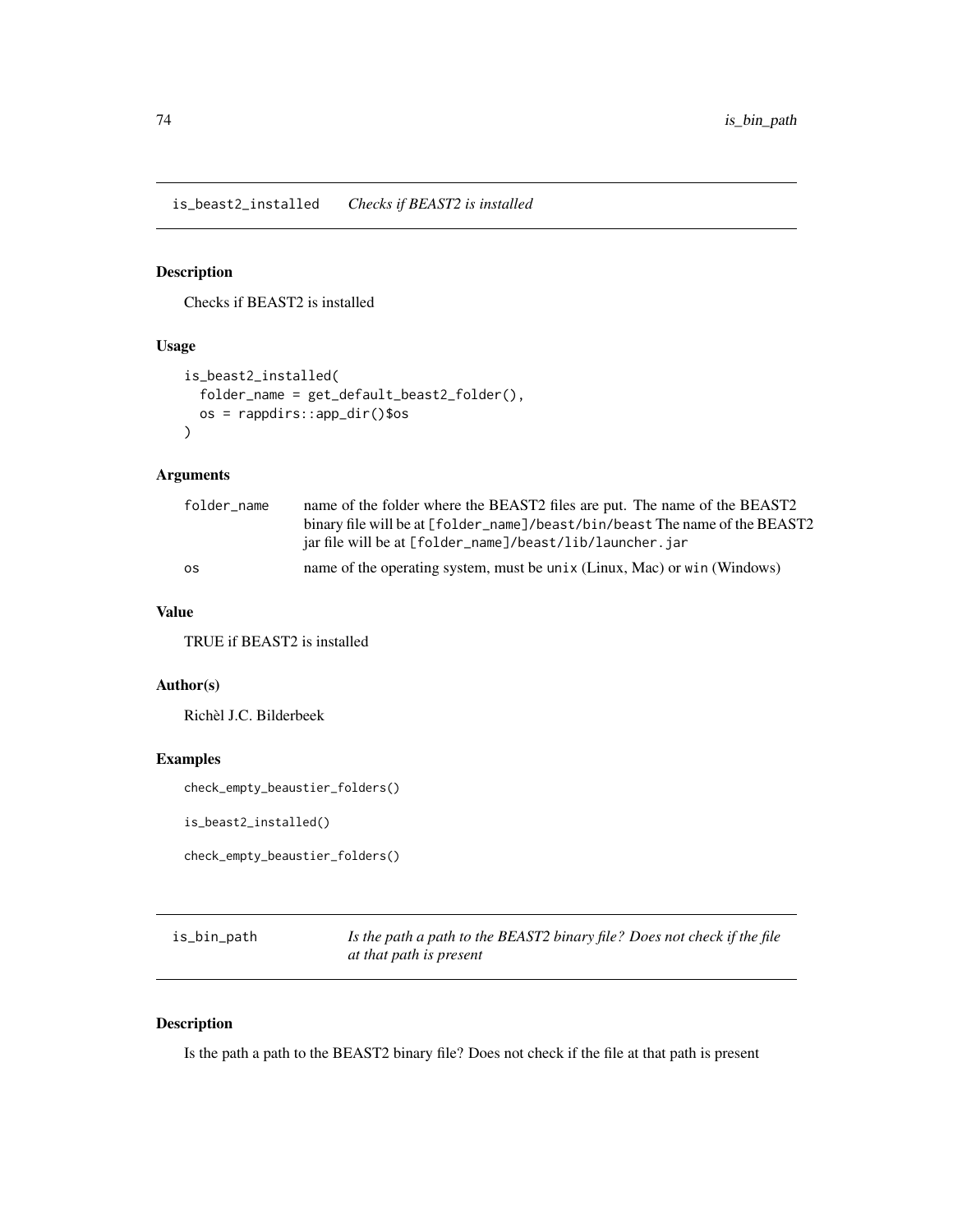# <span id="page-74-0"></span>is\_jar\_path 75

# Usage

is\_bin\_path(path)

# Arguments

path a string to a path

# Value

TRUE if the path is a path to a BEAST2 binary file

#### Author(s)

Richèl J.C. Bilderbeek

## Examples

check\_empty\_beaustier\_folders()

```
if (is_beast2_installed()) {
 # TRUE
 is_bin_path("beast")
 is_bin_path("BEAST.exe")
 is_bin_path(get_default_beast2_bin_path())
 # FALSE
 is_bin_path("launcher.jar")
 is_bin_path(get_default_beast2_jar_path())
}
```

```
check_empty_beaustier_folders()
```
is\_jar\_path *Is the path a path to the BEAST2 jar file? Does not check if the file at that path is present*

# Description

Is the path a path to the BEAST2 jar file? Does not check if the file at that path is present

# Usage

is\_jar\_path(path)

#### Arguments

path a string to a path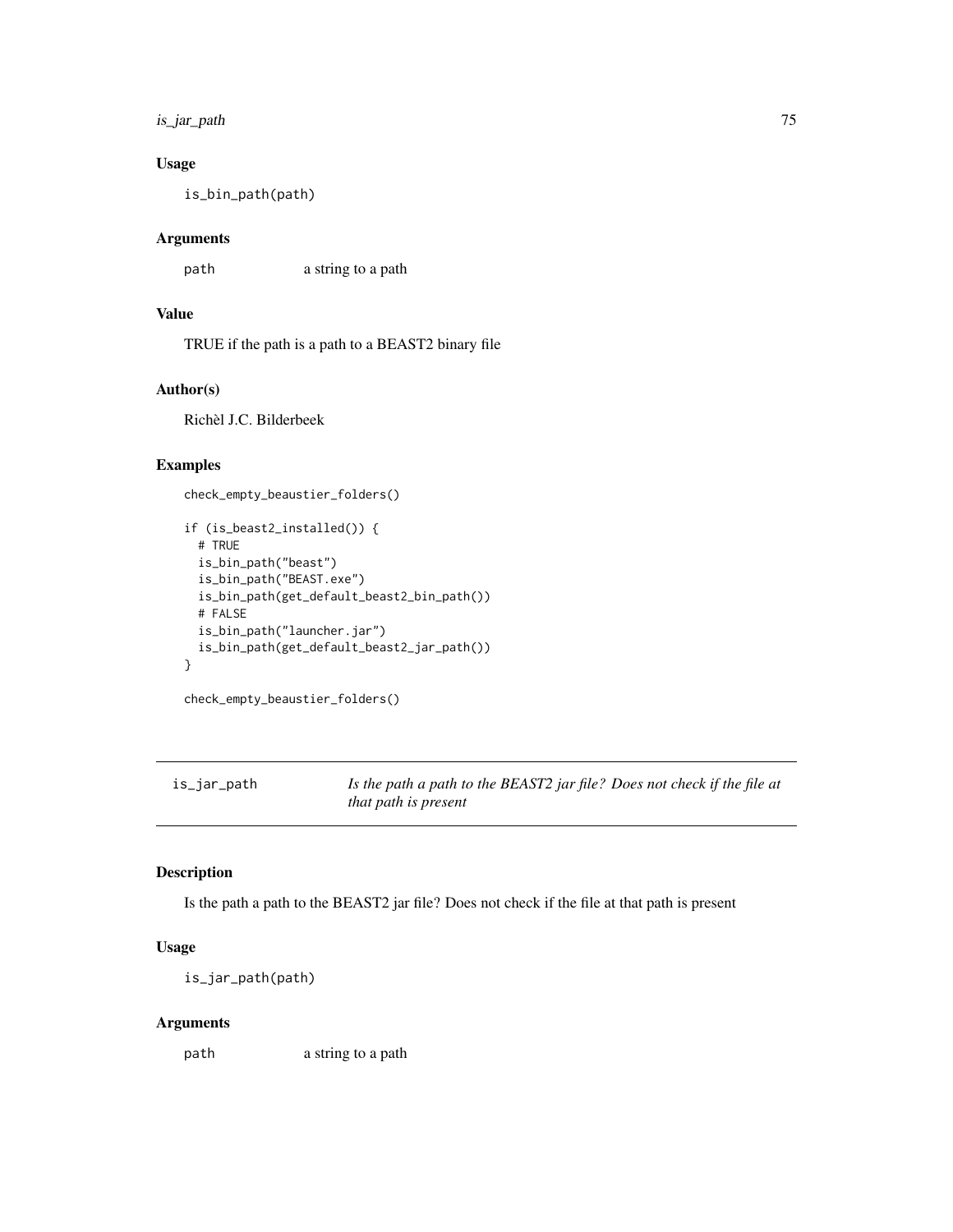# Value

TRUE if the path is a path to a BEAST2 jar file

# Author(s)

Richèl J.C. Bilderbeek

# Examples

```
# Returns TRUE
is_jar_path("beast.jar")
is_jar_path("launcher.jar")
is_jar_path(get_default_beast2_jar_path())
# Returns FALSE
is_jar_path("beast")
is_jar_path(get_default_beast2_bin_path())
```

```
is_on_appveyor Determines if the environment is AppVeyor
```
## Description

Determines if the environment is AppVeyor

# Usage

is\_on\_appveyor()

# Value

TRUE if run on AppVeyor, FALSE otherwise

# Author(s)

Richèl J.C. Bilderbeek

```
if (is_on_appveyor()) {
 message("Running on AppVeyor")
}
```
<span id="page-75-0"></span>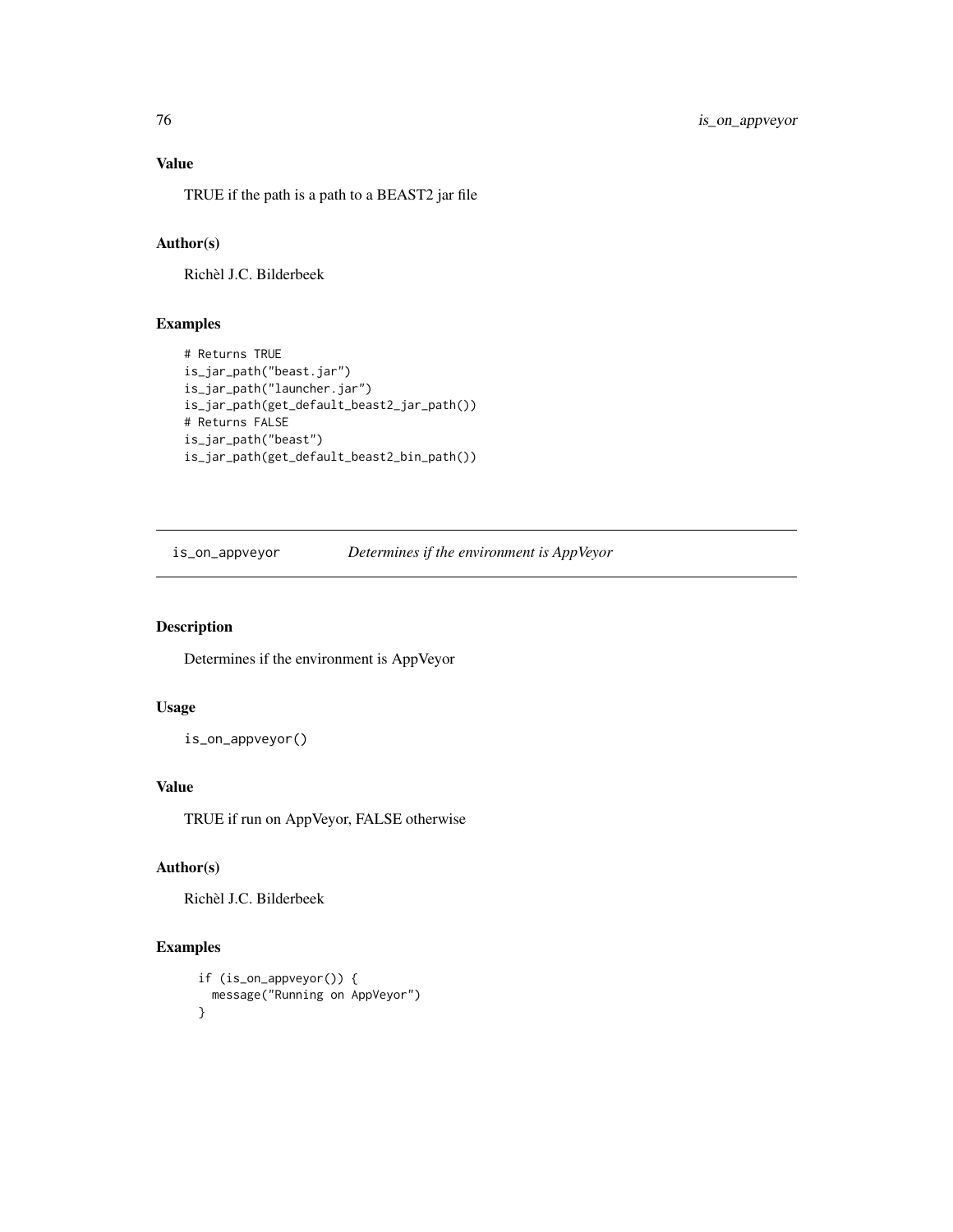<span id="page-76-0"></span>

Determines if the environment is a continuous integration service

# Usage

is\_on\_ci()

# Value

TRUE if run on AppVeyor or Travis CI, FALSE otherwise

# Author(s)

Richèl J.C. Bilderbeek

# Examples

```
if (is_on_ci()) {
 message("Running on a continuous integration service")
}
```

| is_on_travis | Determines if the environment is Travis CI |  |
|--------------|--------------------------------------------|--|
|              |                                            |  |

# Description

Determines if the environment is Travis CI

## Usage

is\_on\_travis()

# Value

TRUE if run on Travis CI, FALSE otherwise

## Author(s)

Richèl J.C. Bilderbeek

```
if (is_on_ci()) {
  message("Running on Travis CI")
}
```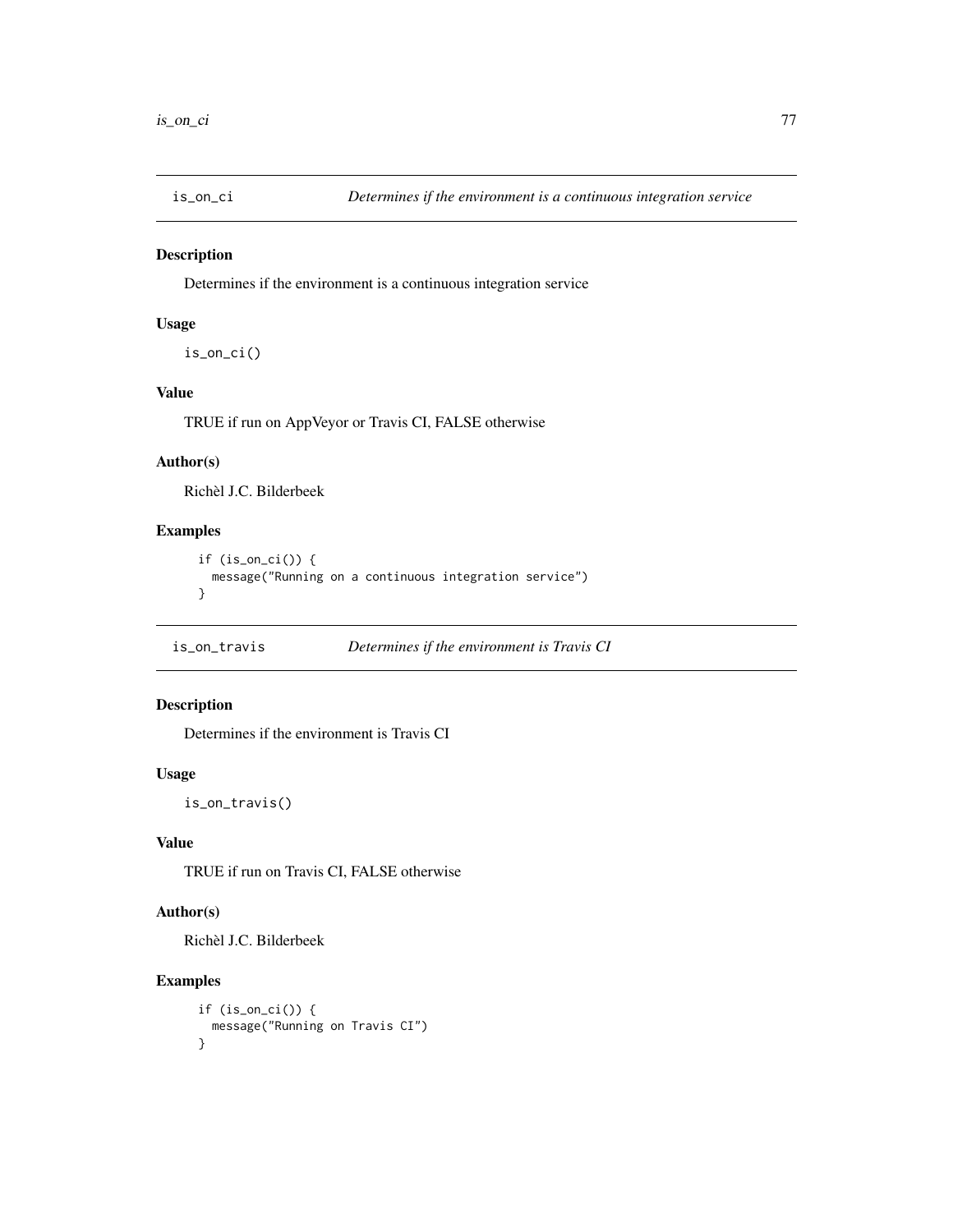<span id="page-77-0"></span>

Is the path a path to the BEAST2 binary file? Does not check if the file at that path is present

# Usage

is\_win\_bin\_path(path)

## Arguments

path a string to a path

# Value

TRUE if the path is a path to a BEAST2 binary file

# Author(s)

Richèl J.C. Bilderbeek

# Examples

```
check_empty_beaustier_folders()
```

```
# TRUE
is_win_bin_path("BEAST.exe")
# FALSE
is_win_bin_path("beast")
is_win_bin_path("launcher.jar")
```
check\_empty\_beaustier\_folders()

print\_beast2\_options *Pretty-print a 'beast2\_options'*

## Description

Pretty-print a 'beast2\_options'

#### Usage

print\_beast2\_options(beast2\_options)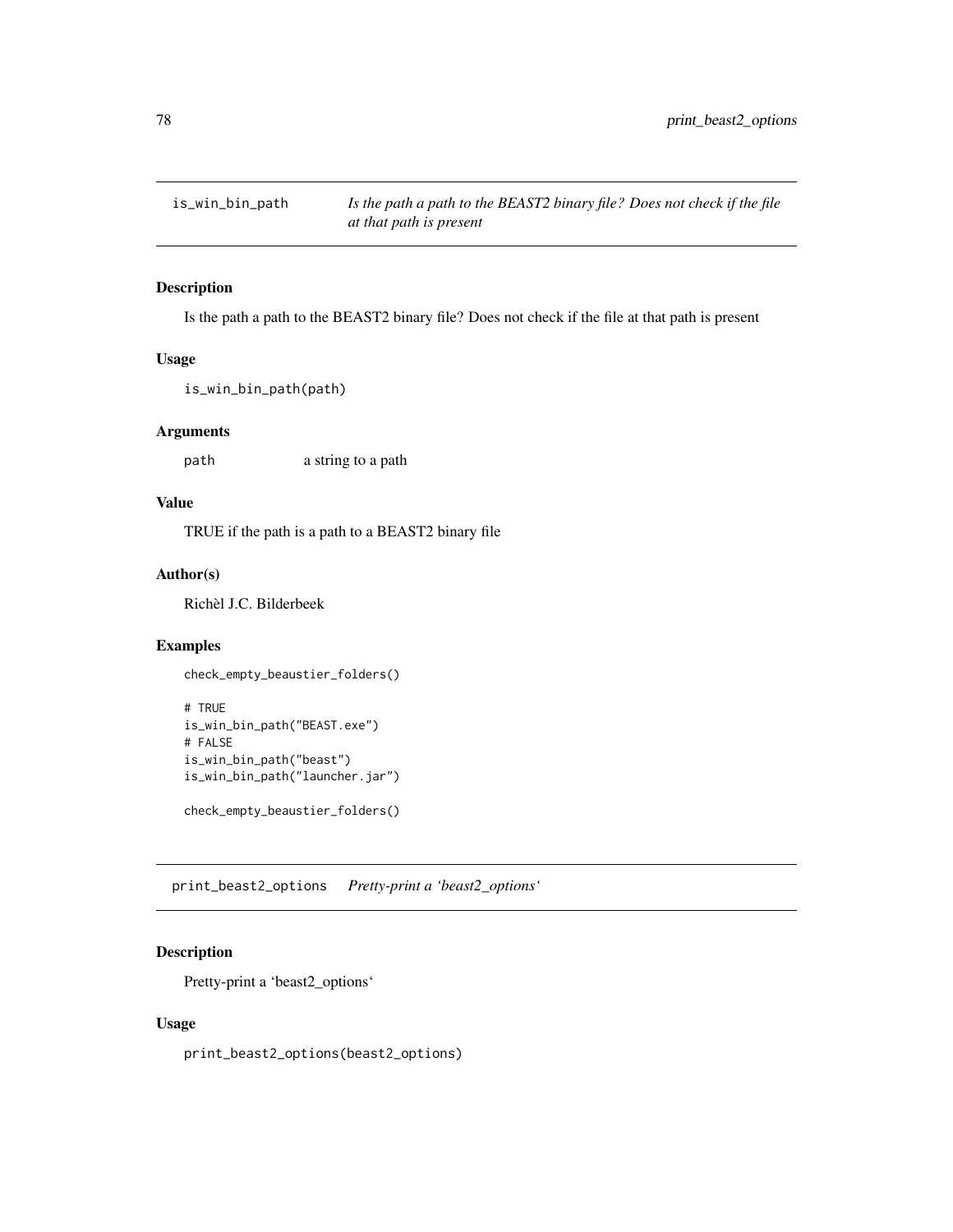#### <span id="page-78-0"></span>**Arguments**

beast2\_options a set of BEAST2 options, that are the R equivalent of the BEAST2 commandline options, as can be created by [create\\_beast2\\_options](#page-27-0)

# Value

Nothing. Will display the 'beast2\_options' using [cat.](#page-0-0)

#### Author(s)

Richèl J.C. Bilderbeek

#### Examples

check\_empty\_beaustier\_folders()

print\_beast2\_options(create\_beast2\_options())

check\_empty\_beaustier\_folders()

remove\_beastier\_folder

*Check there are no files in the default [beautier](#page-0-0) folder*

# Description

Check there are no files in the default [beautier](#page-0-0) folder. The goal is to make sure no temporary files are left undeleted. Will [stop](#page-0-0) if there are files in the [beautier](#page-0-0) folder.

## Usage

```
remove_beastier_folder()
```
## Value

Nothing.

#### Author(s)

Richèl J.C. Bilderbeek

#### See Also

use [remove\\_beautier\\_folder](#page-79-0) to remove the default 'beautier' folder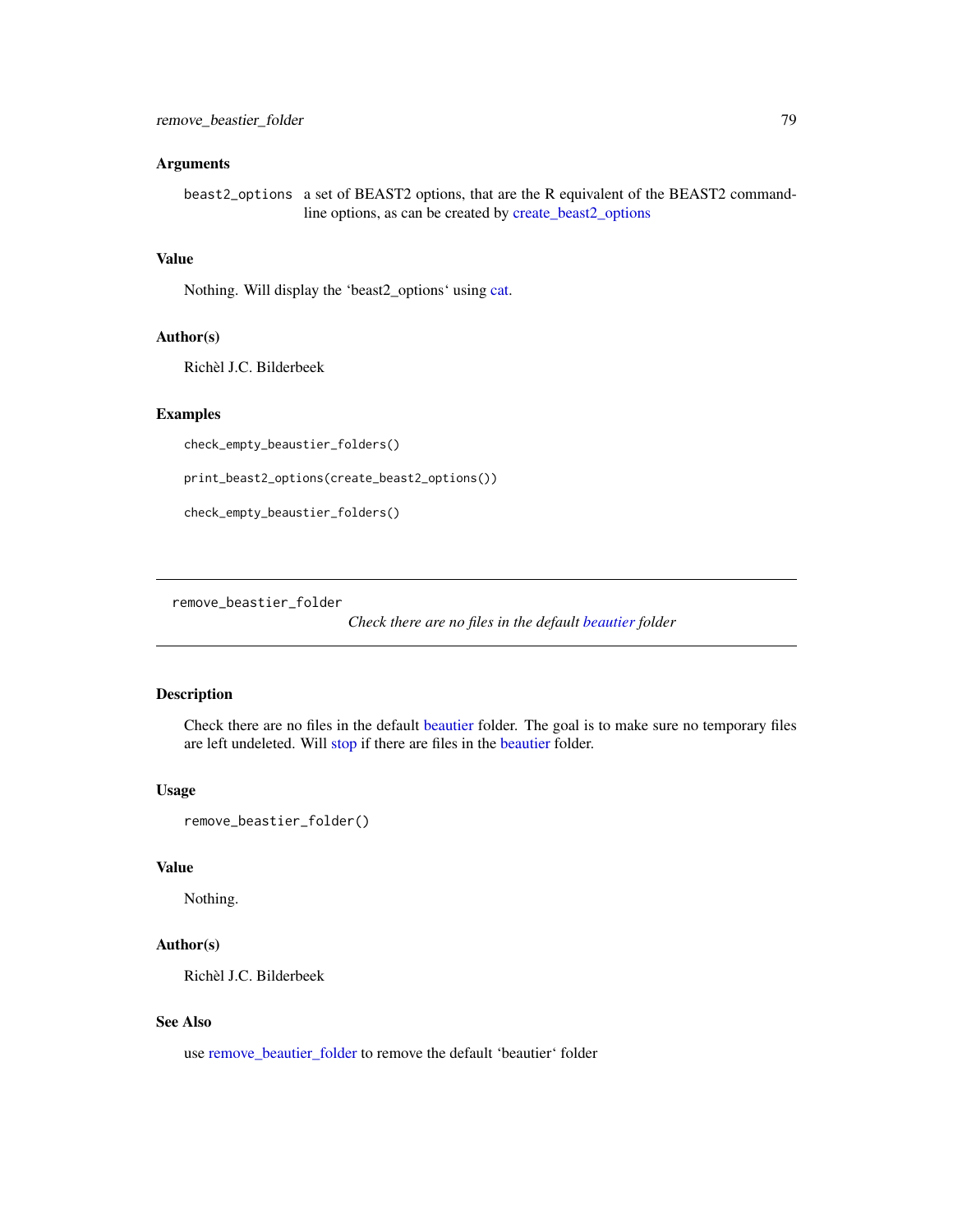# Examples

check\_empty\_beastier\_folder()

```
remove_beastier_folder()
```
check\_empty\_beastier\_folder()

remove\_beaustier\_folders

*Remove the 'beautier' and 'beastier' temporary folders*

# Description

Remove the 'beautier' and 'beastier' temporary folders

# Usage

remove\_beaustier\_folders()

# Value

Nothing.

## Author(s)

Richèl J.C. Bilderbeek

# Examples

check\_empty\_beaustier\_folders()

remove\_beaustier\_folders()

check\_empty\_beaustier\_folders()

<span id="page-79-0"></span>remove\_beautier\_folder

*Deprecated function, use [remove\\_beautier\\_folder.](#page-79-0)*

# Description

Deprecated function, use [remove\\_beautier\\_folder.](#page-79-0)

# Usage

remove\_beautier\_folder()

<span id="page-79-1"></span>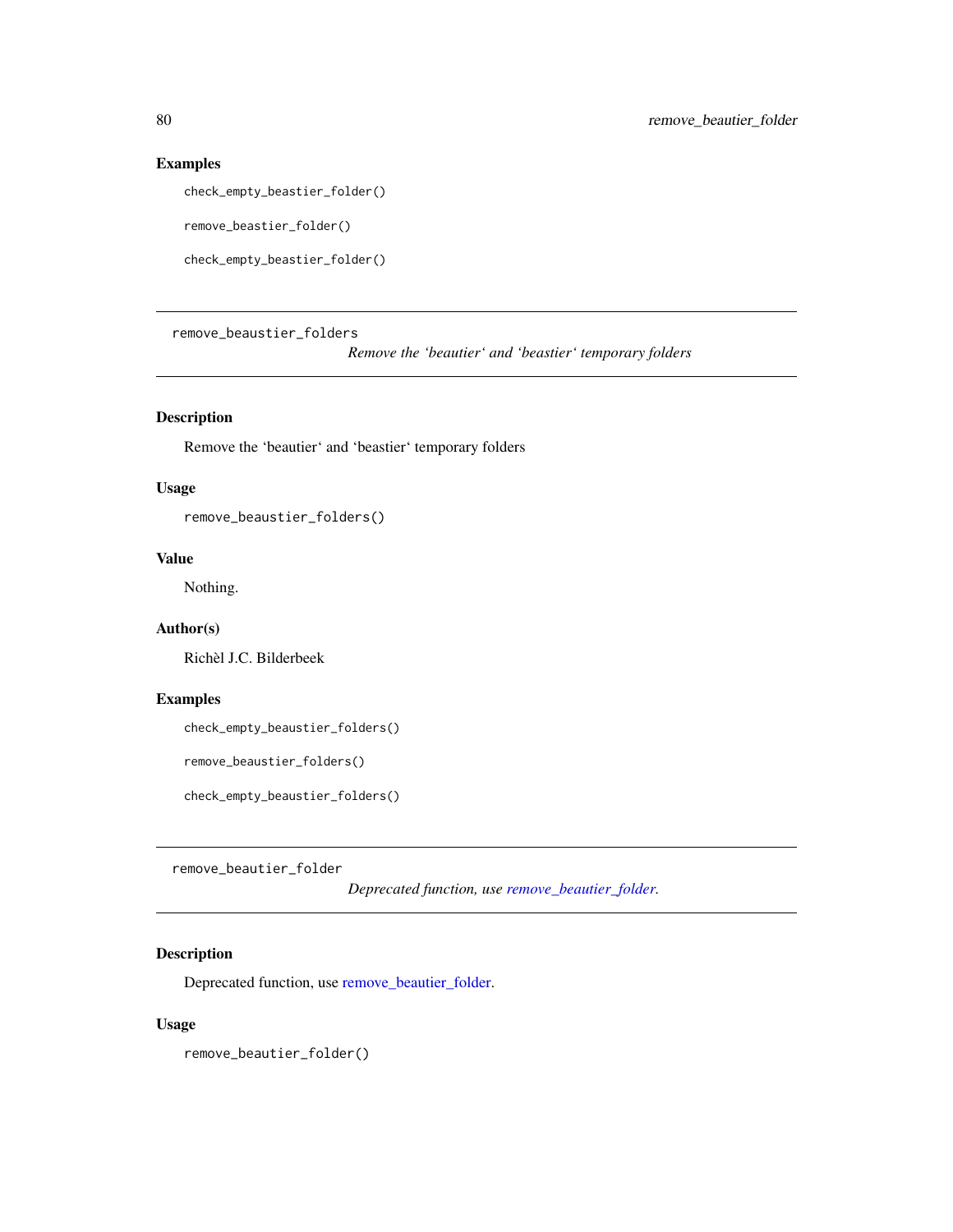# <span id="page-80-0"></span>Details

Check there are no files in the default 'beautier' folder. The goal is to make sure no temporary files are left undeleted. Will [stop](#page-0-0) if there are files in the 'beautier' folder.

## Value

Nothing.

#### Author(s)

Richèl J.C. Bilderbeek

remove\_file\_if\_present

*Remove a file if it is present, will do nothing if it is not.*

# Description

Remove a file if it is present, will do nothing if it is not.

#### Usage

```
remove_file_if_present(filename)
```
## Arguments

filename name of a file

## Value

Nothing. Will remove the file if it is presented, will do nothing if it is not.

## Author(s)

Richèl J.C. Bilderbeek

```
filename <- tempfile()
file.create(filename)
remove_file_if_present(filename)
remove_file_if_present(filename)
```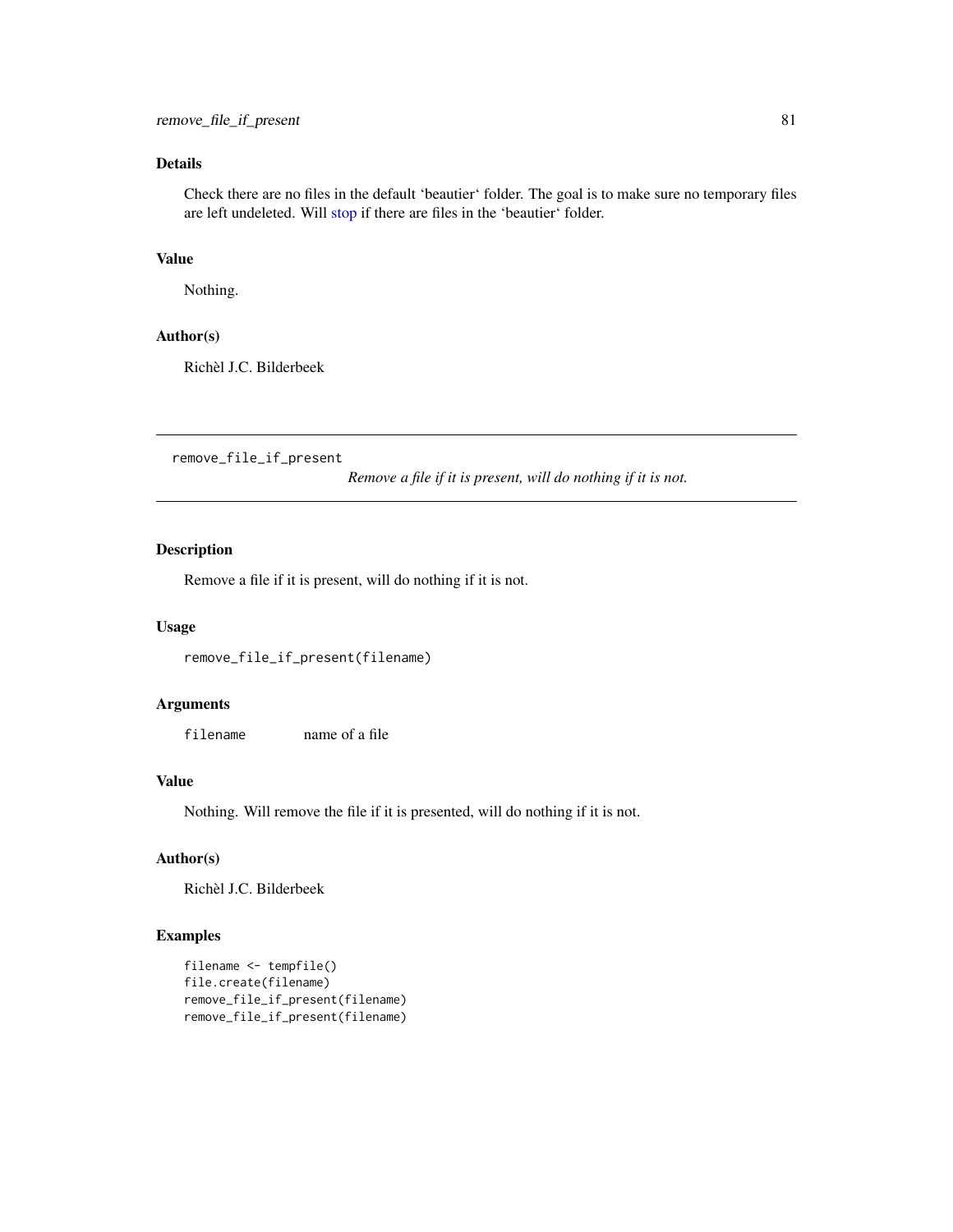<span id="page-81-0"></span>rename\_beast2\_options\_filenames

*Rename the filenames in the BEAST2 options*

# Description

Rename the filenames in the BEAST2 options

#### Usage

rename\_beast2\_options\_filenames(beast2\_options, rename\_fun)

# Arguments

|            | beast2_options a set of BEAST2 options, that are the R equivalent of the BEAST2 command-<br>line options, as can be created by create_beast2_options                                                                                                                                        |
|------------|---------------------------------------------------------------------------------------------------------------------------------------------------------------------------------------------------------------------------------------------------------------------------------------------|
| rename_fun | a function to rename a filename, as can be checked by check rename fun. This<br>function should have one argument, which will be a filename or NA. The func-<br>tion should return one filename (when passed one filename) or one NA (when<br>passed one NA). Example rename functions are: |
|            | • get remove dir fun get a function that removes the directory paths from<br>the filenames, in effect turning these into local files                                                                                                                                                        |
|            | • get_replace_dir_fun get a function that replaces the directory paths from<br>the filenames                                                                                                                                                                                                |
|            | • get_remove_hex_fun_get a function that removes the hex string from file-<br>names. For example, tracelog_82c1a522040.log becomes tracelog.log                                                                                                                                             |

# Value

a 'beast2\_options' with the filenames it contains renamed

## Author(s)

Richèl J.C. Bilderbeek

# Examples

check\_empty\_beaustier\_folders()

```
# beast2_options with local filenames
beast2_options <- create_beast2_options(
  input_filename = "my.fas",
  output_state_filename = "my_state.xml.state"
\mathcal{L}# Rename filenames to be in /my/new/folder
rename_beast2_options_filenames(
  beast2_options = beast2_options,
```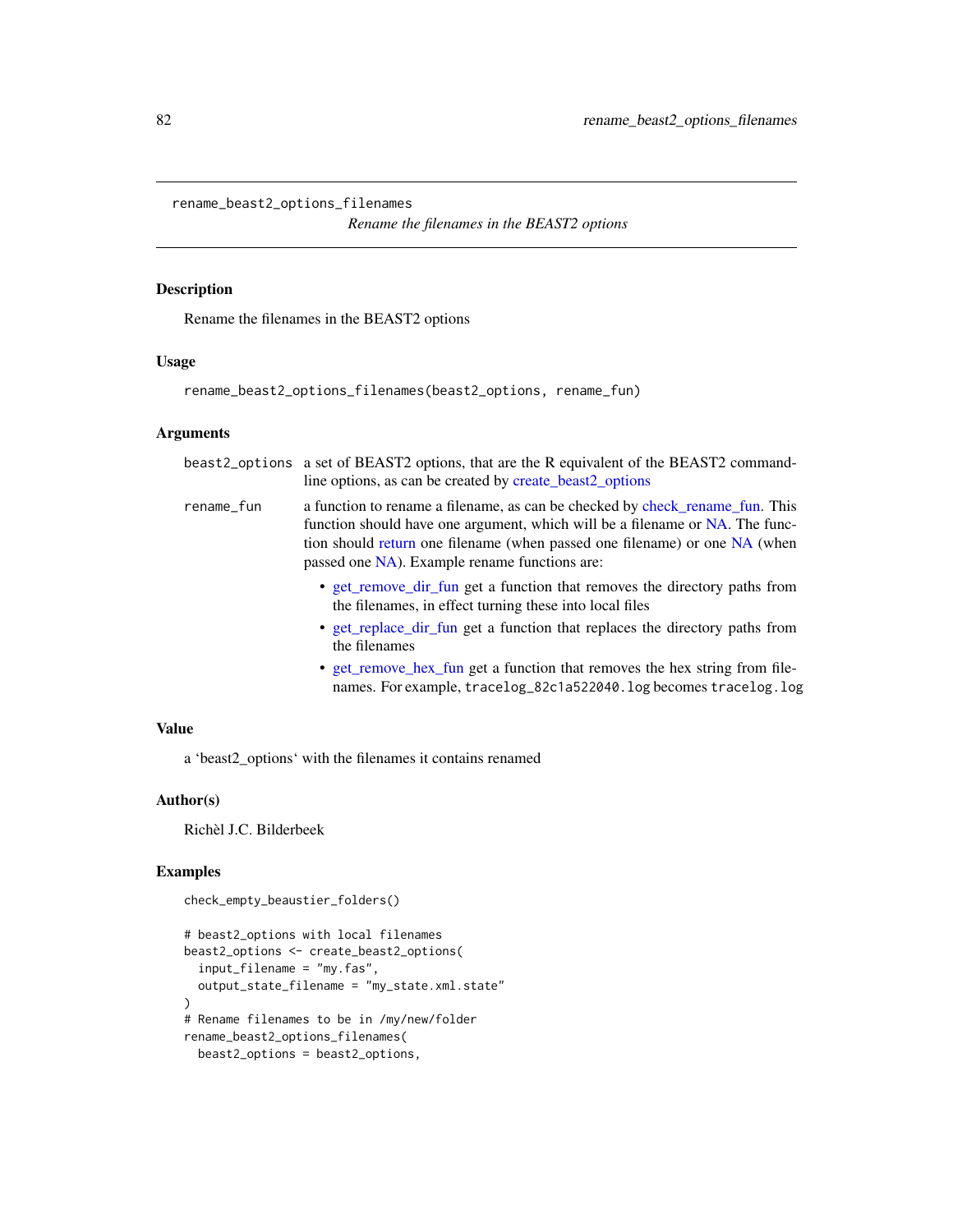<span id="page-82-0"></span>run\_beast2 83

```
rename_fun = beautier::get_replace_dir_fun("/my/new/folder")
)
```

```
check_empty_beaustier_folders()
```
run\_beast2 *Run BEAST2*

# **Description**

Run BEAST2

## Usage

```
run_beast2(
  input_filename,
  output_log_filename = "output_log_filename_is_deprecated",
  output_trees_filenames = "output_trees_filenames_is_deprecated",
  output_state_filename = create_temp_state_filename(),
  rng\_seed = NA,
  n_threads = NA,
  use_beagle = FALSE,
  overwrite = TRUE,
 beast2_working_dir = "beast2_working_dir_is_deprecated",
 beast2_path = get_default_beast2_path(),
  verbose = FALSE
)
```
## Arguments

input\_filename the name of a BEAST2 input XML file. This file usually has an .xml extension. Use [create\\_temp\\_input\\_filename](#page-44-0) to create a temporary filename with that extension.

output\_log\_filename

name of the .log file to create

output\_trees\_filenames

one or more names for .trees file to create. There will be one .trees file created per alignment in the input file. The number of alignments must equal the number of .trees filenames, else an error is thrown. Alignments are sorted alphabetically by their IDs

output\_state\_filename

name of the .xml.state file to create. Use [create\\_temp\\_state\\_filename](#page-44-1) to create a temporary filename with that extension.

rng\_seed the random number generator seed of the BEAST2 run. Must be a non-zero positive integer value or [NA.](#page-0-0) If rng\_seed is [NA,](#page-0-0) BEAST2 will pick a random seed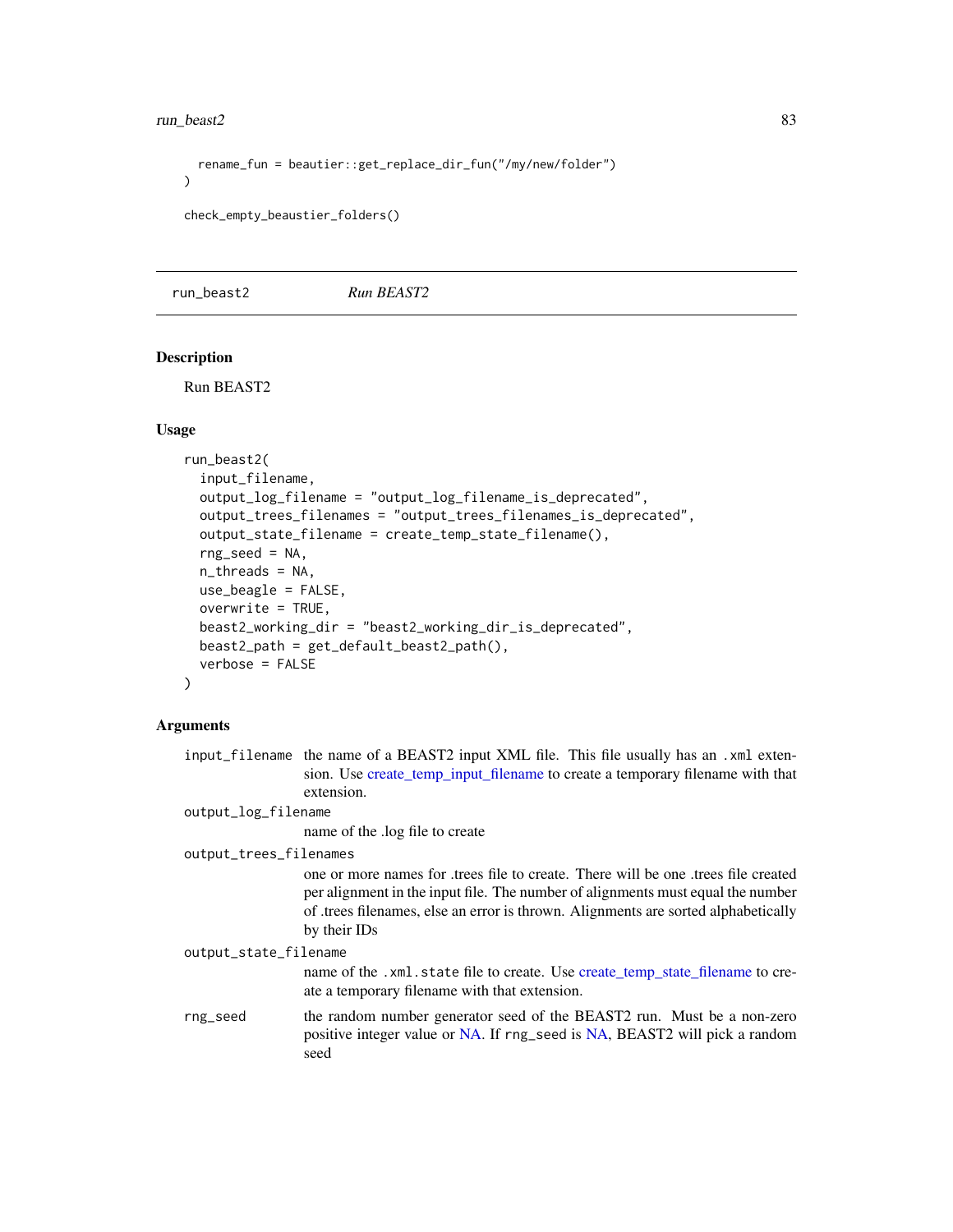<span id="page-83-0"></span>

| n_threads          | the number of computational threads to use. Use NA to use the BEAST2 default<br>of $1$ .                                                                                                                                                                                                               |
|--------------------|--------------------------------------------------------------------------------------------------------------------------------------------------------------------------------------------------------------------------------------------------------------------------------------------------------|
| use_beagle         | use BEAGLE if present                                                                                                                                                                                                                                                                                  |
| overwrite          | if TRUE: overwrite the . log and . trees files if one of these exists. If FALSE,<br>BEAST2 will not be started if                                                                                                                                                                                      |
|                    | • the . log file exists                                                                                                                                                                                                                                                                                |
|                    | • the . trees files exist                                                                                                                                                                                                                                                                              |
|                    | • the . log file created by BEAST2 exists                                                                                                                                                                                                                                                              |
|                    | • the . trees files created by BEAST2 exist                                                                                                                                                                                                                                                            |
| beast2_working_dir |                                                                                                                                                                                                                                                                                                        |
|                    | a folder where BEAST2 can work in isolation. For each BEAST2 run, a new<br>subfolder is created in that folder. Within this folder, BEAST2 is allowed to cre-<br>ate all of its output files, without the risk of overwriting existing ones, allowing<br>BEAST2 to run in multiple parallel processes. |
| beast2_path        | name of either a BEAST2 binary file (usually simply beast) or a BEAST2 jar<br>file (usually has a .jar extension). Use get_default_beast2_bin_path to get the<br>default BEAST binary file's path Use get_default_beast2_jar_path to get the<br>default BEAST jar file's path                          |
| verbose            | if TRUE, additional information is displayed, that is potentially useful in debug-<br>ging                                                                                                                                                                                                             |

## Value

The text sent to STDOUT and STDERR. It will create the file with name output\_state\_filenames

# Author(s)

Richèl J.C. Bilderbeek

```
check_empty_beaustier_folders()
if (is_beast2_installed() && is_on_ci()) {
  output_state_filename <- create_temp_state_filename()
  run_beast2(
   input_filename = get_beastier_path("2_4.xml"),
   output_state_filename = output_state_filename
  \mathcal{L}file.remove(output_state_filename)
  remove_beaustier_folders()
}
check_empty_beaustier_folders()
```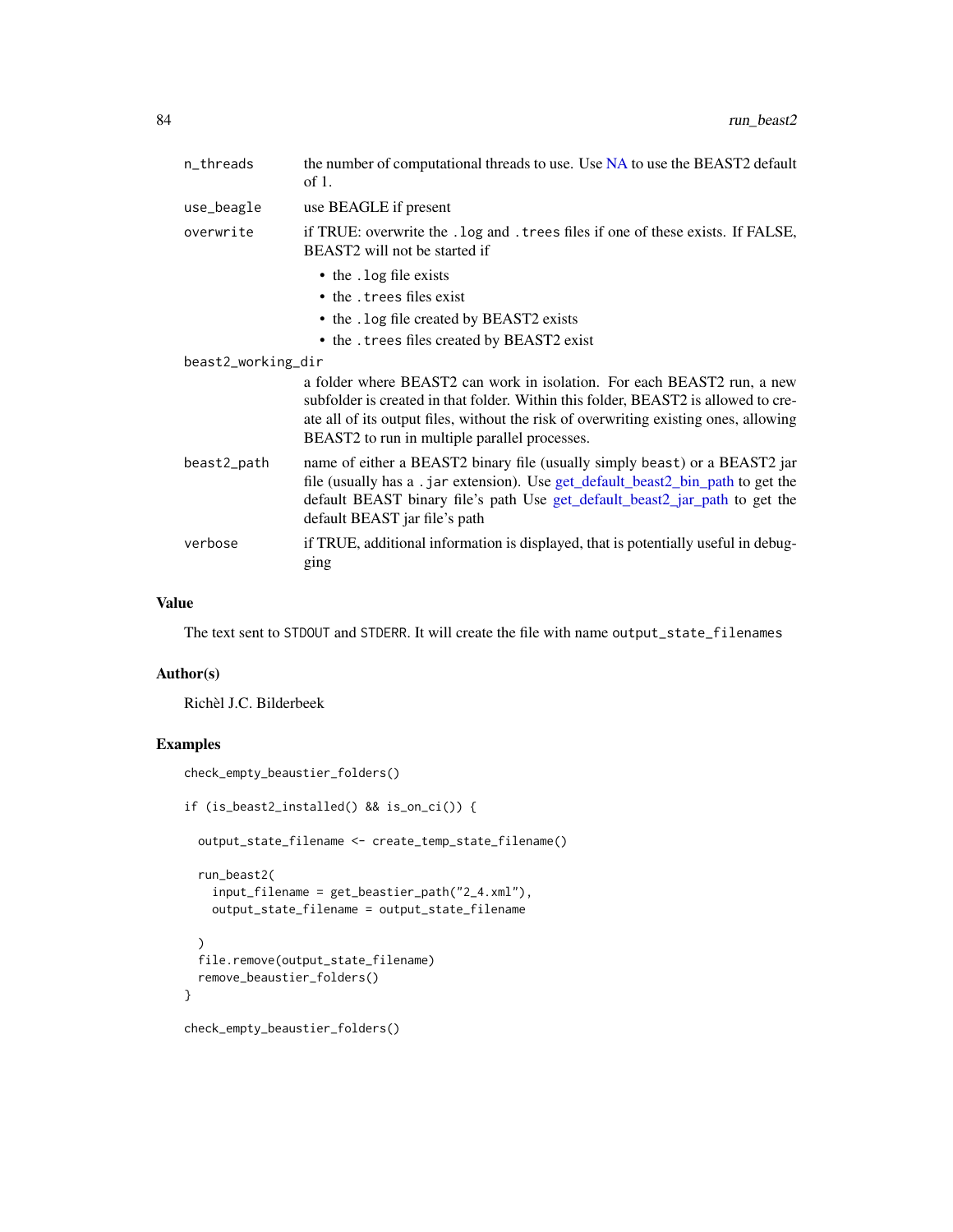<span id="page-84-0"></span>run\_beast2\_from\_options

*Run BEAST2*

# Description

Run BEAST2

# Usage

```
run_beast2_from_options(beast2_options = create_beast2_options())
```
# Arguments

beast2\_options a set of BEAST2 options, that are the R equivalent of the BEAST2 commandline options, as can be created by [create\\_beast2\\_options](#page-27-0)

# Value

The text sent to STDOUT and STDERR. It will create the file with name output\_state\_filenames

## Author(s)

Richèl J.C. Bilderbeek

```
check_empty_beaustier_folders()
if (is_beast2_installed() && is_on_ci()) {
  beast2_options <- create_beast2_options(
   input_filename = get_beastier_path("2_4.xml")
  )
  run_beast2_from_options(beast2_options)
  file.remove(beast2_options$output_state_filename)
  remove_beaustier_folders()
}
check_empty_beaustier_folders()
```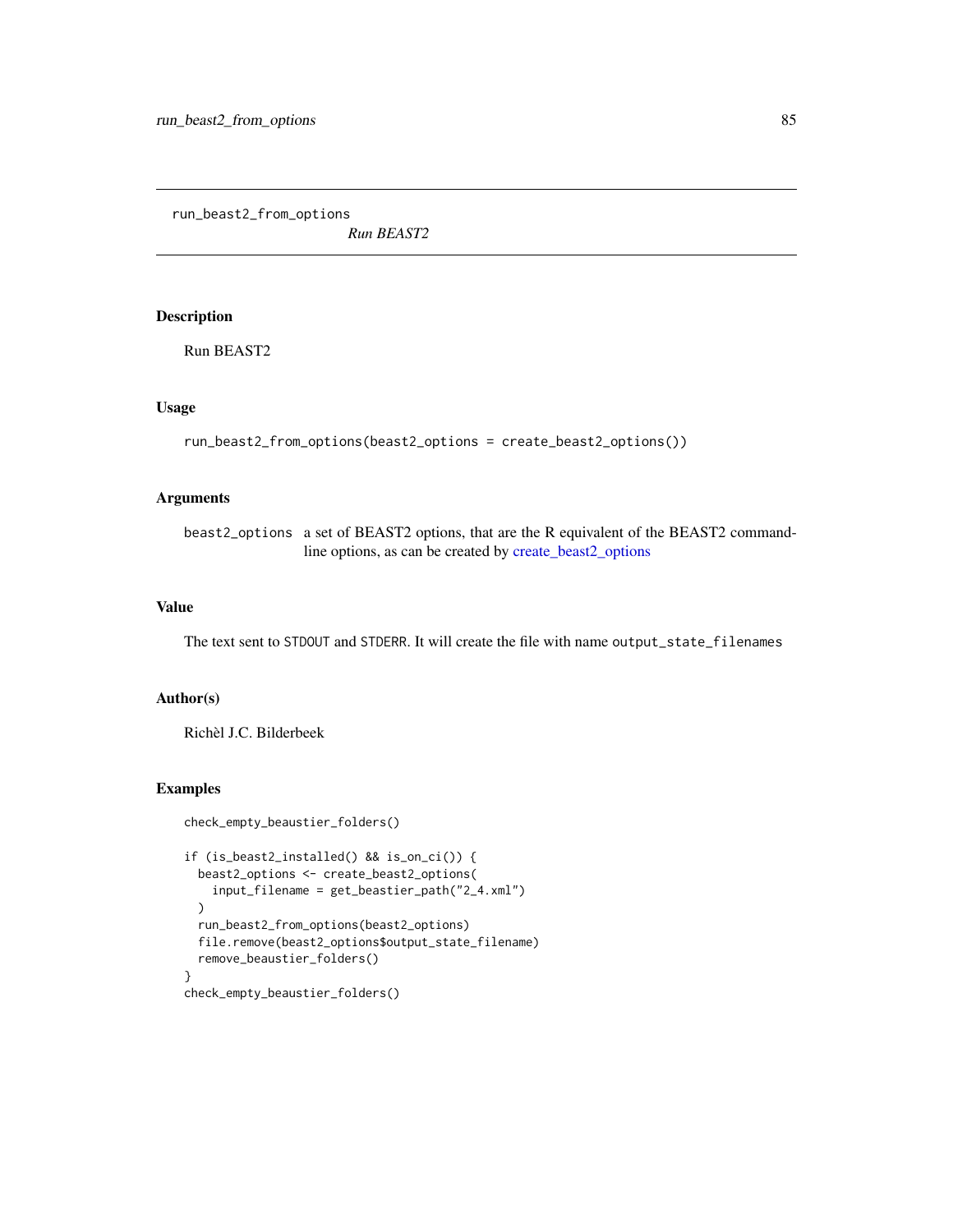<span id="page-85-0"></span>

Save text (a container of strings) to a file

# Usage

```
save_lines(filename, lines)
```
## Arguments

| filename | filename of the file to have the text written to |
|----------|--------------------------------------------------|
| lines    | lines of text to be written to file              |

# Value

Nothing. Will save the lines to file

#### Author(s)

Richèl J.C. Bilderbeek

## Examples

```
text <- c("hello", "world")
filename <- get_beastier_tempfilename()
save_lines(filename = filename, lines = text)
file.remove(filename)
```
remove\_beaustier\_folders()

save\_nexus\_as\_fasta *Save a NEXUS file as a FASTA file*

# Description

Save a NEXUS file as a FASTA file

## Usage

save\_nexus\_as\_fasta(nexus\_filename, fasta\_filename)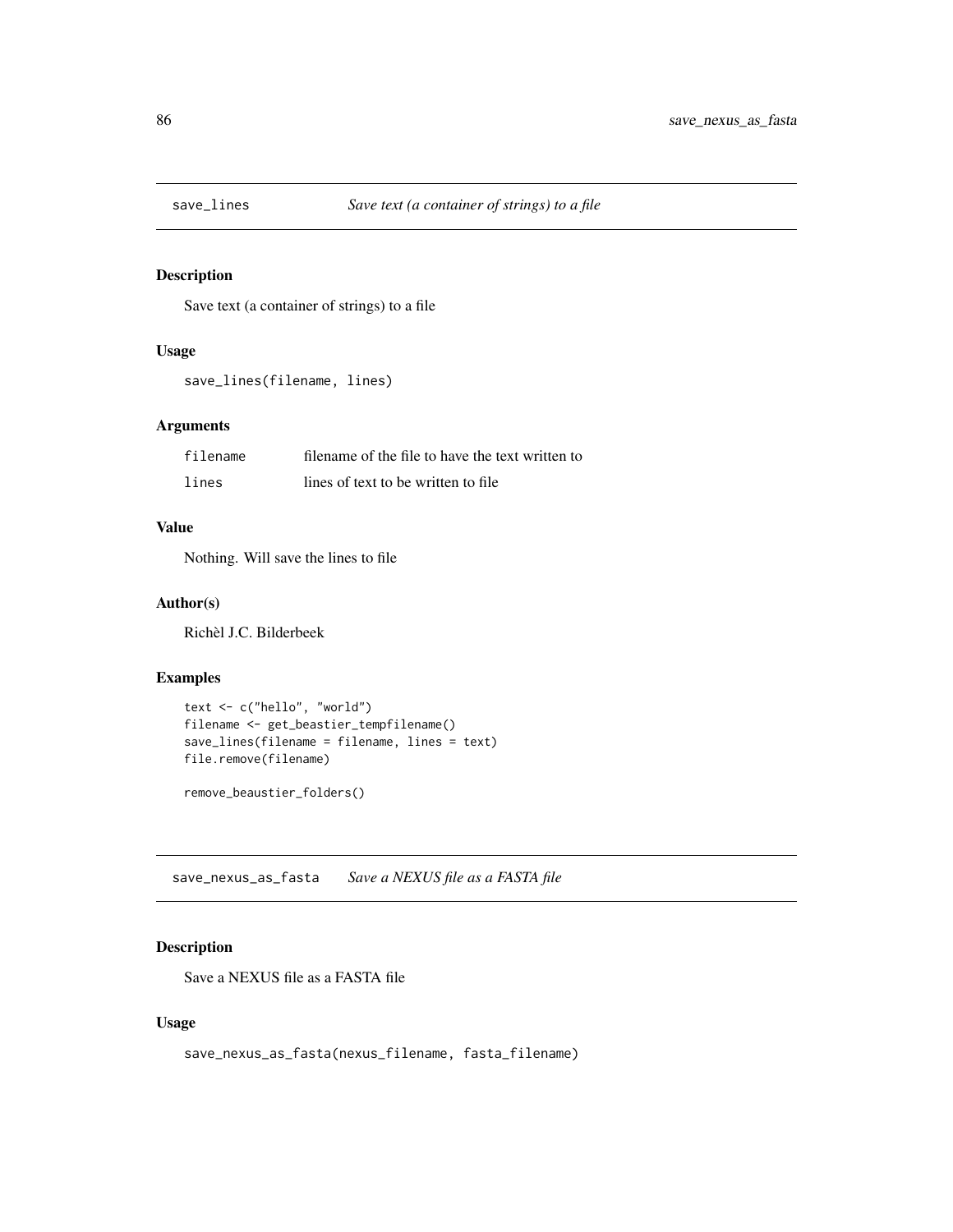# <span id="page-86-0"></span>Arguments

nexus\_filename name of an existing NEXUS file fasta\_filename name of the FASTA file to be created

## Value

nothing. The NEXUS file will be saved as a FASTA file

uninstall\_beast2 *Deprecated function to uninstall BEAST2*

# Description

Deprecated function to uninstall BEAST2

# Usage

```
uninstall_beast2(
  folder_name = rappdirs::user_data_dir(),
 os = rappdirs::app_dir()$os,
 verbose = FALSE
\lambda
```
# Arguments

| folder name | name of the folder where the BEAST2 files are installed. The name of the<br>BEAST2 binary file will be at [folder_name]/beast/bin/beast The name of<br>the BEAST2 jar file will be at [folder_name]/beast/lib/launcher.jar |
|-------------|----------------------------------------------------------------------------------------------------------------------------------------------------------------------------------------------------------------------------|
| <b>OS</b>   | name of the operating system, must be unix (Linux, Mac) or win (Windows)                                                                                                                                                   |
| verbose     | if TRUE, additional information is displayed, that is potentially useful in debug-<br>ging                                                                                                                                 |

# Value

Nothing. A deprecation message using [stop](#page-0-0) will be triggered

# Author(s)

Richèl J.C. Bilderbeek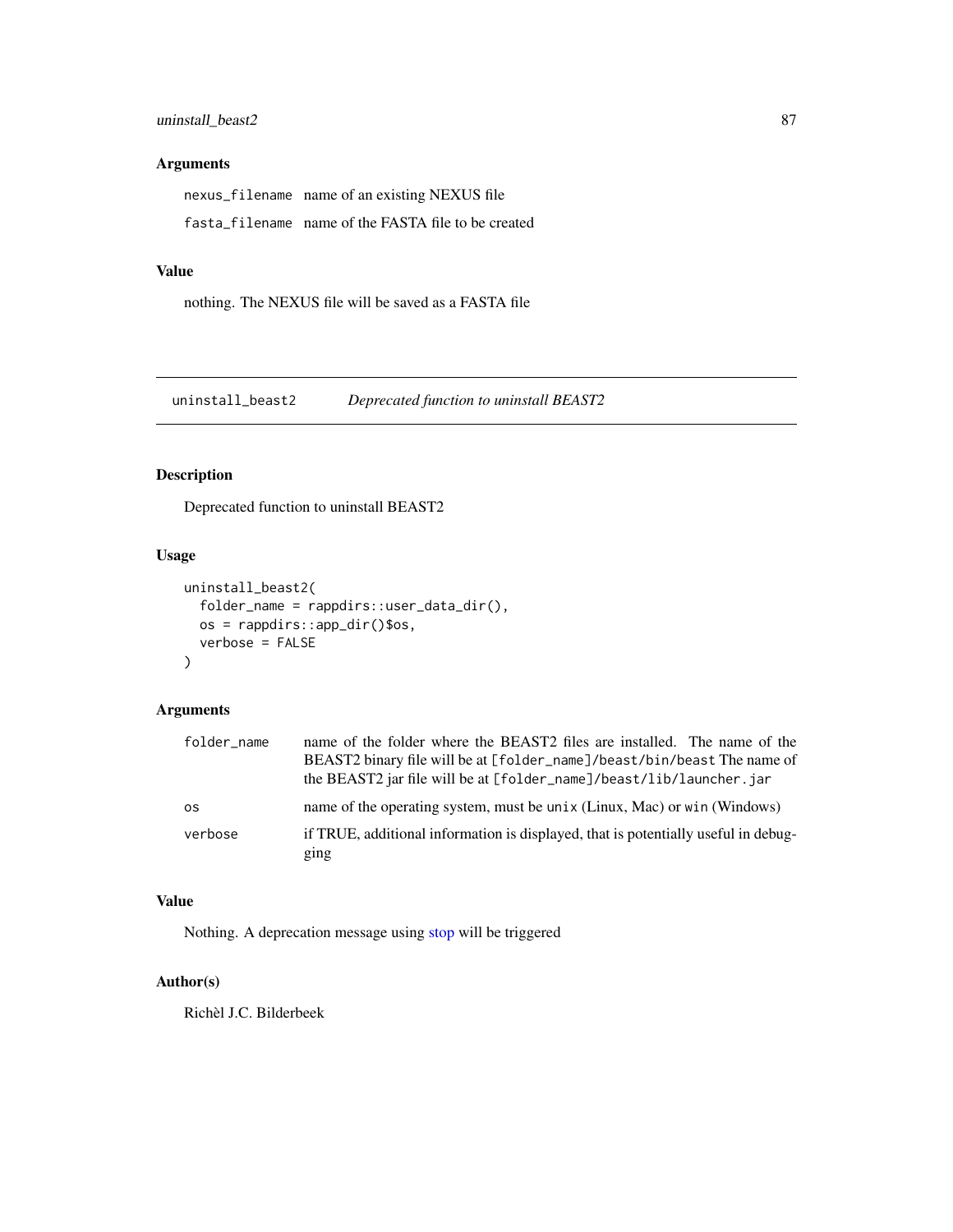<span id="page-87-0"></span>

Deprecated function to upgrade BEAST2.

# Usage

```
upgrade_beast2(
  folder_name = rappdirs::user_data_dir(),
  os = rappdirs::app_dir()$os
\mathcal{L}
```
# Arguments

| folder name | name of the folder where the BEAST2 files will be put. The name of the   |
|-------------|--------------------------------------------------------------------------|
|             | BEAST2 binary file will be at [folder_name]/beast/bin/beast The name     |
|             | of the BEAST2 jar file will be at [folder_name]/beast/lib/launcher.jar   |
| 0S          | name of the operating system, must be unix (Linux, Mac) or win (Windows) |

# Value

Nothing. A deprecation message using [stop](#page-0-0) will be triggered

# Author(s)

Richèl J.C. Bilderbeek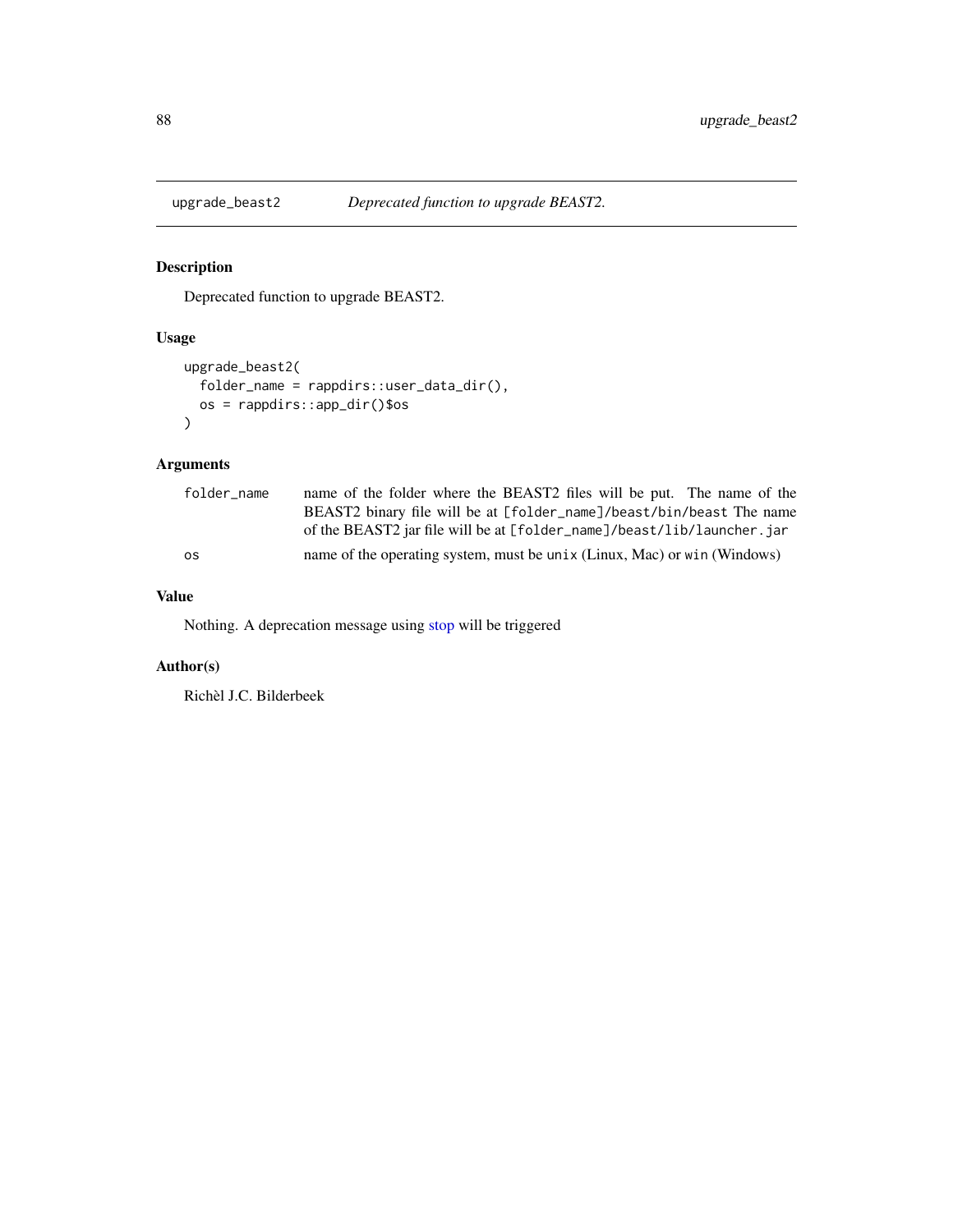# **Index**

add\_quotes\_if\_has\_spaces, [4](#page-3-0) are\_beast2\_input\_lines, [5,](#page-4-1) *[70](#page-69-0)*, *[73](#page-72-0)* are\_beast2\_input\_lines\_deep, [6](#page-5-0) are\_beast2\_input\_lines\_fast, [7](#page-6-0) are\_identical\_alignments, [8](#page-7-0) beast2\_options\_to\_table, [8](#page-7-0) beastier, [9,](#page-8-0) *[10](#page-9-0)*, *[20,](#page-19-0) [21](#page-20-0)*, *[39](#page-38-0)*, *[47](#page-46-0)*, *[57](#page-56-0)*, *[59](#page-58-0)* beastier\_report, [10](#page-9-0) beautier, *[21](#page-20-0)*, *[48](#page-47-0)*, *[79](#page-78-0)* cat, *[79](#page-78-0)* check\_beast2, [11](#page-10-0) check\_beast2\_options, [11,](#page-10-0) *[13](#page-12-0)*, *[15,](#page-14-0) [16](#page-15-0)*, *[29](#page-28-0)*, *[42](#page-41-0)* check\_beast2\_options\_data\_types, [13](#page-12-0) check\_beast2\_options\_do\_not\_overwrite\_existin**g<sub>r</sub>&i<del>l</del>eS**beast2\_version\_cmd\_bin,[38](#page-37-0) [14](#page-13-0) check\_beast2\_options\_filenames\_differ, [15](#page-14-0) check\_beast2\_options\_names, [15](#page-14-0) check\_beast2\_optionses, [12](#page-11-0) check\_beast2\_path, [16](#page-15-0) check\_can\_create\_dir\_for\_state\_output\_file, [17](#page-16-0) check\_can\_create\_file, [17](#page-16-0) check\_can\_create\_screenlog\_file, [18](#page-17-0) check\_can\_create\_state\_output\_file, [19](#page-18-0) check\_can\_create\_tracelog\_file, [19](#page-18-0) check\_can\_create\_treelog\_file, [20](#page-19-0) check\_empty\_beastier\_folder, [20](#page-19-0) check\_empty\_beaustier\_folders, [21](#page-20-0) check\_input\_filename, [22](#page-21-0) check\_input\_filename\_validity, [22](#page-21-0) check\_n\_threads, [24](#page-23-0) check\_os, [24](#page-23-0) check\_rename\_fun, *[49](#page-48-0)*, *[82](#page-81-0)* check\_rng\_seed, [25](#page-24-0) continue\_beast2, [26](#page-25-0) create\_beast2\_continue\_cmd\_from\_options, [27](#page-26-0)

create\_beast2\_input\_file\_folder, [27](#page-26-0) create\_beast2\_options, *[8](#page-7-0)*, *[11](#page-10-0)[–15](#page-14-0)*, *[17](#page-16-0)[–20](#page-19-0)*, *[23](#page-22-0)*, *[26](#page-25-0)[–28](#page-27-1)*, [28,](#page-27-1) *[31](#page-30-0)[–34](#page-33-0)*, *[42](#page-41-0)*, *[47](#page-46-0)*, *[56](#page-55-0)*, *[79](#page-78-0)*, *[82](#page-81-0)*, *[85](#page-84-0)* create\_beast2\_run\_cmd, [30](#page-29-0) create\_beast2\_run\_cmd\_from\_options, [31](#page-30-0) create\_beast2\_screenlog\_folder, [32](#page-31-0) create\_beast2\_state\_output\_file\_folder, [33](#page-32-0) create\_beast2\_tracelog\_folder, [33](#page-32-0) create\_beast2\_treelog\_folder, [34](#page-33-0) create\_beast2\_validate\_cmd, [34](#page-33-0) create\_beast2\_validate\_cmd\_bin, [35](#page-34-0) create\_beast2\_validate\_cmd\_jar, [36](#page-35-0) create\_beast2\_version\_cmd, [37](#page-36-0) create\_beast2\_version\_cmd\_jar, [39](#page-38-0) create\_beastier\_tempfolder, [39](#page-38-0) create\_beautier\_tempfolder, *[40](#page-39-0)*, [40](#page-39-0) create\_mcbette\_beast2\_options, [41](#page-40-0) create\_random\_alignment, [42](#page-41-0) create\_random\_fasta, [43](#page-42-0) create\_random\_phylogeny, [44](#page-43-0) create\_temp\_input\_filename, *[22,](#page-21-0) [23](#page-22-0)*, *[29,](#page-28-0) [30](#page-29-0)*, *[35](#page-34-0)[–37](#page-36-0)*, *[41](#page-40-0)*, [45,](#page-44-2) *[48](#page-47-0)*, *[50](#page-49-0)[–52](#page-51-0)*, *[68](#page-67-0)*, *[83](#page-82-0)* create\_temp\_state\_filename, *[29](#page-28-0)*, *[41](#page-40-0)*, [45,](#page-44-2) *[48](#page-47-0)*, *[83](#page-82-0)* default\_params\_doc, [46](#page-45-0) DNAbin, *[43](#page-42-0)*, *[72](#page-71-0)* do\_minimal\_run, [50](#page-49-0) extract\_screenlog\_filename\_from\_beast2\_input\_file, [50](#page-49-0) extract\_tracelog\_filename\_from\_beast2\_input\_file, [51](#page-50-0) extract\_treelog\_filename\_from\_beast2\_input\_file, [52](#page-51-0) get\_alignment\_ids\_from\_xml\_filename, [53](#page-52-0)